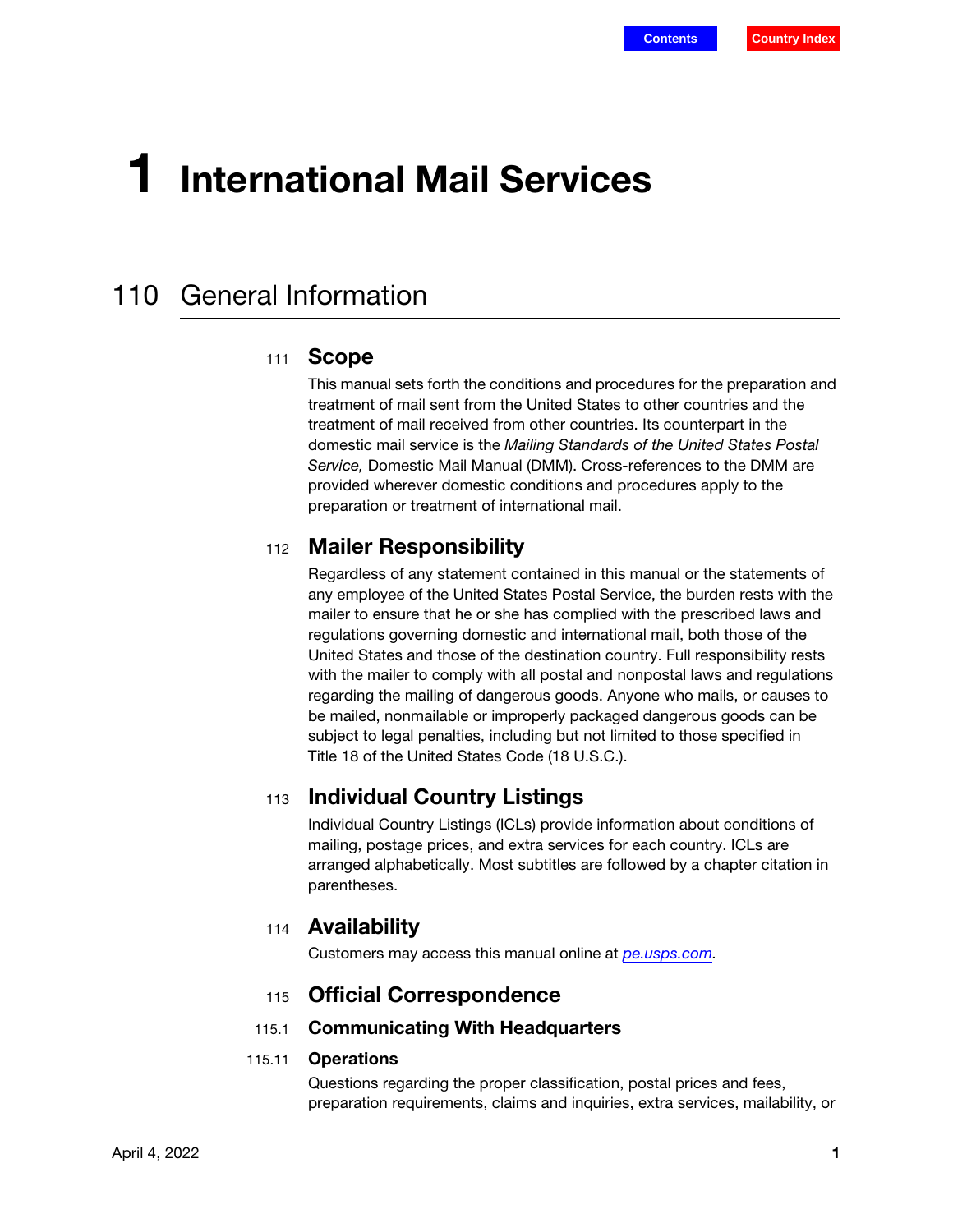any other classification aspect of international mail should be directed to local Postal Service officials. Regulatory matters relating to international mail should be directed to the Pricing and Classification Service Center (PCSC) at the following address:

MANAGER OF PRICING AND CLASSIFICATION SERVICE CENTER US POSTAL SERVICE 90 CHURCH ST STE 3100 NEW YORK NY 10007-2951

#### 115.12 Policy and Representation

Address correspondence concerning the following matters to the following address:

EXECUTIVE DIRECTOR OF INTERNATIONAL POSTAL AFFAIRS US POSTAL SERVICE 475 L'ENFANT PLZ SW RM 1P-906 WASHINGTON DC 20260-4017

- a. Policy matters relating to international mail and international postal affairs.
- b. Negotiation and interpretation of postal agreements.
- c. Communications of a nonroutine nature from foreign postal officials.
- d. Postal Service representation at international postal meetings.
- e. Postal Service representation at meetings with other federal departments and agencies relating to international postal affairs.
- f. Visits by foreign postal officials.

#### 115.13 Transportation and Distribution

Address correspondence concerning the transportation of international civil and military mail, including the following, to the following address:

MANAGER OF INTERNATIONAL NETWORK OPERATIONS US POSTAL SERVICE 475 L'ENFANT PLZ SW RM 6801 WASHINGTON DC 20260-6801

- a. Containerization and plant loads.
- b. Conveyance rates.
- c. Designation of U.S. exchange offices.
- d. Documentation.
- e. Internal air conveyance, terminal, and transit charges.
- f. Mode of transport.
- g. Related forms and reports.
- h. Routing.
- i. Schedules and performance of U.S. and foreign flag carriers.
- j. Distribution procedures and schemes.

#### 115.14 Investigations

Address correspondence relating to investigation of losses, depredations (robberies or missing contents), and security of international to the following address: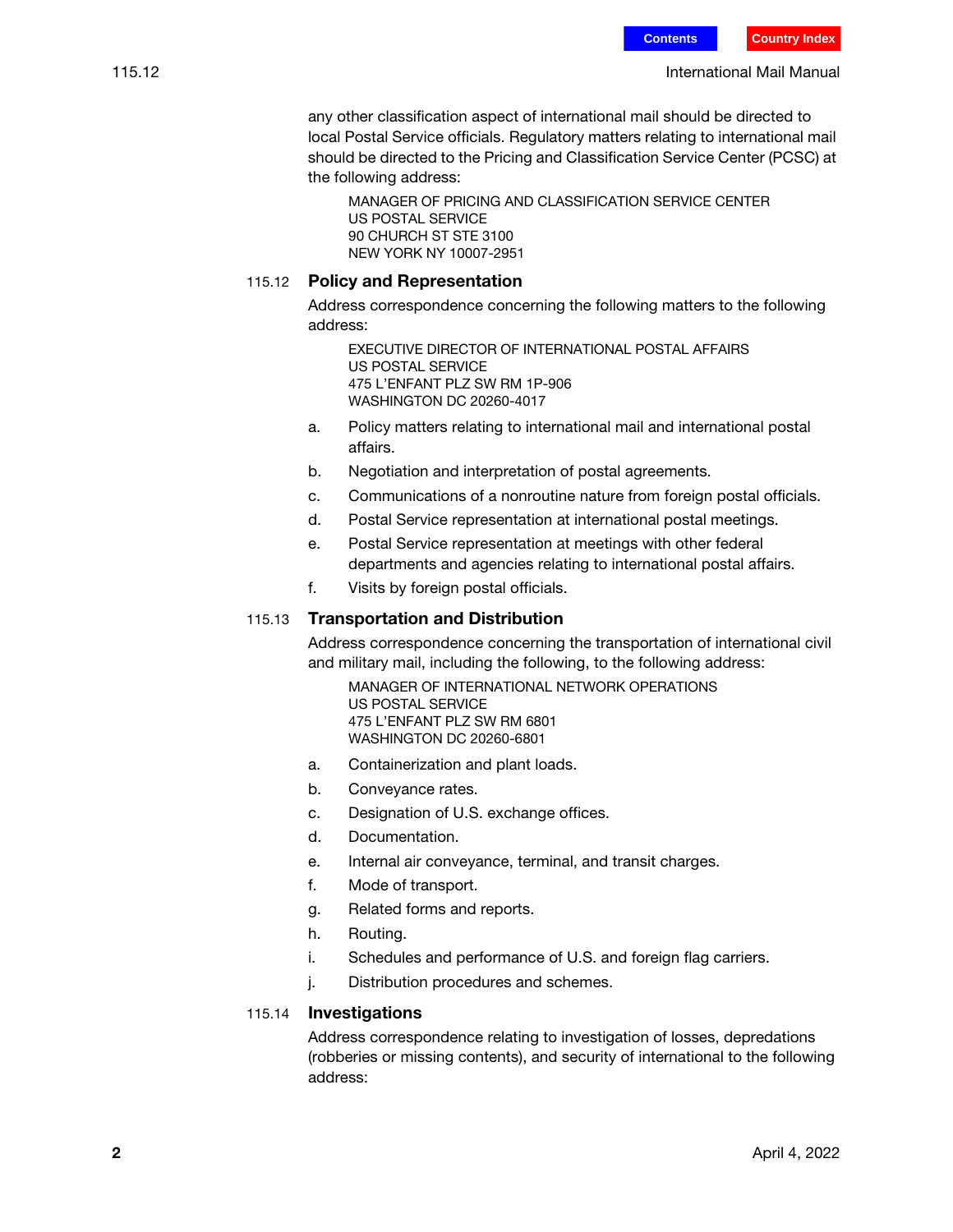CHIEF POSTAL INSPECTOR INSPECTION SERVICE US POSTAL SERVICE 475 L'ENFANT PLZ SW WASHINGTON DC 20260-2100

#### 115.15 International Money Orders

Address correspondence relating to international money orders, including operational procedures, accounting, cashing, and issuing, to the following address:

INTERNATIONAL MONEY ORDER SECTION ACCOUNTING SERVICE CENTER US POSTAL SERVICE PO BOX 14964 ST LOUIS MO 63182-9421

#### 115.2 Correspondence With Foreign Postal Authorities

#### 115.21 Correspondence Permitted

Correspondence is permitted between foreign postal authorities and Postal Service inspectors-in-charge and the postmasters acting under the instructions for processing inquiries described in 920. U.S. exchange offices may correspond with their foreign counterparts only through bulletins of verification and exchanges of documentation.

#### 115.22 Correspondence Not Permitted

In all other cases, postmasters, area offices, and other field units of the Postal Service must not correspond directly with postal officials in other countries, but must refer inquiries from those officials to Headquarters for attention. (See [115.1](#page-0-0) for referral points for particular subjects.)

#### 115.3 Correspondence With Foreign Individuals

#### 115.31 Correspondence Permitted

Postmasters, area offices, and other field units of the Postal Service may reply directly to inquiries and engage in other necessary correspondence with individuals and firms in other countries.

#### 115.32 Customer's Address

A customer's address may not be given out without the customer's consent.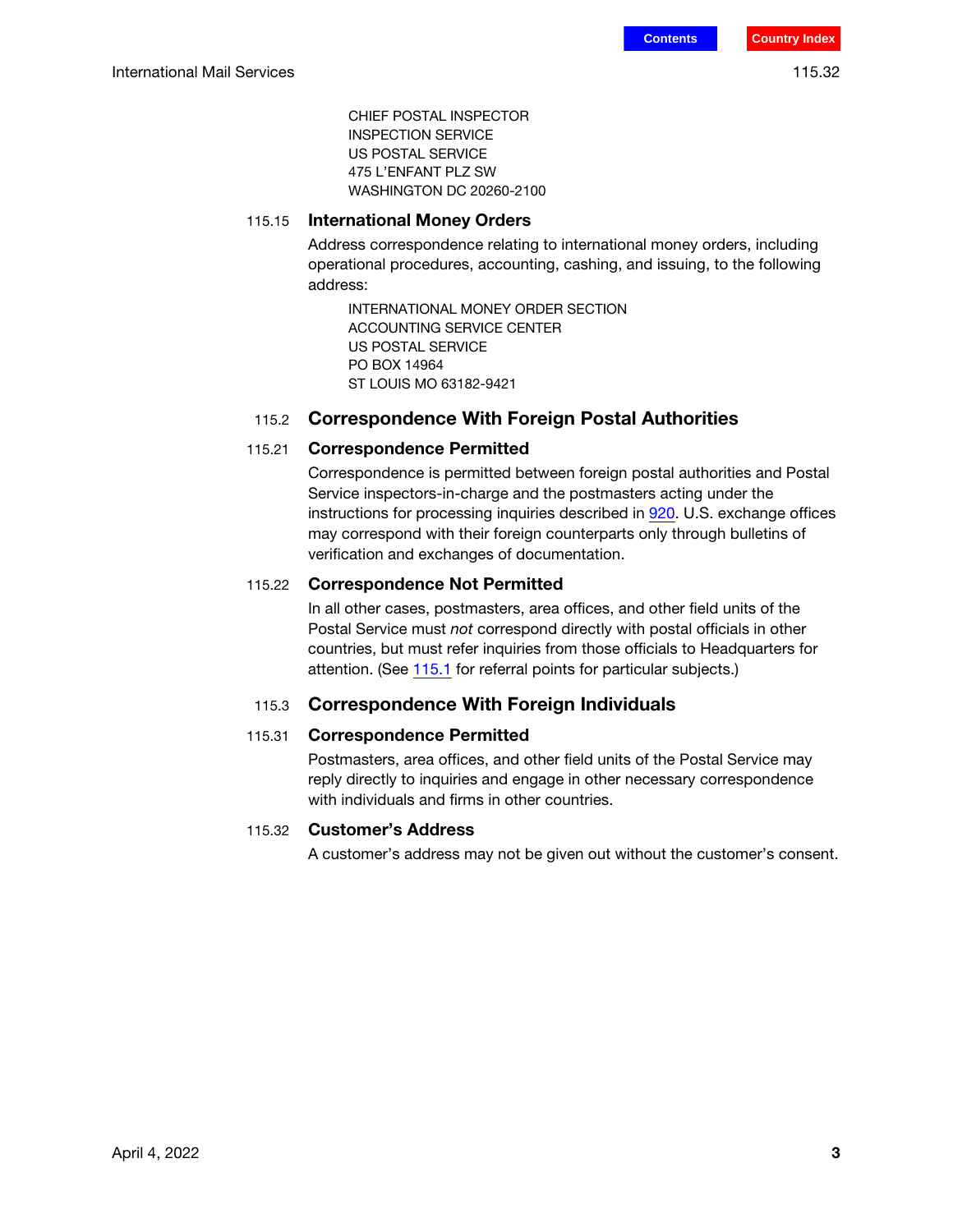## <sup>116</sup> Trademarks of the USPS

## 116.1 USPS Trademarks in the IMM

Many of the USPS trademarks listed in [Exhibit 116.1](#page-3-0) appear throughout the IMM. (This is not an exhaustive list of the many marks belonging to the U.S. Postal Service.) Proper use of any USPS trademark may require capitalizing the initial letters, or all the letters of an acronym, to distinguish it from terms not used as trademarks. The ® symbol may be used after these marks.

We list the marks in  $E$ xhibit 116.1 in lieu of using the  $\circledR$  symbol throughout the IMM.

Note: This list changes frequently, and the Postal Service will update [Exhibit 116.1](#page-3-0) when appropriate.

<span id="page-3-0"></span>Exhibit 116.1

#### USPS Trademarks in the IMM

| 1-800-Ask-USPS                        | Media Mail                                |
|---------------------------------------|-------------------------------------------|
| Air Mail                              | <b>Parcel Post</b>                        |
| <b>Business Reply Mail</b>            | <b>Parcel Select</b>                      |
| <b>Certified Mail</b>                 | <b>Parcel Select Ground</b>               |
| Click-N-Ship                          | Parcel Select Lightweight                 |
| <b>Commercial Base</b>                | PC Postage                                |
| <b>Commercial Plus</b>                | Pickup on Demand                          |
| DineroSeguro                          | Post Exprès                               |
| <b>DMM</b>                            | Postal Explorer                           |
| ePacket                               | <b>Priority Mail</b>                      |
| <b>E-USPS DELCON INTL</b>             | <b>Priority Mail Express</b>              |
| <b>EVS</b>                            | Priority Mail Express International       |
| e-VS                                  | Priority Mail Express Open and            |
| <b>Express Mail</b>                   | <b>Distribute</b>                         |
| Express Mail International            | Priority Mail Flat Rate                   |
| <b>FCPIS</b>                          | Priority Mail International               |
| First-Class Mail                      | Priority Mail International Regional Rate |
| First-Class Mail International        | Registered Mail                           |
| First-Class Package                   | <b>Return to Sender</b>                   |
| First-Class Package International     | <b>RIBBS</b>                              |
| Service                               | Sure Money                                |
| First-Class Package Service           | <b>The Postal Service</b>                 |
| First-Class Package Service - Retail  | The Postal Store                          |
| Forever                               | U.S. Mail                                 |
| <b>Global Direct Entry</b>            | U.S. Postal Service                       |
| Global Express Guaranteed             | United States Postal Service              |
| GXG                                   | US Postage Paid                           |
| IMb                                   | <b>USPS</b>                               |
| <b>IMb Tracing</b>                    | <b>USPS Delivery Confirmation</b>         |
| IMM                                   | <b>USPS Electronic Postmark</b>           |
| <b>IMRS</b>                           | <b>USPS ePacket</b>                       |
| Intelligent Mail                      | <b>USPS Marketing Mail</b>                |
| International Merchandise Return      | <b>USPS Tracking</b>                      |
| Service (IMRS)                        | <b>USPS Web Tools</b>                     |
| <b>International Priority Airmail</b> | <b>USPSCA</b>                             |
| International Surface Air Lift        | USPS.com                                  |
| IPA                                   | ZIP                                       |
| <b>ISAL</b>                           | $ZIP+4$                                   |
| M-bag                                 |                                           |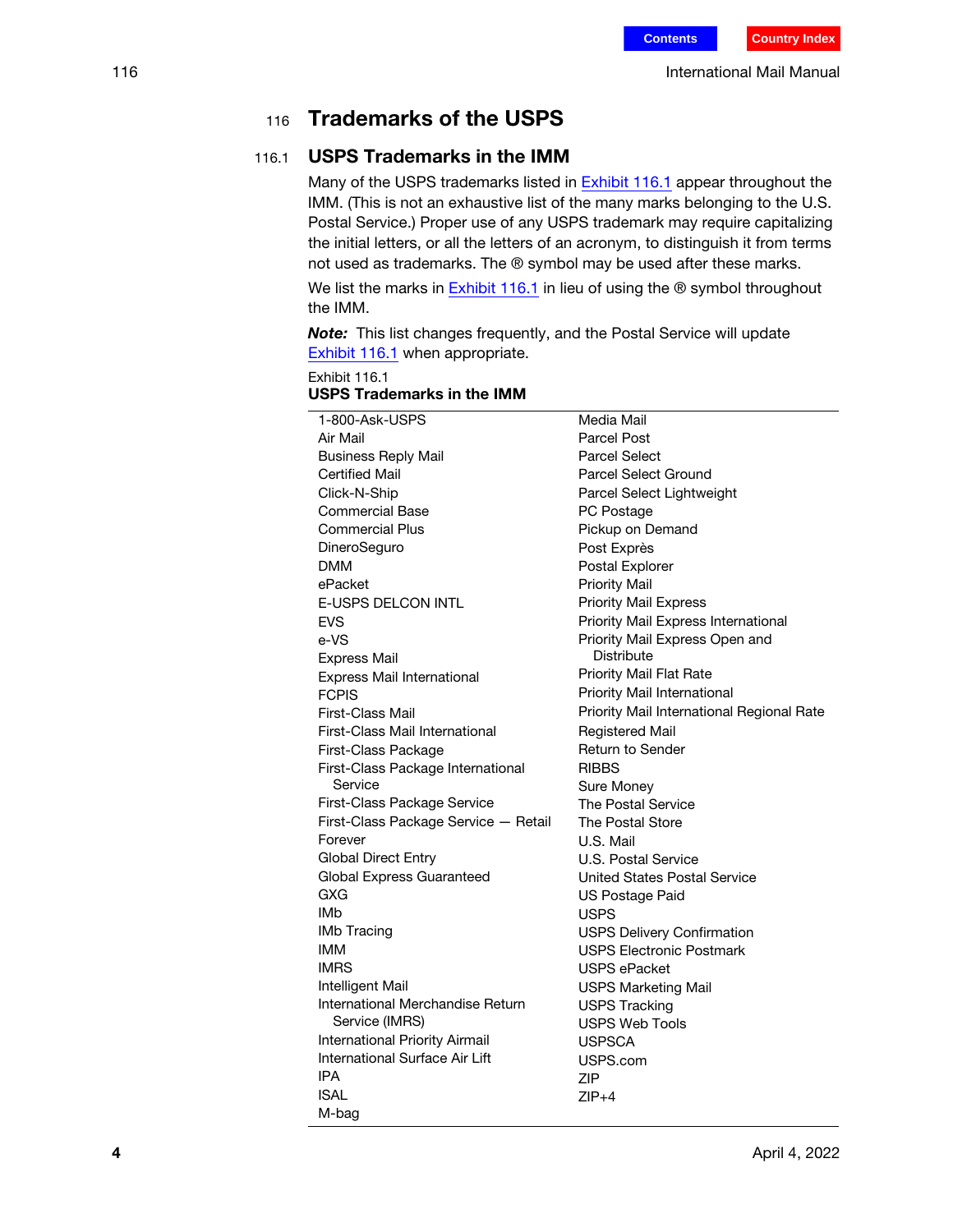## 116.2 Common Law Marks or USPS Marks with Pending Trademark Applications in the IMM

Many of the Common Law Marks or USPS marks with pending trademark applications listed in **Exhibit 116.2** appear throughout the IMM. (This is not an exhaustive list of the many marks belonging to the U.S. Postal Service.) Proper use of any such term may require capitalizing the initial letters, or all the letters of an acronym, to distinguish it from other terms. The <sup>™</sup> symbol may be used after these marks.

We list the marks in [Exhibit 116.2](#page-4-0) in lieu of using the ™ symbol throughout the IMM.

**Note:** This list changes frequently, and some of these marks may become registered and will require the ® symbol. The Postal Service will update **Exhibit 116.2** when appropriate.

#### <span id="page-4-0"></span>Exhibit 116.2 Common Law Marks or USPS Marks with Pending Trademark Applications in the IMM

| Delivery Confirmation        | Postmaster General                   |
|------------------------------|--------------------------------------|
| First-Class                  | <b>POSTNET</b>                       |
| International Business Reply | Priority Mail INTL                   |
| P.O. Box                     | <b>OBRM</b>                          |
| PO Box                       | <b>Qualified Business Reply Mail</b> |
| Post Office                  | Signature Confirmation               |
| Post Office Box              | <b>US Postal Service</b>             |
| <b>Postal Service</b>        | ZIP Code                             |

## 120 Preparation for Mailing

## 121 General Information for Mail Preparation

## 121.1 Packaging — Sender's Responsibility

It is the responsibility of the sender to prepare items and to address them clearly and correctly. In preparing items for mailing, the sender must (1) use strong envelopes or durable packaging material to prevent deterioration or degradation, and (2) consider the nature of the articles being mailed and the distance they must travel to reach the addressee. (See DMM 601 for detailed instructions.)

## 121.2 Use of Postal Service Equipment

Consistent with Postal Operations Manual part 581, and without regard to mail class, mailers may use USPS-owned mail transport equipment (MTE) only to transport mail to a USPS facility. Mailers may not retain USPS-owned MTE for their internal operating use or personal convenience, and such equipment may not be furnished to mailers for such purposes. Mailers may not use USPS-owned MTE to transport mail from foreign countries when such mail is not intended for dispatch through the U.S. Postal Service. In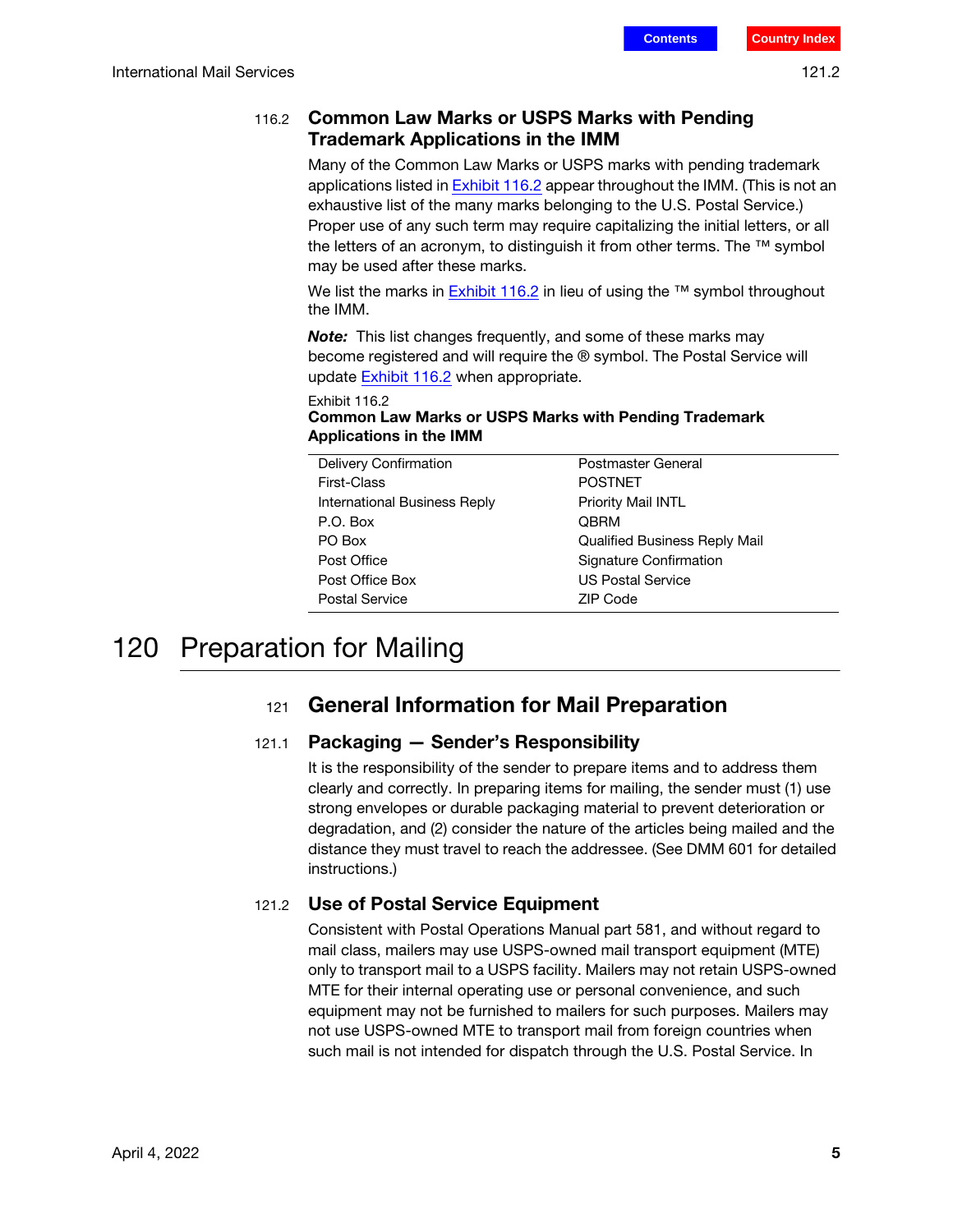addition, mailers must not remove USPS-owned MTE from the United States for any purpose (e.g., transporting items that will be entered as domestic mail from outside the United States to the United States) without a written agreement between the customer and the USPS manager of Mail Transport Equipment. Under no circumstances will the U.S. Postal Service grant approval for USPS-owned MTE to be out of the United States for more than 14 days. For additional information, contact the USPS manager of Mail Transport Equipment at the following address:

MANAGER OF MAIL TRANSPORT EQUIPMENT US POSTAL SERVICE 475 L'ENFANT PLZ SW RM 7676 WASHINGTON DC 20260-7102

## <sup>122</sup> Addressing

#### <span id="page-5-0"></span>122.1 Destination Address

International destination addresses must comply with the standards in this section.

Note: In items c, d, and i, the term "full legal name" means the name that corresponds to the addressee's government-issued identification i.e., the addressee's first name, middle initial (if applicable), and last name.

- a. At least the entire right half of the address side of the envelope, package, or card should be reserved for the destination address, postage, labels, and postal notations. If the mail item requires a customs declaration form, mailers may use an electronically generated combined customs form and shipping label.
- b. Addresses must appear in ink or be typewritten. Pencil is unacceptable.
- c. The addressee's full legal name (see Note above) and complete address must appear legibly with roman letters and arabic numerals, all placed lengthwise on one side of the item. For parcels, addresses should also appear on a separate slip enclosed in the parcel.
- d. Addresses in Russian, Greek, Arabic, Hebrew, Cyrillic, Japanese, or Chinese characters must bear an interline translation in English of the addressee's full legal name (see Note above) and complete address (including country). If the English translation is not known, the foreign language words must appear in roman characters (either printed or script). See 292.41 and 293.41 for an optional addressing procedure that applies only to direct country containers of International Priority Airmail (IPA) or International Surface Air Lift (ISAL) mail, respectively.
- e. Mail may not be addressed to a person in one country "in care of" a person in another country.
- f. Mail may not be addressed to Boxholder or Householder.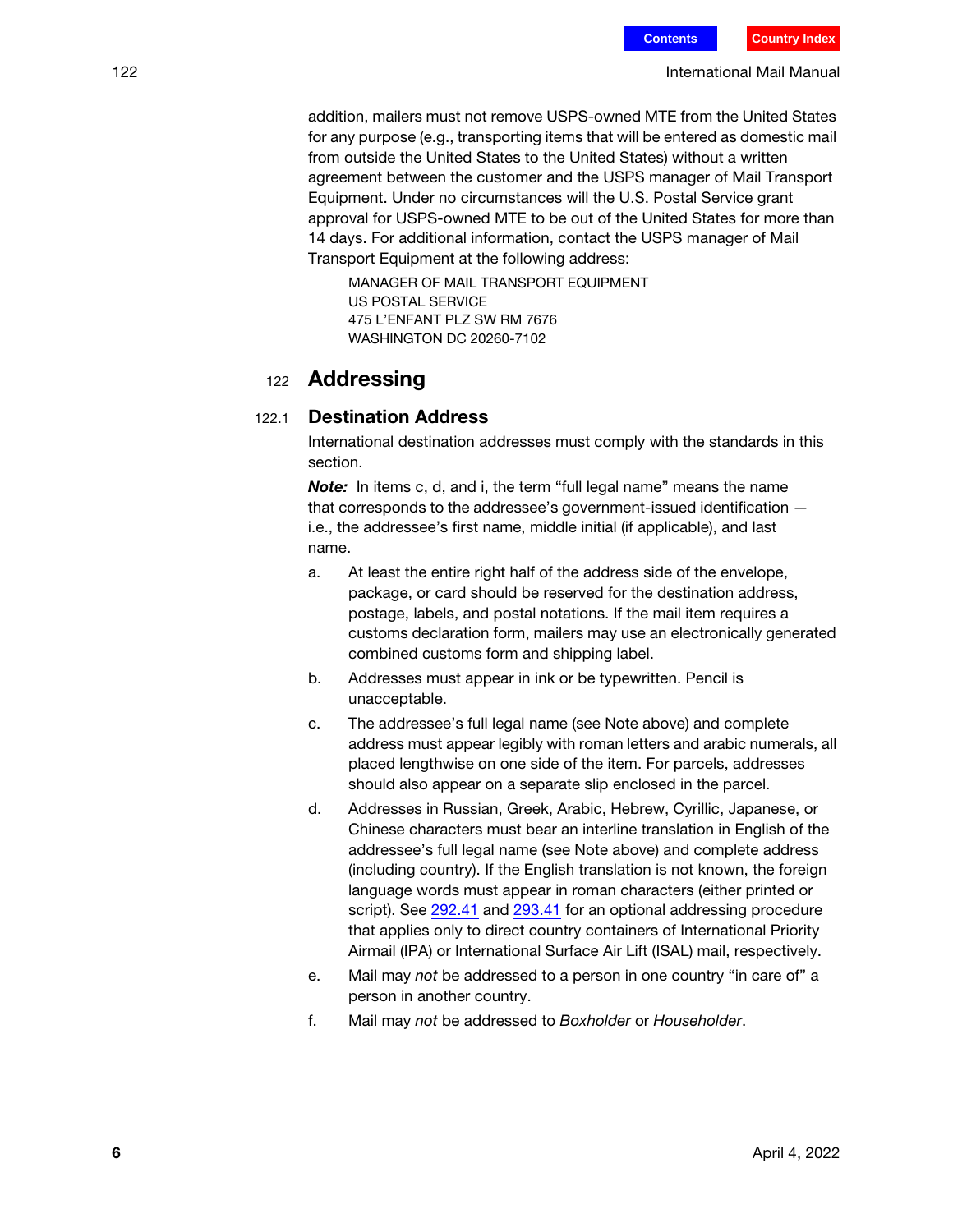g. The following exceptional form of address, in French or a language known in the country of destination, may appear on printed matter: the addressee's name or Occupant.

**Example:** Mr. Thomas Clark or Occupant

- h. The house number and street address or box number must appear when mail is addressed to towns or cities.
- i. The address of items sent to general delivery must indicate the addressee's full legal name (see Note above) and the city and country of destination. The use of just initials, simple given names, fictitious names, or figures is not permitted on articles addressed for general delivery.
- j. All lines of the delivery address should appear in all capital letters. The city destination must appear in capital letters together with the correct post code number or delivery zone number, if any. The last line of the address must show only the country name, written in full (no abbreviations) and in capital letters. If possible, the address should have no more than five lines. For example:

MR THOMAS CLARK 117 RUSSELL DRIVE LONDON W1P 6HQ UNITED KINGDOM

MS CRISTINA CRUZ APARTADO 3068 46807 PUERTO VALLARTA JALISCO **MEXICO** 

**Exception:** To Canada, there must be two spaces between the province abbreviation and the postal code, as shown below between "ON" and "K1A 0B1":

MS HELEN SAUNDERS 1010 CLEAR STREET OTTAWA ON K1A 0B1 CANADA

#### 122.2 Return Address

#### 122.21 General

The return address tells the U.S. Postal Service or foreign post where to return a mailpiece that cannot be delivered. Due to heightened security concerns, the U.S. Postal Service recommends a complete return address on all mailpieces  $-$  see [122.23](#page-7-0) for when a return address is required. A mailpiece may include only one return address, and the mailer must place it so that it does not affect either the clarity of the address of destination or the application of service labels and notations (postmarks, etc.).

#### 122.22 Elements of a Return Address

A complete return address must include the sender's full legal name (see the Note in [122.1\)](#page-5-0) and complete return address in roman letters and arabic numerals — it may not include just initials except where they are an adopted trade name.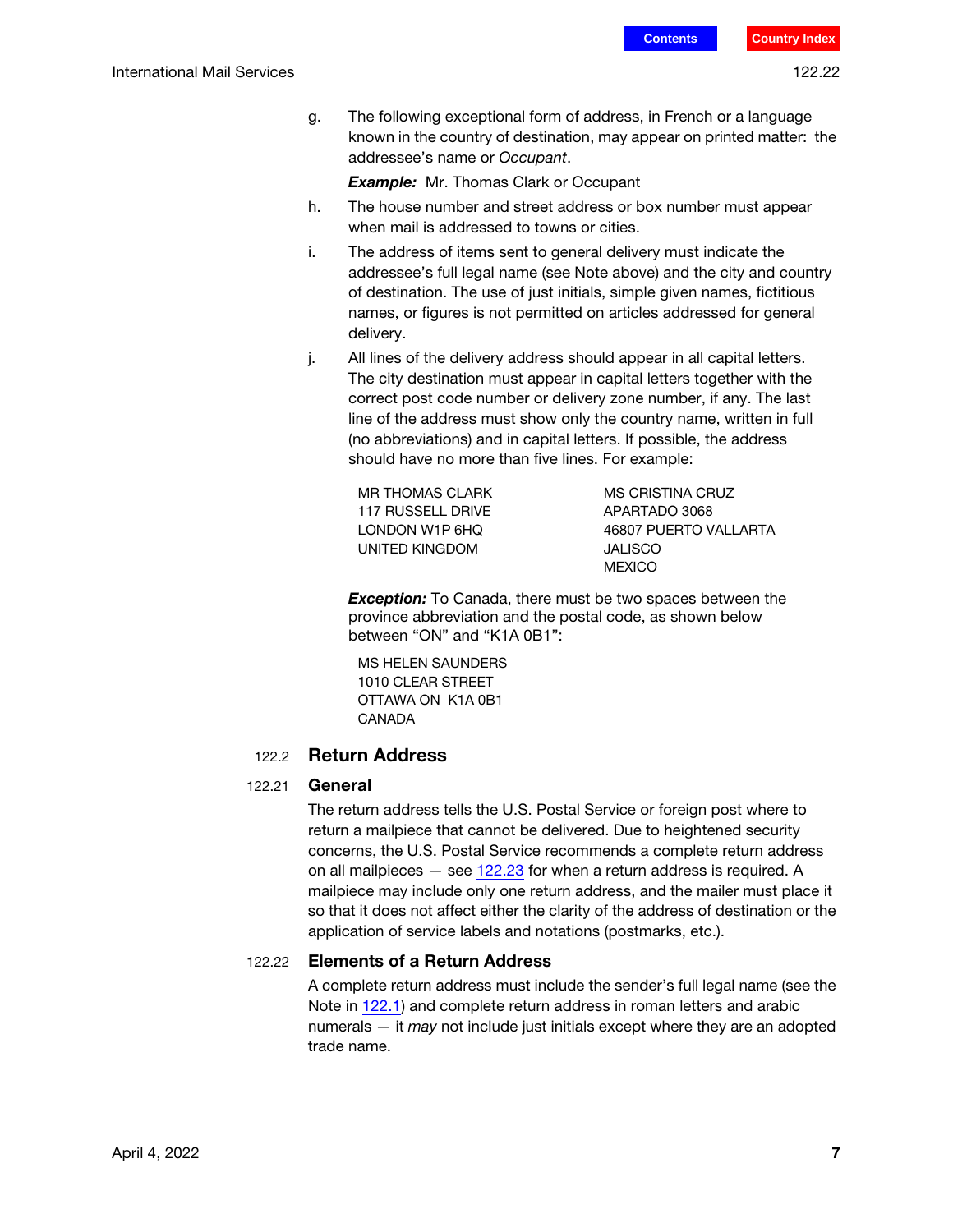#### <span id="page-7-0"></span>122.23 Required Use of Return Address

In bulk mailings, all mailpieces must bear a U.S.-origin return address visible on the outside of the mailpiece. For the purpose of this section, a "bulk mailing" is any IPA or ISAL mailing, or any other mailing paid with an advance deposit account and presented to the U.S. Postal Service for acceptance. In addition, a return address is required for mailpieces bearing a customs form under [123.7.](#page-15-0)

## 123 Customs Forms and Online Shipping Labels

#### 123.1 Types of Customs Forms

#### <span id="page-7-1"></span>123.11 General

As required under [123.6](#page-10-0), a fully completed electronically generated customs form is required for international mail. A mailer may obtain an electronically generated customs form by using Click-N-Ship service, the Customs Form Online application, or USPS-approved vendor software, as described in [123.3](#page-9-0). Alternatively, a mailer may obtain an electronically generated customs form by presenting a fully completed PS Form 2976-R at a USPS retail service counter. The following forms are available for international mail:

- a. Electronically Generated Customs Forms:
	- (1) PS Form 2976, Customs Declaration CN 22 Sender's Declaration.
	- (2) PS Form 2976-A, Customs Declaration and Dispatch Note CP 72.
	- (3) PS Form 2976-B, Priority Mail Express International Shipping Label and Customs Form.

Note: For international mail, PS Form 2976-B is used only for Priority Mail Express International items. However, as noted in DMM 703.2.3, PS Form 2976-B is also used with Priority Mail Express items sent to APO/FPO/DPO destinations.

- b. Handwritten Customs Worksheets:
	- (1) PS Form 2976-R, USPS Customs Declaration and Dispatch Note. This form is available only as a hard copy that customers use as a worksheet that they must present with their mail item at a USPS retail service counter. The retail associate enters the information into the retail system or Customs Form Online application (see [123.722](#page-17-0)), and then generates and prints the applicable customs form to affix to the mail item. Customers cannot use PS Form 2976-R as a stand-alone customs form.

Note: All USPS-supplied hard copies of PS Form 2976, PS Form 2976-A, and PS Form 2976-B that were preprinted with a barcode and designed for mailers to complete by hand are obsolete and prohibited from use.

(2) PS Form 6182, Commercial Invoice, is used only for Global Express Guaranteed items and is required for certain commodities and destinations. To determine if a specific mailing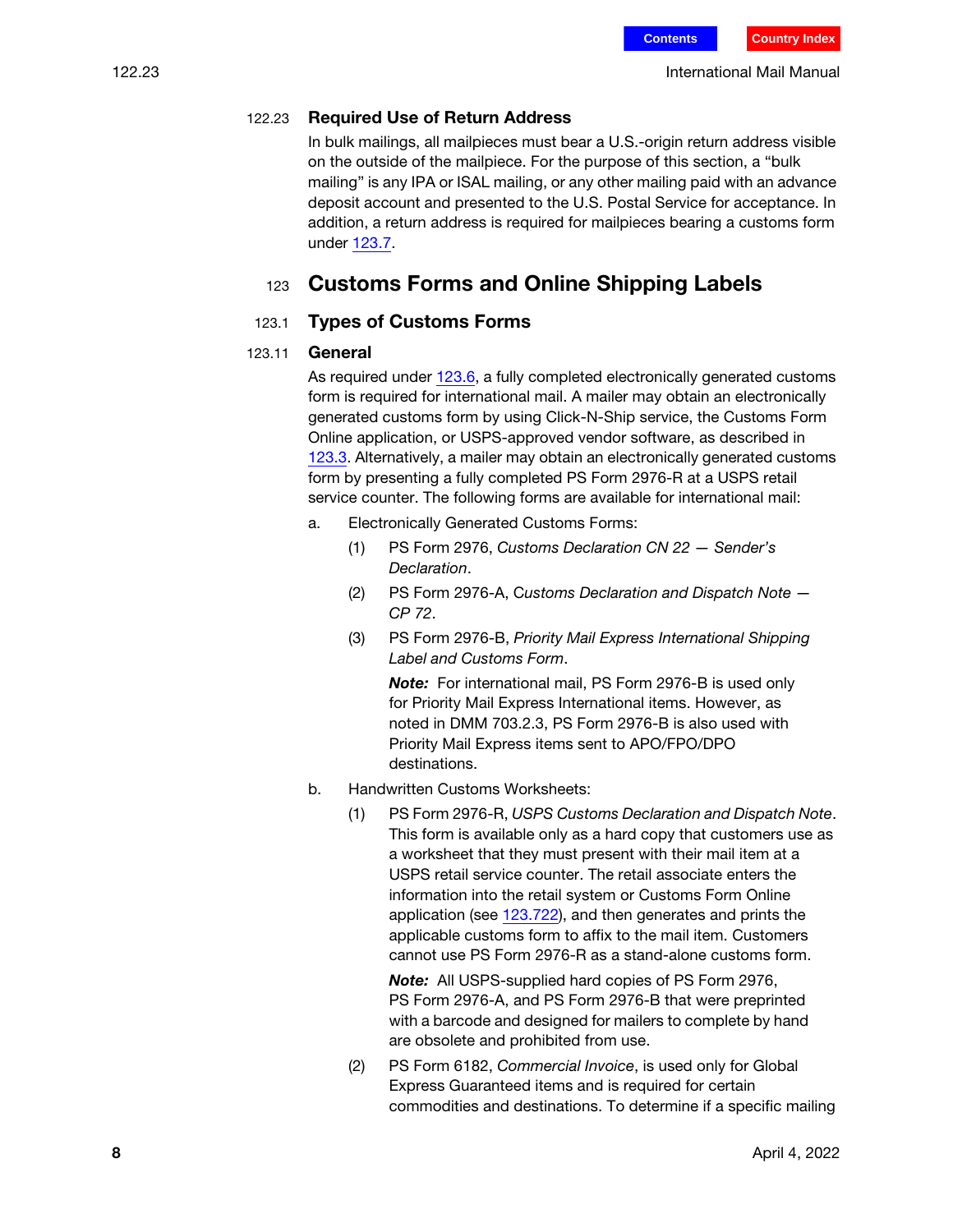requires PS Form 6182, refer to the "Documentation Requirement" section of the specific destination country in Publication 141.

- c. Customs Declaration Envelopes:
	- (1) PS Form 2976-E, Customs Declaration Envelope CP 91, is a plastic envelope that is used to carry and protect customs declaration form sets and other documentation needed for customs clearance (see [123.73\)](#page-18-0).
	- (2) PS Form 2976-ES, Small Customs Declaration Envelope, is a small plastic envelope that is used to carry and protect customs declaration form sets and other documentation needed for customs clearance used with Priority Mail International Flat Rate Envelopes or Small Flat Rate Priced Boxes and other small parcels that require a customs form (see [123.73](#page-18-0)).

#### 123.12 Authorized Editions

The following are the authorized customs forms:

- a. Electronically generated customs forms PS Form 2976, PS Form 2976-A, and PS Form 2976-B produced through an approved USPS system capable of electronically transmitting the associated customs data. Current authorized editions are available in the Guidelines for Privately Printed Customs Declaration Forms at [https://](https://postalpro.usps.com/node/2713 postalpro.usps.com/node/2713) [postalpro.usps.com/node/2713%postalpro.usps.com/node/2713](https://postalpro.usps.com/node/2713 postalpro.usps.com/node/2713).
- <span id="page-8-0"></span>b. Customs forms generated through the online service using Click-N-Ship service.
- c. Customs forms generated through the process of using the Customs Form Online application.
- d. The USPS-supplied hard copy edition PS Form 2976-R (dated April 2016), which a mailer uses to provide handwritten customs information when presenting a mailpiece at a USPS retail service counter. The retail associate uses this form to generate and print the appropriate customs form and to electronically transmit the associated customs data. A mailer may not use PS Form 2976-R as a stand-alone customs form. See [123.11](#page-7-1)[b](#page-8-0).

Note: All USPS-supplied hard copies of PS Form 2976, PS Form 2976-A and PS Form 2976-B containing a preprinted barcode and designed for mailers to complete by hand are obsolete and prohibited.

#### 123.2 Availability

PS Form 2976-R, USPS Customs Declaration and Dispatch Note, is available without charge at Post Office facilities. Mailers may request a reasonable supply for mail preparation; however, mailers must induct their prepared mailpieces only at a USPS retail service counter. Customs declaration forms are available through an online customs form application at *[usps.com/](https://www.usps.com/international/customs-forms.htm)* [international/customs-forms.htm.](https://www.usps.com/international/customs-forms.htm)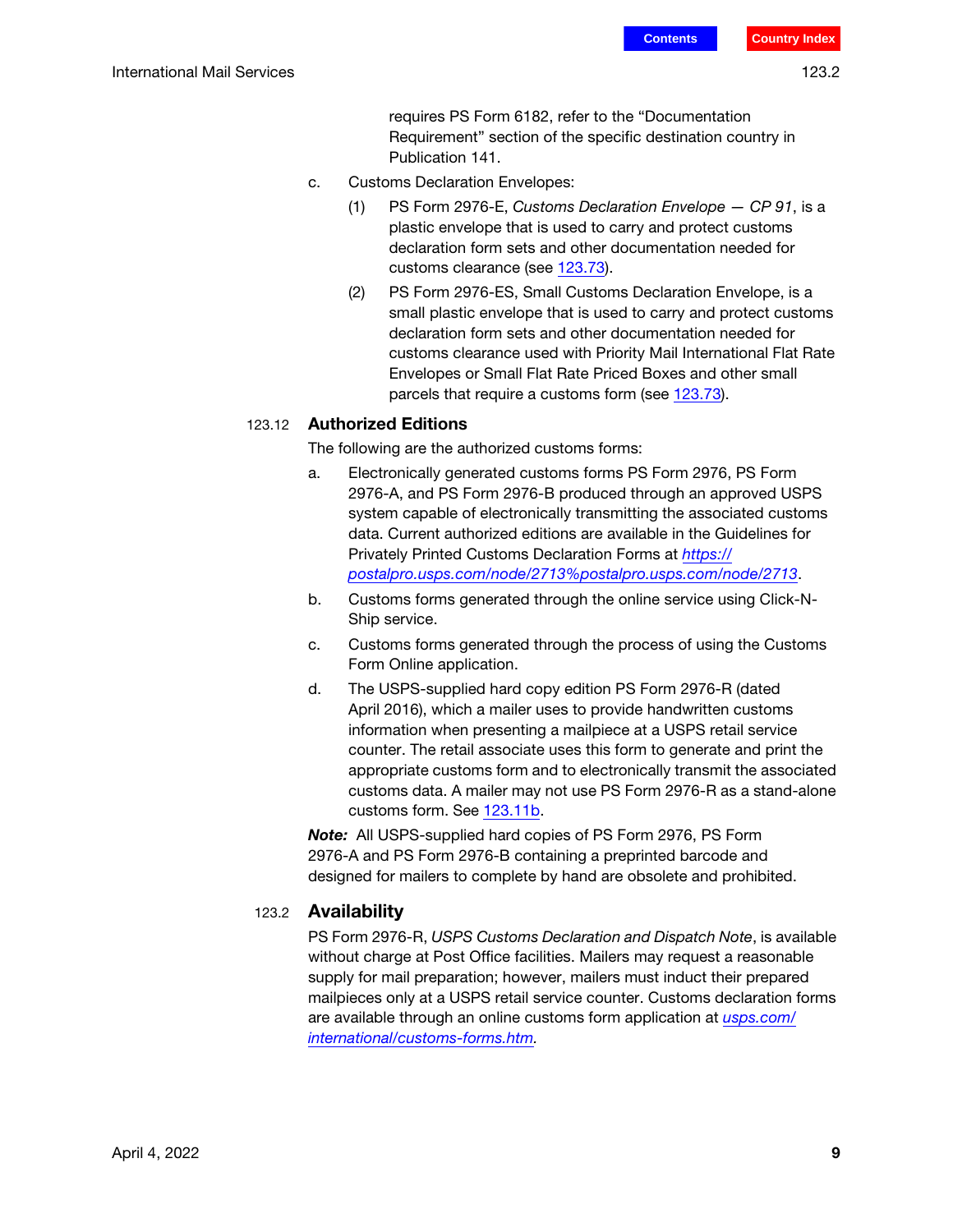## 123.3 Privately Printed Forms

#### <span id="page-9-1"></span><span id="page-9-0"></span>123.31 Authorization

A mailer may not use privately printed customs forms without written authorization. If authorized, a mailer may privately print PS Forms 2976, 2976-A, and 2976-B as specified in the Customs Form Certification Checklist, which is available by clicking on the link to that checklist at the Web site noted in [123.31](#page-9-1)[b](#page-9-2). In addition, each form must contain a unique barcode that can be read by Postal Service equipment. A mailer may obtain customs form and barcode specifications through the following methods:

- a. By calling the NCSC at 877-264-9693 (select option 3 for barcode certification).
- <span id="page-9-2"></span>b. By visiting *[postalpro.usps.com/node/2713](https://postalpro.usps.com/node/2713).*
- c. By written request to the following address:

DELIVERY CONFIRMATION NATIONAL CUSTOMER SUPPORT CENTER US POSTAL SERVICE 225 N HUMPHREYS BLVD STE 501 MEMPHIS TN 38188-1001

Upon receipt of the request, the NCSC will send the mailer an application and specifications for preparing PS Forms 2976, 2976-A, and/or 2976-B.

## 123.32 Required Electronic Transmission of Customs Declaration Information

For an item bearing a privately printed customs form under [123.31,](#page-9-1) a mailer must electronically transmit customs declaration information by using USPSproduced Global Shipping Software (GSS), Shipping Services File 1.7 or higher, or other USPS-approved software. Failure to provide electronically transmitted customs declaration information before tendering the mailing may result in refusal at acceptance, delay in processing, and/or return of mail to the sender.

Specific options for electronically transmitting customs declaration information and additional information may be found in the Customs Form Certification Checklist, which is available by clicking on link to that checklist at the Web site noted in [123.31](#page-9-1)[b.](#page-9-2)

## 123.4 Nonpostal Forms

## 123.41 Nonpostal Export Regulations

Certain items must bear one or more of the forms required by the nonpostal export regulations described in chapter 5.

#### <span id="page-9-3"></span>123.42 Commercial Invoices

A commercial invoice is a bill for goods from the seller to the buyer. A commercial invoice must be completed where required and must contain the following basic information:

- a. Seller's complete contact information.
- b. Receiver's complete contact information.
- c. Consignee's complete contact information (if it is different from the buyer's).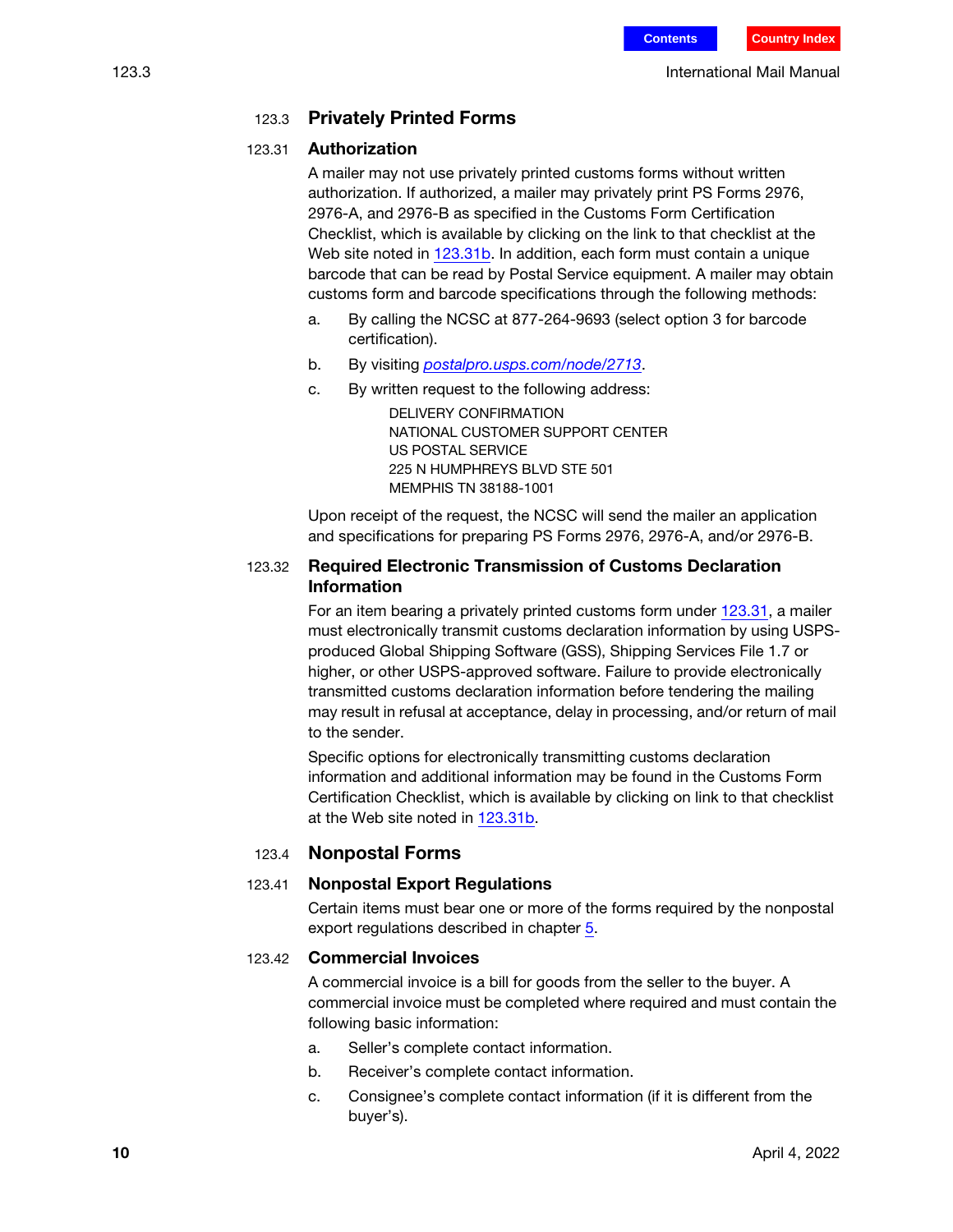- d. Country of origin.
- e. Destination country.
- f. Reason for export.
- g. Total commercial value of the item(s) shipped.
- h. Sales and payment terms (if any).
- i. Currency of sale.
- j. Full quantities and description of the merchandise.
- k. A statement certifying that the invoice is correct.

#### 123.5 Place of Mailing

Mailpieces bearing customs declarations have specific deposit requirements based on mail category, shape, and weight. Refer to the specific IMM part below for determination:

- a. Global Express Guaranteed mailpieces see 215.
- b. Priority Mail Express International mailpieces see 225.
- c. Priority Mail International mailpieces see 235.
- d. First-Class Mail International mailpieces see 245.
- e. First-Class Package International Service mailpieces see 255.

#### 123.6 Required Usage

#### <span id="page-10-1"></span><span id="page-10-0"></span>123.61 Conditions

The following conditions apply to customs forms for international mail items:

- a. Except as provided in  $123.62$ , mailers use the hard copy PS Form 2976-R and present it at a USPS retail service counter, or use an electronic PS Form 2976, PS Form 2976-A, or PS Form 2976-B as described in [Exhibit 123.61.](#page-11-0)
- b. The surface area of the address side of the item to be mailed must be large enough to contain completely the applicable customs form, postage, and any applicable markings, endorsements, and extra service labels.
- c. Regardless of any listing in **[Exhibit 123.61](#page-11-0)**, items containing articles that require an export license (see 532) must always bear PS Form 2976-A or PS Form 2976-B — note that, for international mail, PS Form 2976-B is used only for Priority Mail Express International items, but as noted in DMM 703.2.3, PS Form 2976-B is also used with Priority Mail Express items sent to APO/FPO/DPO destinations. In certain circumstances, this might require the mailer to send the mailpiece via Priority Mail Express International service or Priority Mail International service.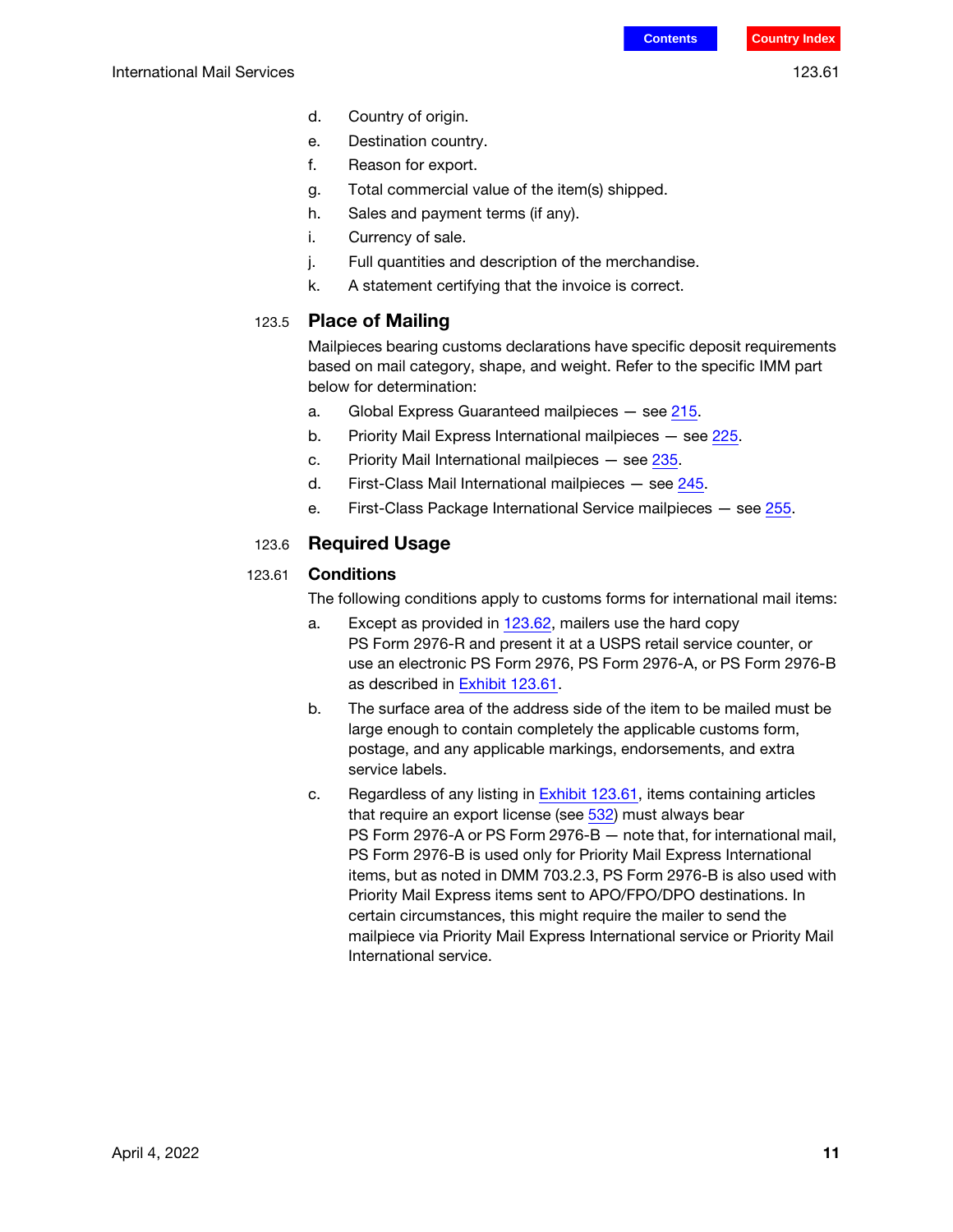#### <span id="page-11-0"></span>Exhibit 123.61 (p. 1) Customs Declaration Form Usage by Mail Category

|                                                                                                                                                        | <b>Declared</b><br>Value, Weight,<br>or Physical               | <b>Required</b>                        |                                                                                                                                                                                                                                                                                                                                                                                                                                                                                                                                                                                                                                                         |
|--------------------------------------------------------------------------------------------------------------------------------------------------------|----------------------------------------------------------------|----------------------------------------|---------------------------------------------------------------------------------------------------------------------------------------------------------------------------------------------------------------------------------------------------------------------------------------------------------------------------------------------------------------------------------------------------------------------------------------------------------------------------------------------------------------------------------------------------------------------------------------------------------------------------------------------------------|
| <b>Type of Item</b>                                                                                                                                    | Characteristic                                                 | PS Form                                | <b>Comment (if applicable)</b>                                                                                                                                                                                                                                                                                                                                                                                                                                                                                                                                                                                                                          |
| <b>Global Express Guaranteed Items</b>                                                                                                                 |                                                                |                                        |                                                                                                                                                                                                                                                                                                                                                                                                                                                                                                                                                                                                                                                         |
| All items.                                                                                                                                             | All values                                                     | 6182 <sup>1</sup>                      | PS Form 6182, Commercial Invoice, is required for<br>certain commodities and destinations. For<br>determination, see Publication 141, Global Express<br>Guaranteed Service Guide.                                                                                                                                                                                                                                                                                                                                                                                                                                                                       |
| <b>Priority Mail Express International Items</b>                                                                                                       |                                                                |                                        |                                                                                                                                                                                                                                                                                                                                                                                                                                                                                                                                                                                                                                                         |
| All items.                                                                                                                                             | All values                                                     | $2976 - B^2$                           | Endorsements vary by country and are specified in<br>the Individual Country Listings.                                                                                                                                                                                                                                                                                                                                                                                                                                                                                                                                                                   |
| <b>Priority Mail International</b>                                                                                                                     |                                                                |                                        |                                                                                                                                                                                                                                                                                                                                                                                                                                                                                                                                                                                                                                                         |
| All items.                                                                                                                                             | All values                                                     | $2976 - A^2$                           | All items mailed in USPS-produced Priority Mail<br>International packaging (including Flat Rate<br>Envelopes and Small Flat Rate Priced Boxes) or<br>any other container bearing a Priority Mail sticker<br>or marked with the words "Priority Mail" are<br>considered to be within the scope of this<br>requirement (other than those marked "Priority Mail<br>Express" or "Priority Mail Express International").<br>First-Class Mail International Letters and Large Envelopes (Flats), as well as International Priority Airmail (IPA)<br>Letters and Large Envelopes (Flats) and International Surface Air Lift (ISAL) Letters and Large Envelopes |
| (Flats)<br>All First-Class Mail<br>International letter-size and<br>flat-size items, as defined in<br>241.2, containing only<br>nondutiable documents. | Under<br>16 ounces <sup>3</sup>                                | None <sup>4</sup>                      | See 123.63 for additional information concerning<br>"documents." Items containing merchandise are<br>prohibited in First-Class Mail International. <sup>5</sup>                                                                                                                                                                                                                                                                                                                                                                                                                                                                                         |
| All IPA and ISAL letter-size<br>and flat-size items, as defined<br>in 241.2, containing only<br>nondutiable documents.                                 | Under<br>16 ounces <sup>3</sup><br>16 ounces to<br>17.6 ounces | $\overline{\text{None}}^4$<br>$2976^2$ | See 123.63 for additional information concerning<br>"documents." Items containing merchandise are<br>prohibited in IPA/ISAL letters and large envelopes<br>(flats). $5$                                                                                                                                                                                                                                                                                                                                                                                                                                                                                 |
| All items containing any<br>goods, regardless of weight.                                                                                               | Prohibited                                                     | Prohibited                             | See 123.63 for additional information concerning<br>"documents" and merchandise. Items containing<br>merchandise are prohibited in First-Class Mail<br>International and in IPA/ISAL letters and large<br>envelopes (flats). <sup>5</sup>                                                                                                                                                                                                                                                                                                                                                                                                               |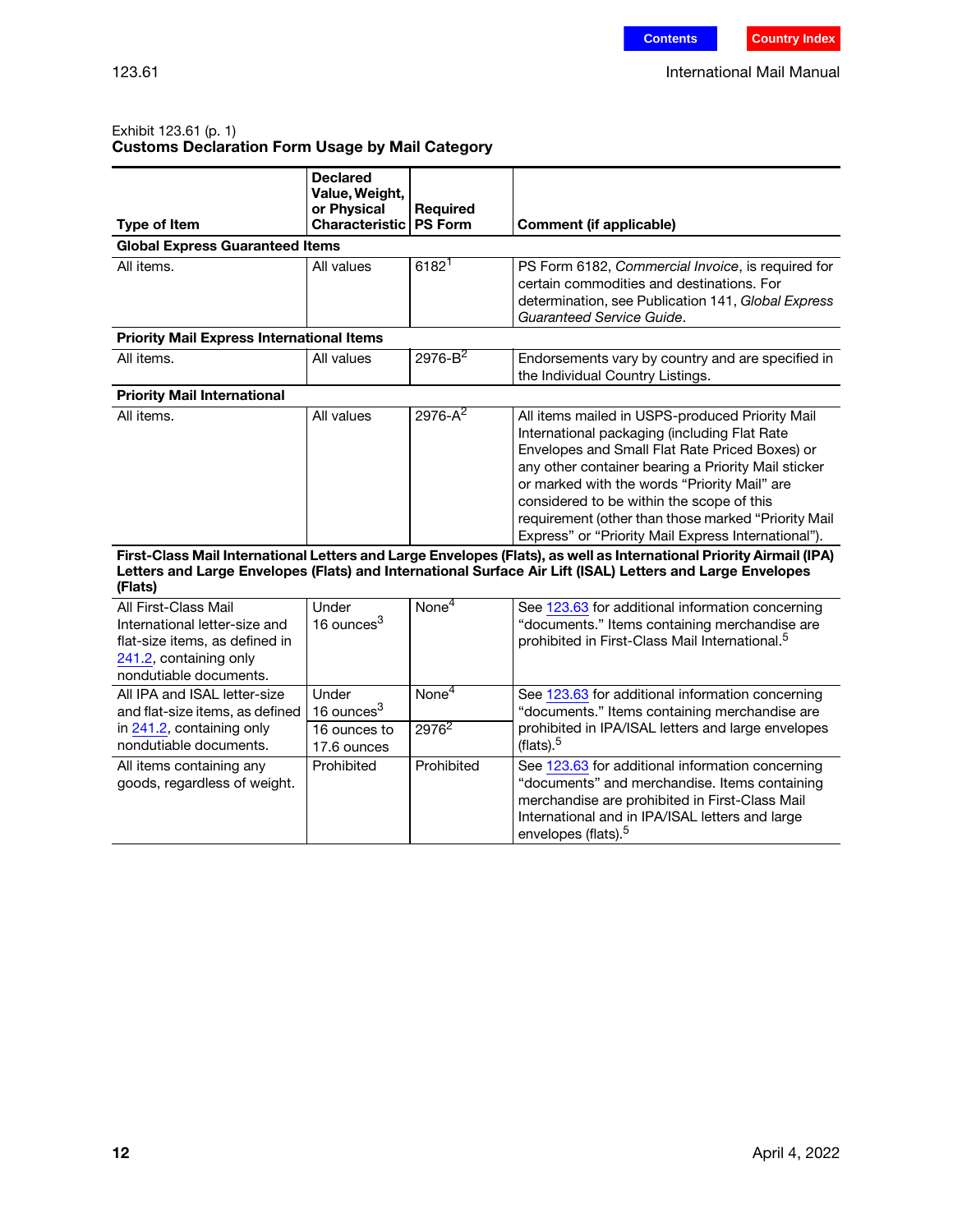#### Exhibit 123.61 (p. 2) Customs Declaration Form Usage by Mail Category

| <b>Type of Item</b>                                                                                                                                                                                                     | <b>Declared</b><br>Value, Weight,<br>or Physical<br><b>Characteristic</b> | <b>Required</b><br><b>PS Form</b>                                                                 | <b>Comment (if applicable)</b>                                                                                                                                         |
|-------------------------------------------------------------------------------------------------------------------------------------------------------------------------------------------------------------------------|---------------------------------------------------------------------------|---------------------------------------------------------------------------------------------------|------------------------------------------------------------------------------------------------------------------------------------------------------------------------|
|                                                                                                                                                                                                                         |                                                                           |                                                                                                   | First-Class Package International Service Packages (Small Packets), as well as IPA Packages (Small Packets)                                                            |
| and ISAL Packages (Small Packets)                                                                                                                                                                                       |                                                                           |                                                                                                   |                                                                                                                                                                        |
| All First-Class Package<br>International Service                                                                                                                                                                        | \$400 or less                                                             | 2976 <sup>2</sup>                                                                                 | Merchandise is permitted unless prohibited by the<br>destination country.                                                                                              |
| packages (small packets), as<br>defined in 251.2, regardless<br>of contents, and, for<br>commercial mailers, IPA<br>packages (small packets) and<br><b>ISAL packages (small</b><br>packets), regardless of<br>contents. | <b>Over \$400</b>                                                         | Prohibited                                                                                        | Items over \$400 must be mailed using Global<br>Express Guaranteed service, Priority Mail Express<br>International service, or Priority Mail International<br>service. |
| All package-size items, as<br>defined in 251.2, that are<br>entered by a known mailer as<br>defined in 123.62 and items<br>that qualify under 123.63.                                                                   | \$400 or less                                                             | None                                                                                              | Not applicable.                                                                                                                                                        |
| <b>Free Matter for the Blind</b>                                                                                                                                                                                        |                                                                           |                                                                                                   |                                                                                                                                                                        |
| All items.                                                                                                                                                                                                              | Follow above<br>requirements<br>for relevant<br>mail category,            | Follow above<br>requirements<br>for relevant<br>mail category,<br>as appropriate. as appropriate. | See 270 for authorized mail classes and eligibility.                                                                                                                   |
| M-bags (Airmail, IPA Service, and ISAL Service)                                                                                                                                                                         |                                                                           |                                                                                                   |                                                                                                                                                                        |
| All M-bags.                                                                                                                                                                                                             | \$400 or less                                                             | $2976^2$                                                                                          | A fully completed PS Form 2976 must be affixed to<br>PS Tag 158, M-bag Addressee Tag.                                                                                  |
|                                                                                                                                                                                                                         | Over \$400                                                                | Prohibited                                                                                        |                                                                                                                                                                        |

 $1^{1}$  PS Form 6182, Commercial Invoice, is a handwritten form that a customer uses for Global Express Guaranteed shipments. For more details, see [123.42.](#page-9-3)

- $3$  The actual weight limit is 15.994 ounces, to accommodate Postal Service systems that round to three decimal places and thus round items that weigh 15.995-15.999 ounces up to 16 ounces.
- <sup>4</sup> Certain nonnegotiable documents controlled by export regulatory agencies may require customs documentation. See 510-540 and Publication 699 for additional information.
- <span id="page-12-0"></span> $5$  Items containing merchandise are mailable using Global Express Guaranteed service, Priority Mail Express International service, Priority Mail International service, or First-Class Package International Service; commercial mailers may also use IPA packages (small packets) and ISAL packages (small packets).

#### 123.62 Known Mailers

#### 123.621 Overview

A "known mailer" may be exempt from the customs form requirement that would otherwise apply to package-size mailpieces as defined in 251.2. A "known mailer" must meet one of the definitions in [123.622](#page-13-0) and must meet the conditions in [123.623.](#page-13-1)

<sup>&</sup>lt;sup>2</sup> All customs forms must be electronically generated. All USPS-supplied hard copies of PS Form 2976, 2976-A, and 2976-B with a preprinted barcode and designed to be completed by hand are obsolete and prohibited from use.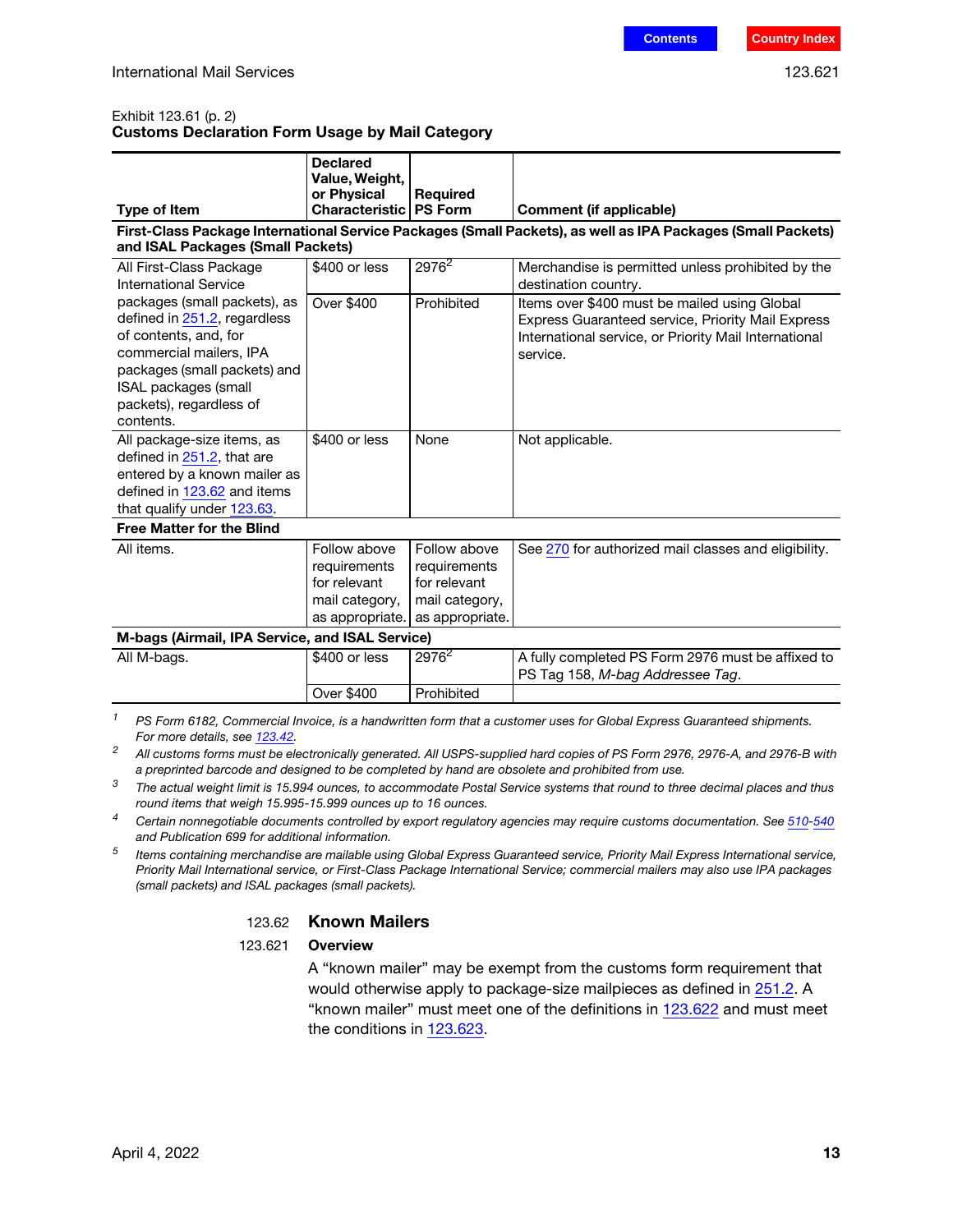#### <span id="page-13-0"></span>123.622 Definition

A "known mailer" must meet one of the following definitions:

- a. A federal, state, or local government agency whose mail is regarded as Official Mail.
- b. A business mailer who enters volume mailings through a business mail entry unit (BMEU) or other bulk mail acceptance location, completes a postage statement at the time of entry, pays postage through an advance deposit account, and uses a permit imprint for postage payment. For this purpose, the categories of mail that qualify are as follows:
	- (1) First-Class Package International Service.
	- (2) International Priority Airmail (IPA) service.
	- (3) International Surface Air Lift (ISAL) service.

#### <span id="page-13-1"></span>123.623 Conditions

The following conditions apply to "known mailers":

- a. The mailpieces must contain no merchandise or goods, except as provided in [123.623.](#page-13-1)
- b. Merchandise or goods to which this subsection applies may be mailed only as First-Class Package International Service packages (small packets) — or for commercial mailers, as IPA packages (small packets) and ISAL packages (small packets). Any packaging used for packagesized items under this subsection must be transparent, such as shrinkwrap or poly wrap material, so that the contents are fully visible for inspection. Authorization to mail items under this subsection without a customs form applies only under one of the following conditions:
	- (1) The mailpieces may contain goods of nominal value (less than \$1.00) in conjunction with communications or informational materials for which no customs form is required in the destination country.
	- (2) The mailpieces may contain hard copy printed matter or recorded media (e.g., CDs, DVDs, flash drives, video and cassette tapes), for which no customs form is required in the destination country.
- c. Authorization to mail items under section [123.62](#page-12-0) without a customs form is also subject to all of the following conditions:
	- (1) The mailpieces must not require an export license as described in 510, 520, 530, or 540.
	- (2) The mailpieces must not contain dangerous or prohibited items under [135](#page-22-0) or [136](#page-27-0), or be otherwise prohibited by the destination country.
	- (3) The mailpieces cannot be destined to an E:1 country listed in 15 CFR 740, Supp. 2.
	- (4) The mailpieces cannot contain any items listed in the Commerce Control List (15 CFR 774) or the U.S. Munitions List (22 CFR 121).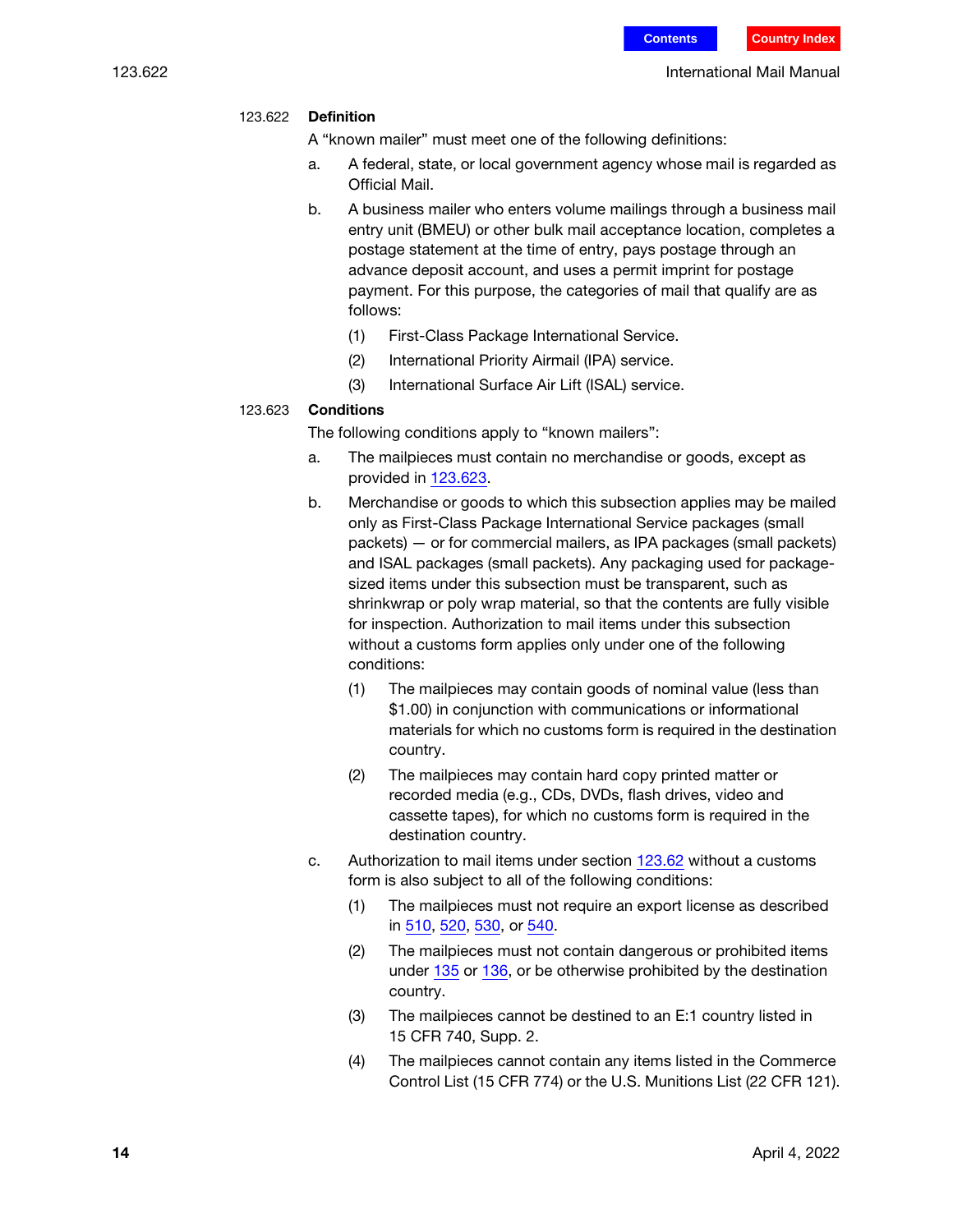- d. If the mailpieces are mailed with a postage statement, the mailer must certify on the postage statement that the mailpieces contain no dangerous materials that are prohibited by postal regulations.
- e. The import regulations of the destination country must allow individual mailpieces without a customs form affixed.
- f. For IPA and ISAL mailings, the mailer must pay with a permit imprint or with a combination postage method (meter postage affixed to the piece and additional postage by permit imprint). IPA and ISAL mailpieces that are paid for by postage solely with a meter do not qualify for the "known mailer" exemption.
- g. Failure to comply with the conditions in this section, or with any other applicable regulations or policies of the Postal Service or other relevant governmental authorities, may result in the suspension or revocation of eligibility to mail items without a customs form affixed pursuant to this section. For example, a suspension or revocation may result when the mailer fails to ensure his or her compliance with 510, 520, 530, or 540, such as ensuring that no mailings are sent to persons blocked from transacting in such items by the federal agencies described in those IMM sections.

#### <span id="page-14-0"></span>123.63 Separation of Documents and Merchandise

#### 123.631 Explanation of Separation

Letter-post mail (First-Class Mail International, IPA and ISAL items, and First-Class Package International Service) must be separated based on contents into Documents and Merchandise categories. Merchandise consists of items other than documents that are considered potentially dutiable, as well as documents that may be subject to customs duties. The mailer must declare a value and place a customs form on each merchandise item. If any item (merchandise or document) weighs more than 16 ounces, the mailer must place a customs form on it, regardless of the content.

#### 123.632 Documents

In [Exhibit 123.61,](#page-11-0) the "Type of Item" column has several references to "documents." For this purpose, "documents" refers only to any piece of written, drawn, or printed information, excluding objects of merchandise. Documents do not include digital and electronic storage media or devices such as CDs, DVDs, or flash drives. Examples of documents include the following:

- a. Audit and business records.
- b. Personal correspondence.
- c. Circulars.
- d. Pamphlets.
- e. Advertisements.
- f. Written instruments not intended to be resold.
- g. Money orders, checks, and similar items that cannot be negotiated or converted into cash without forgery.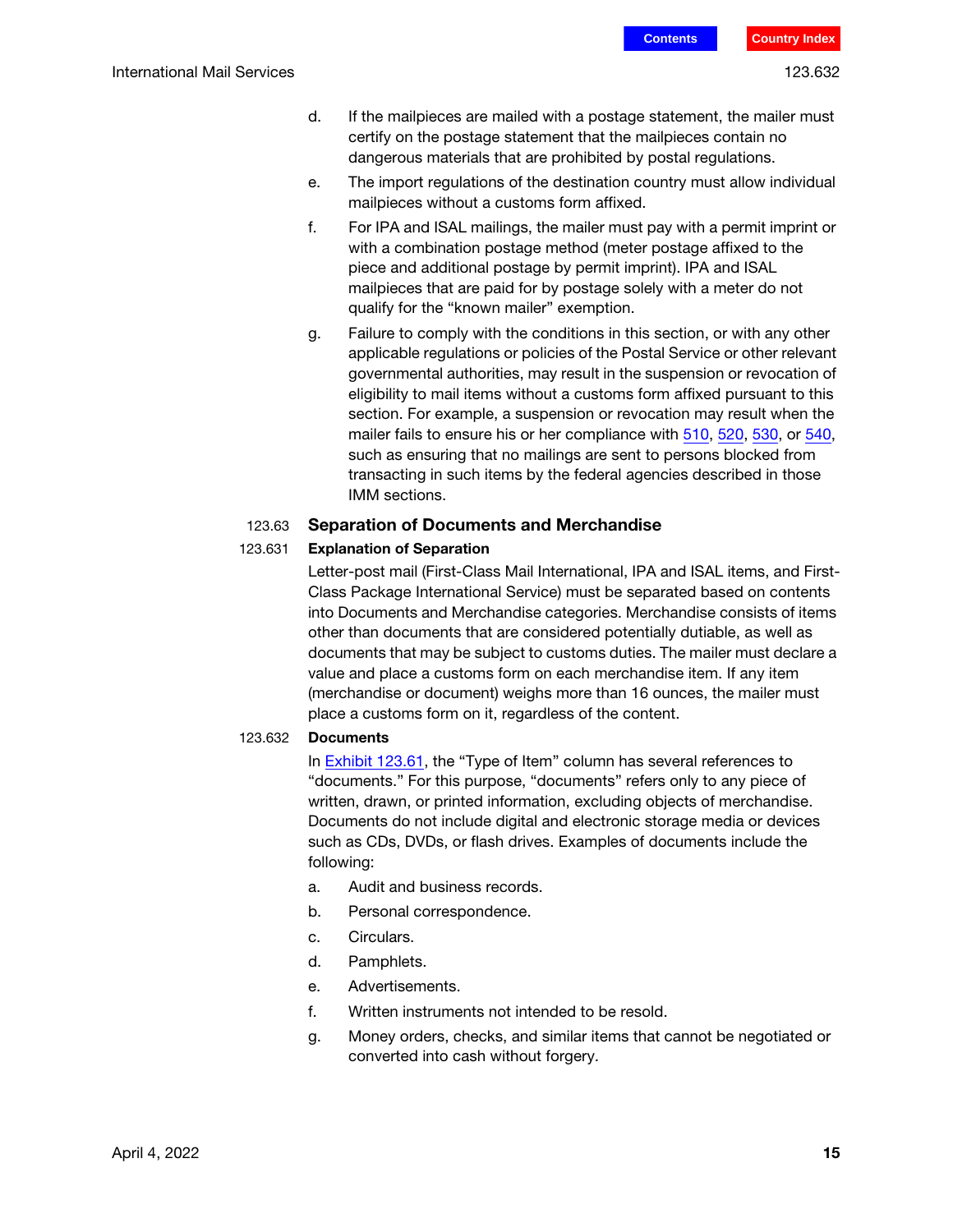#### 123.633 International Mail Manual

#### 123.633 Customs Forms Required

The following are examples of items that are required to bear a customs declaration form and for which the mailer must declare a value:

- a. CDs, DVDs, flash drives, video and cassette tapes, and other digital and electronic storage media — regardless of whether they are blank or contain electronic documents or other prerecorded media.
- b. Artwork.
- c. Collector or antique document items.
- d. Books.
- e. Periodicals.
- f. Printed music.
- g. Printed educational or test material.
- h. Player piano rolls.
- i. Commercial engineering drawings.
- j. Commercial blueprints.
- k. Film.
- l. Negatives.
- m. X-rays.
- n. Separation negatives.
- o. Commercial photographs.

#### 123.64 Additional Security Controls

When the chief postal inspector determines that a unique, credible threat exists, the Postal Service may require that a mailer, at the time of mailing, provide an acceptable primary form of photo identification (see DMM 608.10.3). The signature on the identification must match the signature on the customs declaration form.

#### 123.7 Completing Customs Forms

#### <span id="page-15-0"></span>123.71 Preparation and Acceptance of Electronically Generated Customs Forms

#### <span id="page-15-1"></span>123.711 Sender's Preparation of Electronically Generated Customs Forms

Before mailing, the sender must fulfill any nonpostal export requirements described in chapter 5 and must ensure that the electronically generated customs form is complete. Certain types of goods may be subject to restrictions. It is the mailer's responsibility to comply with import and export regulations and restrictions (e.g., quarantine, pharmaceutical, etc.) and to determine what documents (e.g., commercial invoice, certificate of origin, health certificate, license, authorization for goods subject to quarantine such as plant, animal, or food products, etc.), if any, are required in the destination country. Additional information is available in the individual country listings.

All information on the customs forms must appear in Roman letters and Arabic numerals. The mailer may supplement the information by adding a translation in a language accepted in the destination country, and the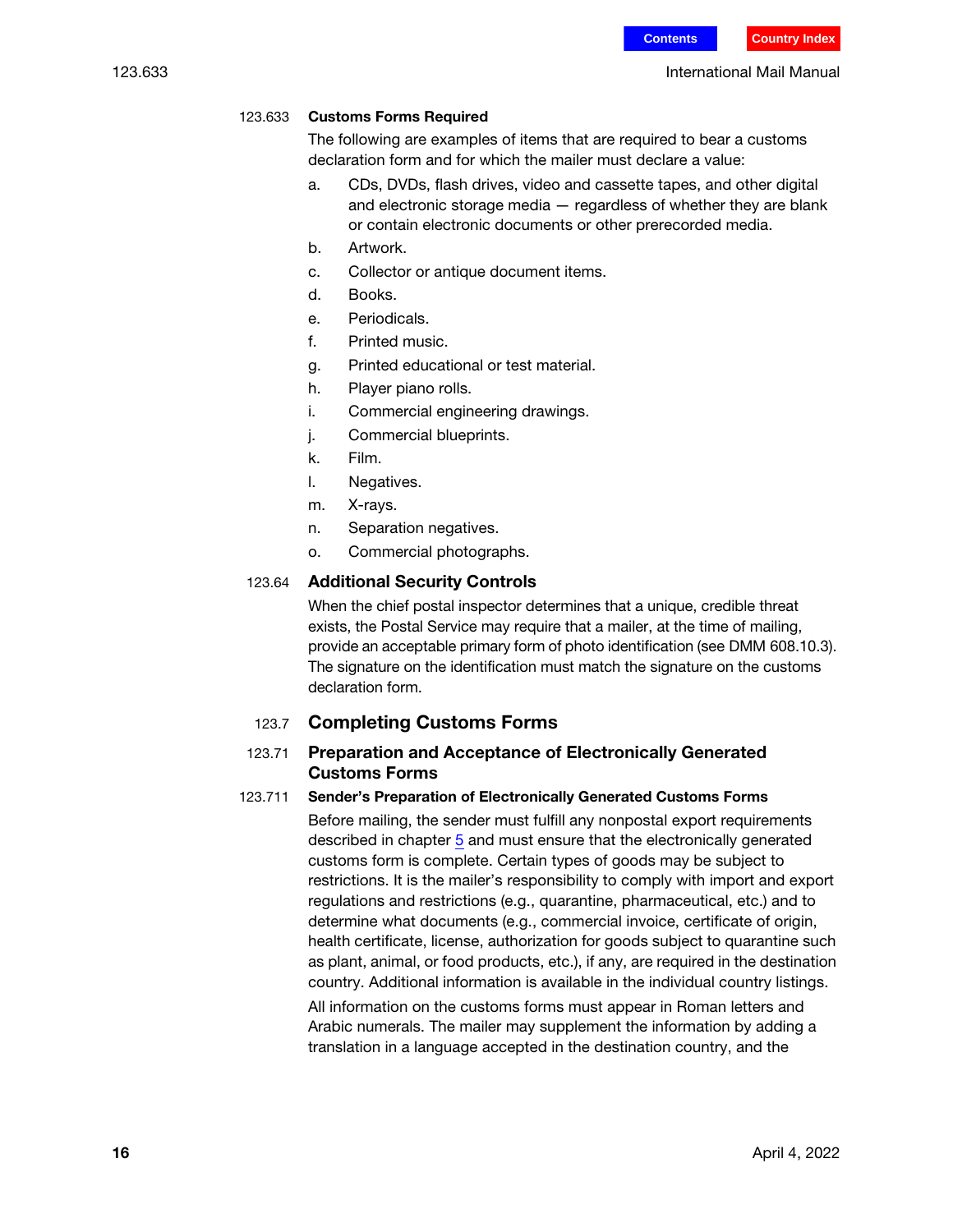translation may include non-Roman characters (e.g., Cyrillic, Arabic, Mandarin). The following are the mandatory and conditional data elements:

- a. Mandatory Data Elements: The following data elements are mandatory for all customs forms regardless of mail class:
	- (1) Sender's full name and address.
	- (2) Recipient's full name and address.
	- (3) Category of items (e.g., document, gift, merchandise, etc.).
	- (4) A detailed description of contents, including the quantity, net weight, and value for each item in the package.
	- (5) Sender's signature and date.
- b. Conditional Data Elements: The following data elements may be required based on the contents of the package and other nonpostal rules and regulations:
	- (1) Sender's phone number.
	- (2) Sender's email address.
	- (3) Recipient's phone number.
	- (4) Recipient's email address.
	- (5) License/Permit number.
	- (6) AES ITN or exemption citation (NOEEI) (see 520–527).
	- (7) Harmonized Tariff System (HTS) code.
	- (8) Country of origin of goods.

#### 123.712 Postal Service Employee's Acceptance of Electronically Generated Customs Declaration Forms

The acceptance employee must do the following when accepting an electronically generated customs form from the sender:

- a. Verify that the sender has entered on the customs form the information required in [123.711](#page-15-1), and verify that the form is signed and dated. Failure to complete the customs form properly can delay delivery of the item or inconvenience the sender and addressee. Moreover, a false, misleading, or incomplete declaration can result in the seizure or return of the item and/or in criminal or civil penalties. The Postal Service assumes no responsibility for the accuracy of information that the sender enters on the customs form.
- b. If the customs form is missing an appropriate AES ITN, AES Exemption, or AES Downtime Citation (as applicable), remind the sender that it is the sender's responsibility to comply with U.S. Census Bureau requirements (including having all applicable information) and that the sender may be subject to civil and criminal penalties for noncompliance.
- c. If the sender purchases additional insurance against loss, damage, or missing contents, record the insured amount in U.S. dollars in the space provided.
- d. Round stamp any uncanceled stamps, and, if the sender pays postage by meter, round stamp the front of the piece near the meter postage.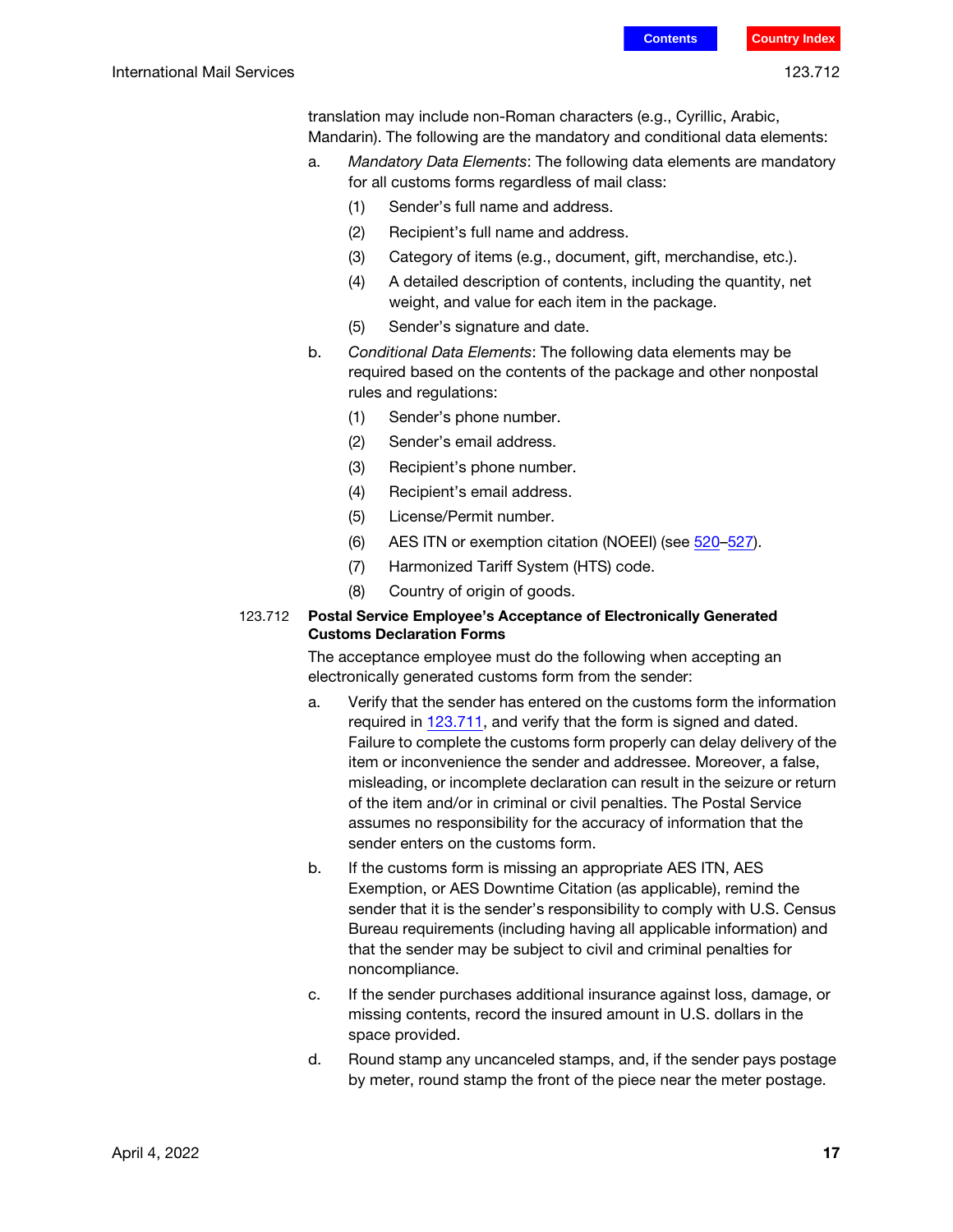- e. Review the IMM individual country listing for destination-specific mailing restrictions, prohibitions, and observations that apply to all mail classes unless otherwise noted.
- f. If the package contains mailable dangerous goods (see  $135$ ), ensure that the Dangerous Goods box is checked in the "Category of Goods"section of the customs form.
- g. After acceptance, place each item in the appropriate working pouch.

#### 123.72 Preparation and Acceptance of PS Form 2976-R

#### 123.721 Sender's Preparation of PS Form 2976-R

An image of PS Form 2976-R, USPS Customs Declaration and Dispatch Note, is available at [about.usps.com/forms/ps2976r.pdf](https://about.usps.com/forms/ps2976r.pdf). Before mailing, the sender must fulfill any nonpostal export requirements described in chapter 5 and must complete PS Form 2976-R according to the instructions on the form.

#### <span id="page-17-0"></span>123.722 Postal Service Employee's Acceptance of PS Form 2976-R

The Postal Service acceptance employee must do the following when accepting PS Form 2976-R from the sender:

- a. Verify that the sender has entered the information on the form and has signed and dated the declaration. If the sender's address is on the mailpiece, it must match the sender's address on PS Form 2976-R.
- b. Instruct the sender to complete any incomplete portions of the forms. Remind the sender that failure to complete the form properly can delay delivery of the item or inconvenience the sender and addressee. Moreover, a false, misleading, or incomplete declaration can result in the seizure or return of the item and/or in criminal or civil penalties. The Postal Service assumes no responsibility for the accuracy of information that the sender enters on PS Form 2976-R.
- c. To comply with U.S. Census Bureau requirements, it is the sender's responsibility to ensure that an appropriate AES ITN, AES Exemption, or AES Downtime Citation is displayed on PS Form 2976-R. If this information is not entered, remind the customer that he or she may be subject to civil and criminal penalties for noncompliance.
- d. Review the IMM individual country listing for destination-specific mailing restrictions, prohibitions, and observations that apply to all mail classes unless otherwise noted.
- e. If the package contains mailable dangerous goods (see [135](#page-22-0)), ensure that the Dangerous Goods box is checked in the "Category of Goods" section of the customs form.
- f. If the sender wishes to purchase additional merchandise insurance for the contents, the retail associate records the insured amount in U.S. dollars on PS Form 2976-R in the space provided.
- g. Weigh the parcel, enter the weight in block (6), and enter the applicable amount of postage and fees in the appropriate block in the upper right corner of the form.
- h. For offices with retail systems, enter the mailpiece information from PS Form 2976-R into the Customs and Border Protection Manifest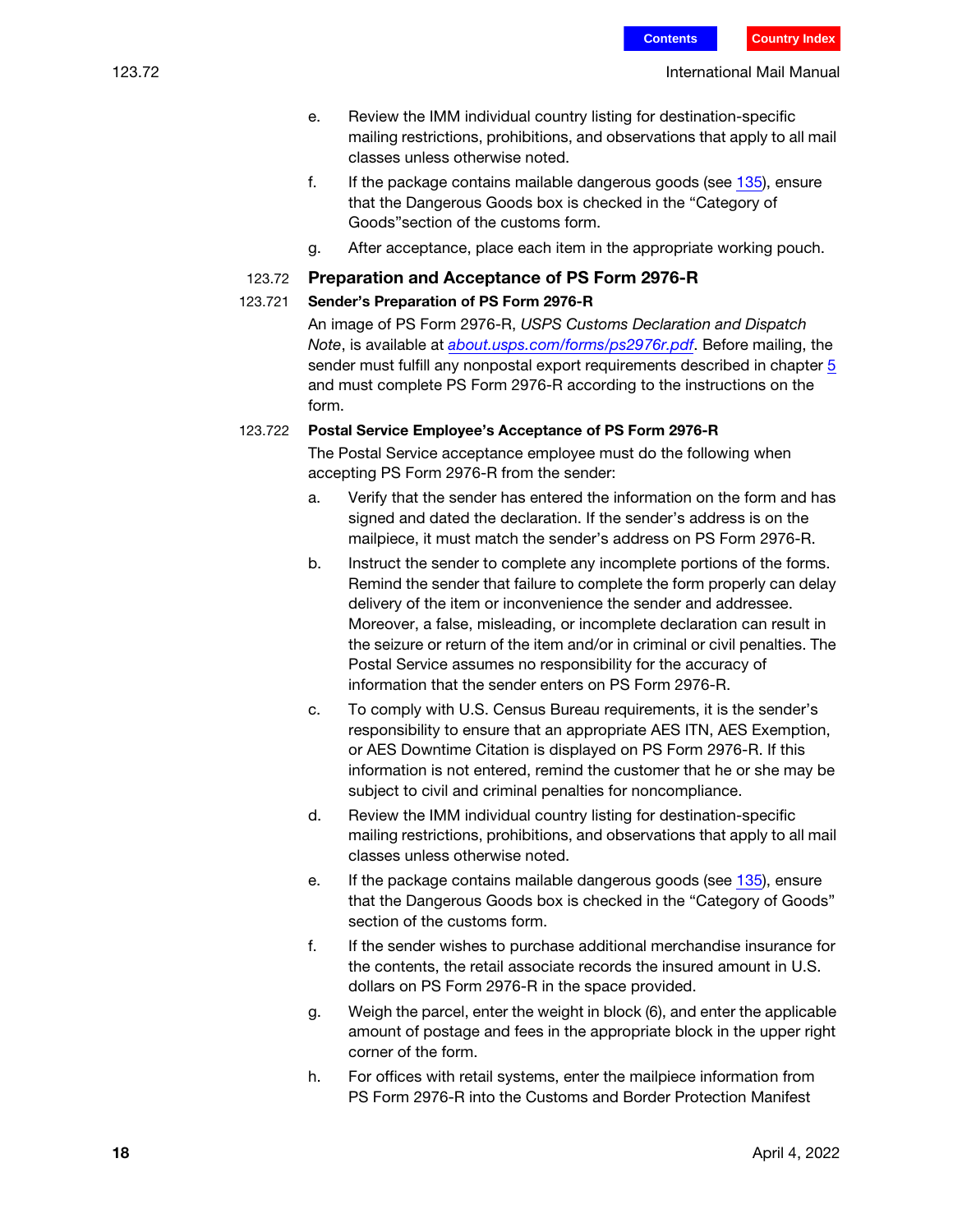(CBPMAN) application. For manual offices, enter the mailpiece information from PS Form 2976-R into the Customs Form Online application.

**Note:** When using the CBPMAN Bypass option, enter the data from PS Form 2976-R into CBPMAN using Retail Systems Software (RSS) by close of business that same day, which is considered to be 2 a.m. Eastern time (11 p.m. Pacific time).

- i. Print the electronically generated combined customs declaration and shipping label from the retail system or online application.
- j. Apply the electronically generated barcoded labels to Copies 1–4 of PS Form 2976-R in the designated section in the top left-hand corner of each copy.
- k. Remove and store (per local requirements) the Post Office Copy (Copy 3) and tell the mailer that the Postal Service will retain this document for 6 years as a record of mailing. Remove the Sender's Copy (Copy 4) and give it to the sender.
- l. After the retail printer prints PS Form 2976, 2976-A, or 2976-B, insert completed Copy 1 and Copy 2 of PS Form 2976-R and all other required documents, such as a commercial invoice, into PS Form 2976-E (plastic envelope) and affix PS Form 2976-E to the address side of the package. Do not wrap it around the package. For parcels that are too small to accommodate PS Form 2976-E, use PS Form 2976-ES.
- m. Affix the electronically generated PS Form 2976, 2976-A, or 2976-B on the face of the mailpiece (on top of PS Form 2976-E or PS Form 2976- ES) and present it to the customer to review. The customer must sign the electronically generated form.
- n. Round stamp any uncanceled stamps.

**Note:** Consistent with 225.12, 235.12, 245.12, and 255.12, the customer must present any item bearing a handwritten PS Form 2976-R to an employee at a Post Office retail service counter.

#### <span id="page-18-0"></span>123.73 PS Form 2976-E, Customs Declaration Envelope — CP 91, and PS Form 2976-ES, Small Customs Form Envelope

The Postal Service provides the following two transparent plastic envelopes:

- a. PS Form 2976-E is a transparent plastic envelope designed to carry and protect customs form sets and any other documentation needed for customs clearance. When the mailer provides PS Form 2976-R and a mailpiece at a USPS retail service counter, the retail associate uses the form to generate and print the applicable customs form and to electronically transmit the associated customs data. Then, the retail associate inserts PS Form 2976-R into PS Form 2976-E, removes the backing sheet of PS Form 2976-E, and affixes PS Form 2976-E to the address side of the mailpiece. The current edition of PS Form 2976-E is July 2013; however, the mailer may use older editions.
- b. PS Form 2976-ES is a smaller version of PS Form 2976-E. It is designed to fit on Priority Mail International Flat Rate Envelopes or Small Flat Rate Priced Boxes and other small parcels requiring a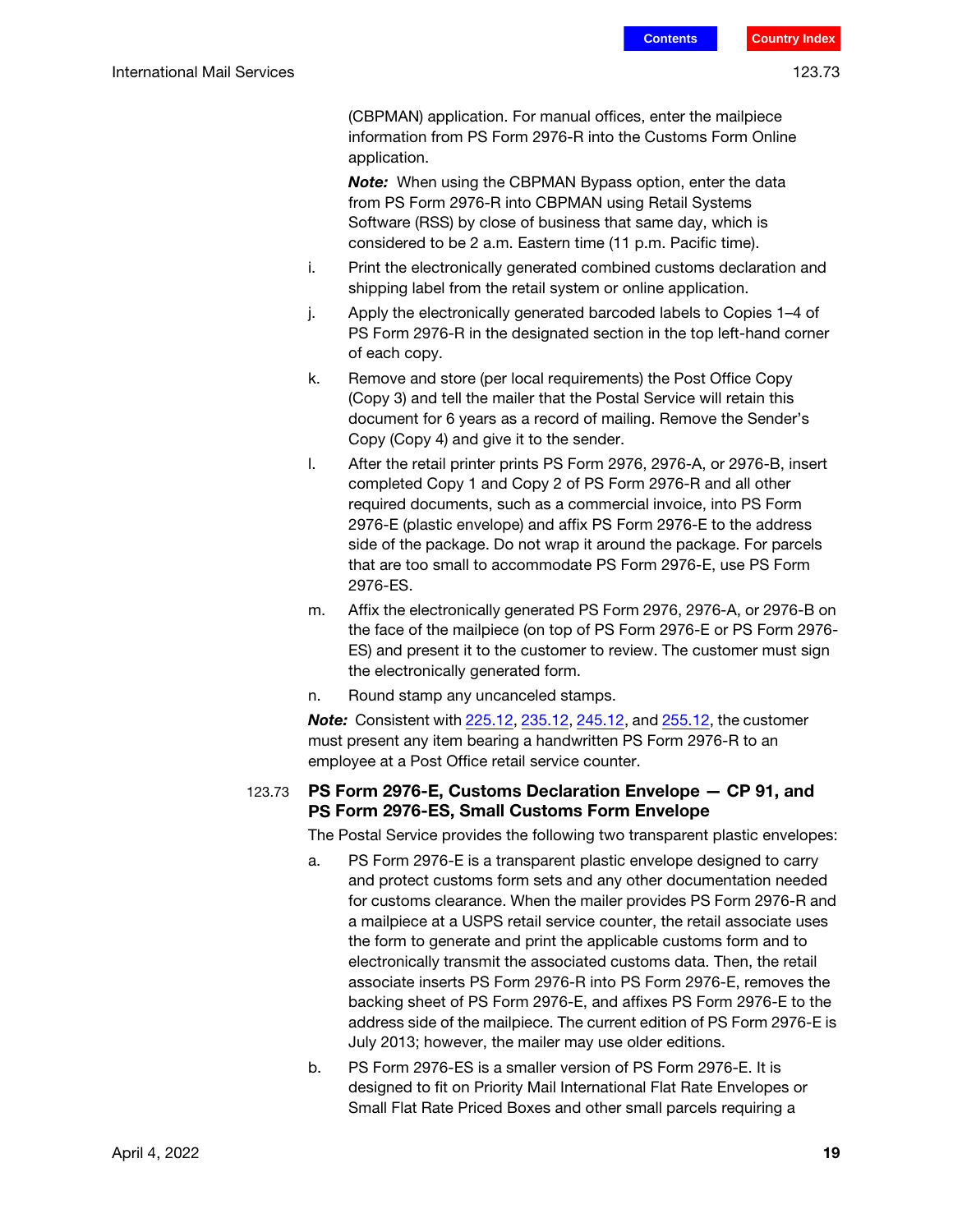customs form. When the mailer provides PS Form 2976-R with the associated mailpiece at a USPS retail service counter, the retail associate uses the form to generate and print the applicable customs form and to electronically transmit the associated customs data. Then, the retail associate inserts PS Form 2976-R into PS Form 2976-ES so that the barcode applied to PS Form 2976-R is visible, removes the backing sheet of PS Form 2976-ES, and affixes PS Form 2976-ES to the address side of the package. The current edition of PS Form 2976-ES is April 2016.

## 130 Mailability

## <sup>131</sup> General

## 131.1 Domestic Limits

All articles that are nonmailable in domestic mail are nonmailable in international mail. See Publication 52, Hazardous, Restricted, and Perishable Mail.

### 131.2 International Limits

Many articles that are mailable in domestic mail are nonmailable in international mail. See chapter 6 of Publication 52 and "Prohibitions and Restrictions" in the Individual Country Listings.

#### 131.3 Individual Country Prohibitions and Restrictions

#### 131.31 Information Available

Information on articles that are prohibited or restricted to individual countries appears under "Prohibitions and Restrictions" in the Individual Country Listings. These prohibitions and restrictions are based on information furnished by the countries concerned. Customers should inquire at the Post Office facility about specific prohibitions or restrictions.

#### 131.32 Prohibited and Restricted Articles

Articles that are prohibited by the destination country are nonmailable. For mail known to contain articles restricted by the destination country, the sender must be informed of the restrictions and advised that the articles are subject to the import requirements of that country.

#### 131.33 Return or Seizure of Mail

A country may return or seize mail containing articles prohibited or restricted within that country, whether or not notice of such prohibition or restriction has been provided to or published by the Postal Service.

#### 131.34 Foreign Customs Information

The Postal Service does not maintain or provide information concerning the assessment of customs duty in other countries. Postal Service employees must not attempt to inform customers whether articles (gifts or commercial shipments) will be subject to customs duty. Postal Service employees may suggest to customers, however, that they inform the addressees in advance of the articles they intend to mail. Addressees can then obtain information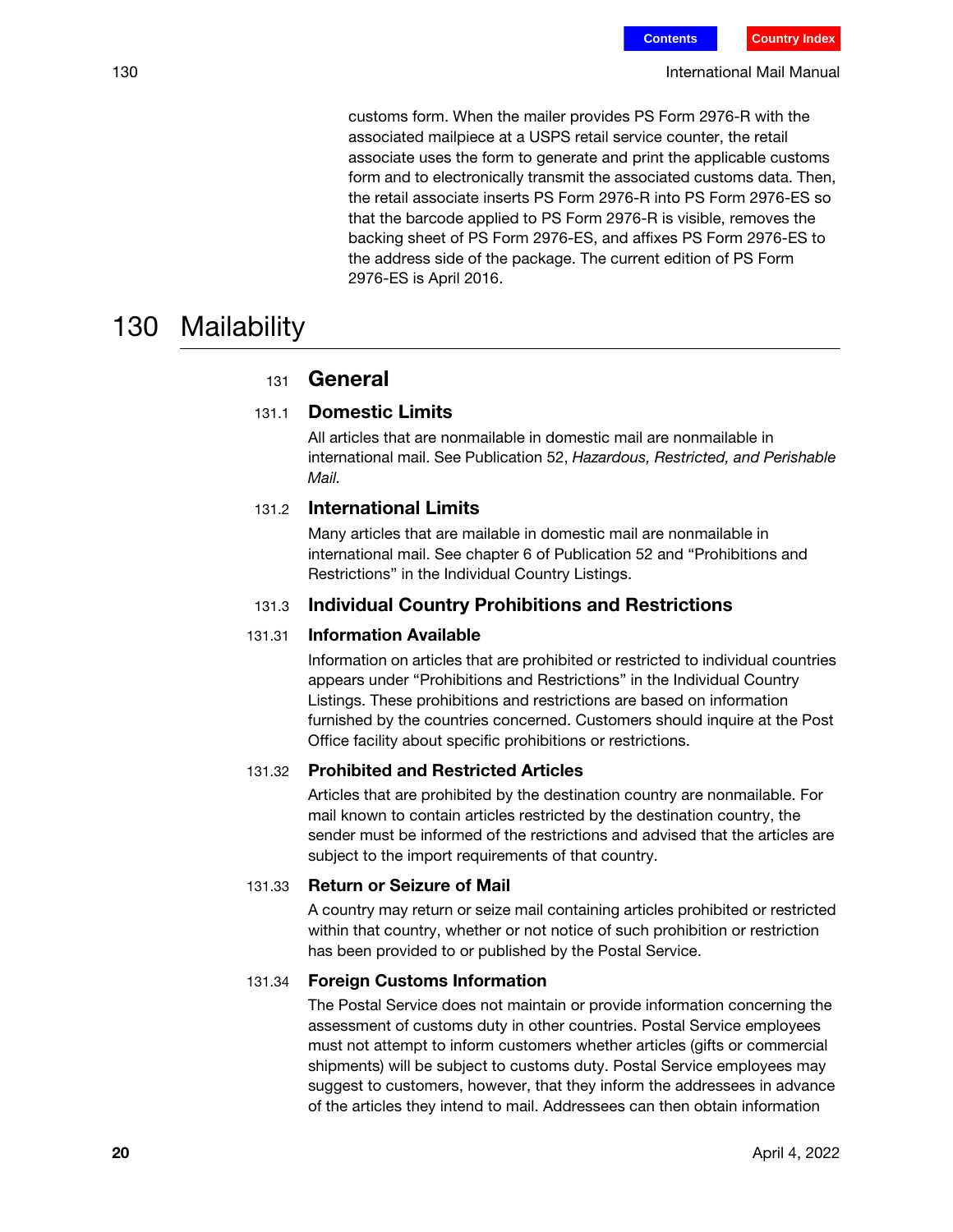from their local customs authorities. No provision is made for prepayment of customs duty on mail addressed for delivery in foreign countries.

If duties or taxes are assessed, most countries will collect from the recipient a customs clearance and delivery fee, in addition to the duties and taxes. This fee is authorized by international postal agreements to reimburse the delivery service for the costs it incurs in clearing the items through customs and collecting duties at the time of delivery. The duties, taxes, and fee, if applicable, are not included in the postage paid by the mailer.

#### 131.4 Mailer Responsibility

Regardless of any statement in this manual or the statement of any employee of the United States Postal Service, the burden rests with the mailer to ensure compliance with domestic, international, and individual country rules and regulations for mailability.

#### 131.5 Preparation for Mailing

#### 131.51 General Packaging Requirements

Parcels of articles or goods must meet the requirements of DMM 601. See DMM 601 for the size and weight limits of parcels and for several grades of fiberboard boxes used for difficult loads. Boxes with difficult loads must be reinforced with banding in each direction around the package.

#### 131.52 Special Packaging Requirements

Each mailer must meet the following special packaging requirements when mailing any of the following articles (see DMM 601):

- a. Fragile articles, such as glass, must be cushioned as required to dissipate shock and pressure forces over as much of the surface of the item as possible.
- b. Liquids must be packaged as required.
- c. Package fatty substances that do not easily liquefy, such as ointments, soft soap, resins, etc., as well as silkworm eggs, in an interior container (box, cloth, or plastic bag) and place them in an outer shipping container of minimum 275-grade test strength.
- d. Enclose dry, powdered dyes, such as aniline, in sift-proof, sturdy tin or plastic boxes in an outer sift-proof shipping container. This container must have a minimum 275-grade test strength fiberboard or equivalent.

## <sup>132</sup> Written, Printed, and Graphic Matter

#### 132.1 Domestic Limits

All written, printed, and graphic matter that is described as nonmailable in DMM 601 is nonmailable internationally. This matter includes but is not limited to the following:

- a. Advertisements for abortion.
- b. Advertisements for motor vehicle master keys.
- c. Copyright violations.
- d. Fictitious matter.
- e. Lottery matter.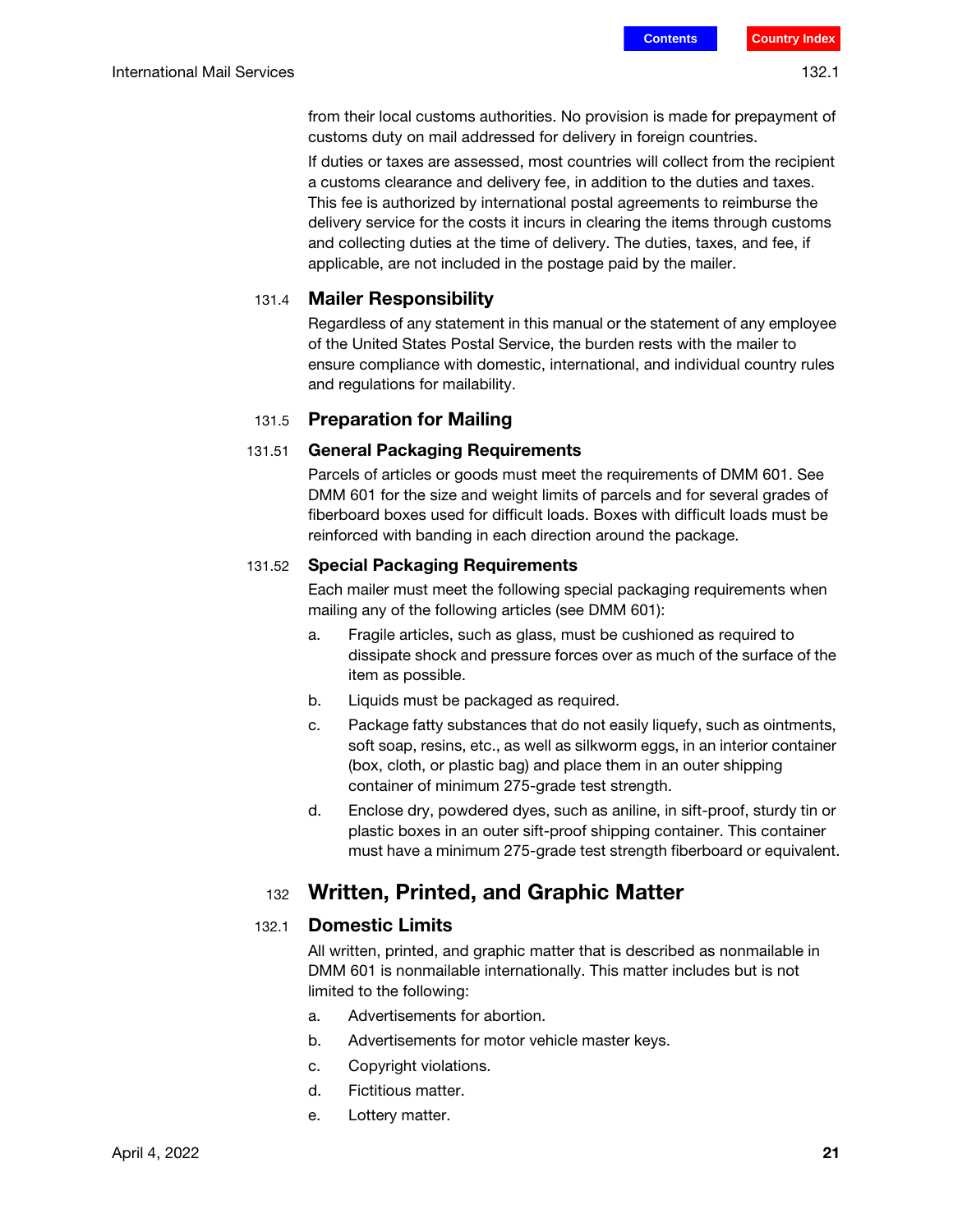132.2 International Mail Manual

- f. Matter inciting violence.
- g. Solicitations in the guise of bills or statements of account.
- h. Solicitations or inducements for mailing harmful matter, radioactive materials, controlled substances, or intoxicating liquors.

Note: Immoral or obscene articles and advertisements for them are nonmailable.

#### 132.2 Reply Cards and Envelopes

Mailpieces that are sent to foreign addressees may not contain prepaid reply cards or envelopes that bear a U.S. postage stamp, meter stamp, meter impression, or a domestic business reply indicia. See Note: for regulations governing mailer use of International Business Reply Service (IBRS).

**Exception:** The prohibition against enclosing U.S. domestic business reply cards or envelopes does not apply when they are bound into, are stapled to, or form an integral part of the printed page of mailpieces that are periodicals. Such enclosures may be admitted so long as they are not used as response vehicles by foreign recipients and the postal administrations of the destination countries do not object to their presence in U.S.-origin publications.

## <sup>133</sup> Improperly Addressed Mail

The following items are nonmailable in international mail:

- a. Unaddressed items.
- b. Items whose ultimate destination cannot be determined due to insufficient, illegible, or incorrect addressing.
- c. Items bearing multiple addresses to the same or different countries.

### <sup>134</sup> Valuable Articles

#### <span id="page-21-1"></span>134.1 Service Options

The following services can be used to send the articles noted in [134.2](#page-21-0):

- a. First-Class Package International Service with Registered Mail service.
- b. Priority Mail International service.

Note: Priority Mail Express International service cannot be used to send the articles noted in [134.2.](#page-21-0)

#### <span id="page-21-0"></span>134.2 List of Articles

The following valuable articles may be sent only with the services noted in [134.1](#page-21-1):

- a. Coins, banknotes, and currency notes (paper money).
- b. Instruments payable to bearer. (The term "instruments payable to bearer" includes checks, drafts, or securities that can be legally cashed or easily negotiated by anyone who may come into possession of them. A check or draft payable to a specific payee is not regarded as payable to bearer unless the payee has endorsed it. If not endorsed, or if endorsed in favor of another specific payee, it is not regarded as payable to bearer.)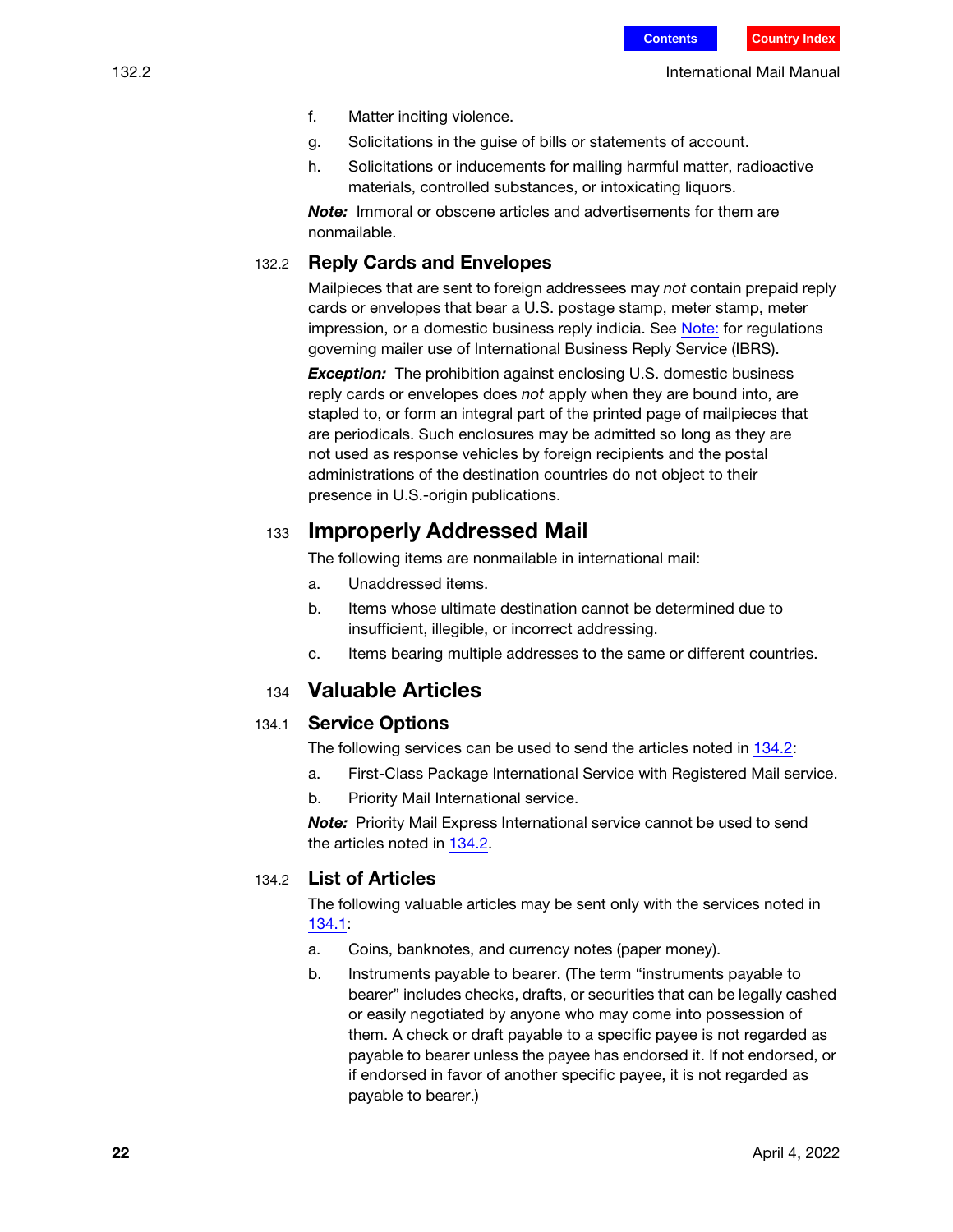- c. Traveler's checks.
- d. Manufactured and unmanufactured platinum, gold, and silver.
- e. Precious stones, jewels, jewelry, watches, and other valuable articles.
	- **Note:** The term "jewelry" is generally understood to denote articles of more than nominal value. Inexpensive jewelry, watches, such as tie clasps and costume jewelry, containing little or no precious metal, is not considered to be jewelry within the meaning of this section and is accepted under the same conditions as other mailable merchandise to any country. Inexpensive jewelry is accepted to countries that prohibit jewelry, but only at the sender's risk.

#### 134.3 Export of Rough Diamonds

The exportation (mailing) from the United States of any rough diamond (regardless of size, source, or value) is prohibited unless the rough diamond has been controlled through the Kimberley Process Certification Scheme. See 560 for the complete mailing standards of these items.

#### 134.4 Prohibitions

Individual countries prohibit or restrict some or all of the valuable items listed above. See the "Prohibitions and Restrictions" section in the Individual Country Listings.

## <sup>135</sup> Mailable Dangerous Goods

#### <span id="page-22-0"></span>135.1 Infectious Substances

#### <span id="page-22-1"></span>135.11 General Conditions

Infectious and noninfectious (nonregulated) biological substances are acceptable in international mail subject to the provisions of Publication 52, part 622 under the following conditions: when they are intended for medical or veterinary use, research, or laboratory certification related to the public health; only when such materials are properly prepared for mailing to withstand shocks, pressure changes, and other conditions related to ordinary handling in transit; and under the additional conditions specified in subsections below.

a. Category A infectious substances are not mailable. Category A infectious substances as described in Publication 52, item 346.12a are substances transported in a form capable of causing permanent disability or life-threatening or fatal disease in otherwise healthy humans or animals when exposure occurs. A Category A infectious substance is assigned the identification number UN 2814 or UN 2900, based on the known medical history or symptoms of the source patient or animal, endemic local conditions, or professional judgment concerning the individual circumstances of the source human or animal. A list of indicative examples of infectious substances included in Category A can be found in International Air Transportation Association (IATA) Dangerous Goods Regulations, Table 3.3.D.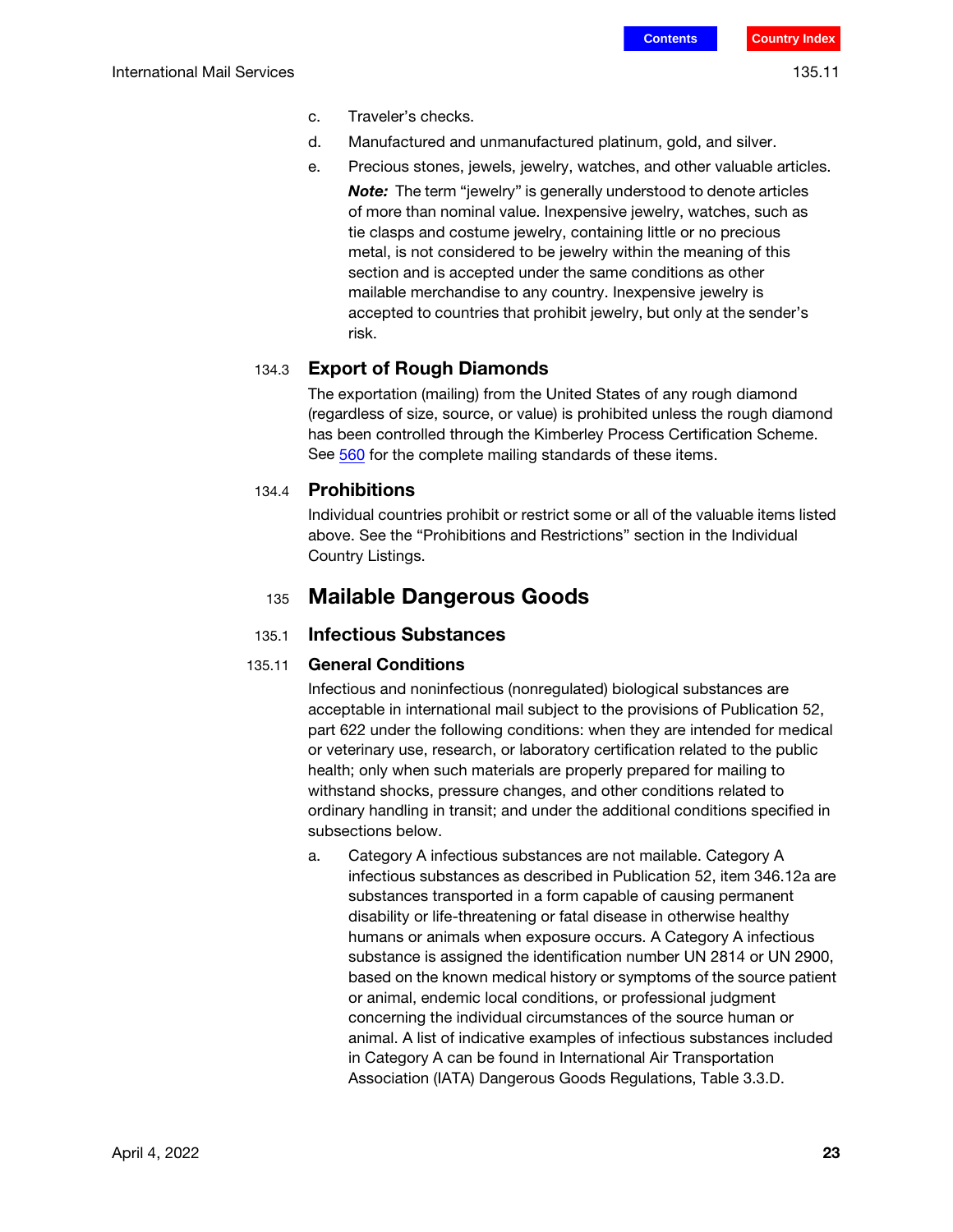- b. Category B infectious substances are mailable when they meet the definition in Publication 52, item 346.12a and are limited to 50 ml for liquids or 50 g for solids per mailpiece. A Category B infectious substance does not meet the criteria for inclusion in Category A. A mailpiece known or suspected to contain a Category B infectious substance must bear the proper shipping name "Biological substance, Category B" on the address side of the mailpiece and must be assigned to and marked with identification number UN 3373.
- c. Nonregulated (noninfectious) materials described in Publication 52, section 346.234 as nonregulated are mailable. Nonregulated substances do not contain infectious substances or substances that are likely to cause disease in humans or animals. Nonregulated materials are not subject to regulation as materials, but when presented for mailing, they must be properly packaged as described in Publication 52, Packaging Instruction 6G.
- d. Exempt human or animal specimens as defined in Publication 52, item 346.12d are mailable. They are not subject to regulation as materials, but when presented for mailing, they must be properly packaged as described in Publication 52, Packaging Instruction 6H.

#### 135.12 Type of Mail

Category B infectious substances must be sent only by First-Class Package International Service using Registered Mail service. Nonregulated materials defined in Publication 52, section 346.234 and exempt human or animal specimens defined in Publication 52, item 346.12d are mailable by First-Class Package International Service when properly packaged as described in Publication 52, Packaging Instruction 6G or 6H.

#### 135.13 Senders and Receivers

Substances identified in [135.11](#page-22-1)b must be sent only by authorized laboratories to their foreign counterparts in those countries that have indicated a willingness to accept them.

**Note:** Countries distinguish between infectious and noninfectious (nonregulated) biological substances and may prohibit one or the other or both. See "Prohibitions" in the Individual Country Listings.

#### 135.2 Authorization

#### 135.21 Authorized Institutions

Infectious biological substances can be sent to or received by only the following types of institutions:

- a. Laboratories of local, state, and federal government agencies.
- b. Laboratories of federally licensed manufacturers of biological products derived from bacteria and viruses.
- c. Laboratories affiliated with or operated by hospitals, universities, research facilities, and other teaching institutions.
- d. Private laboratories licensed, certified, recognized, or approved by a public authority.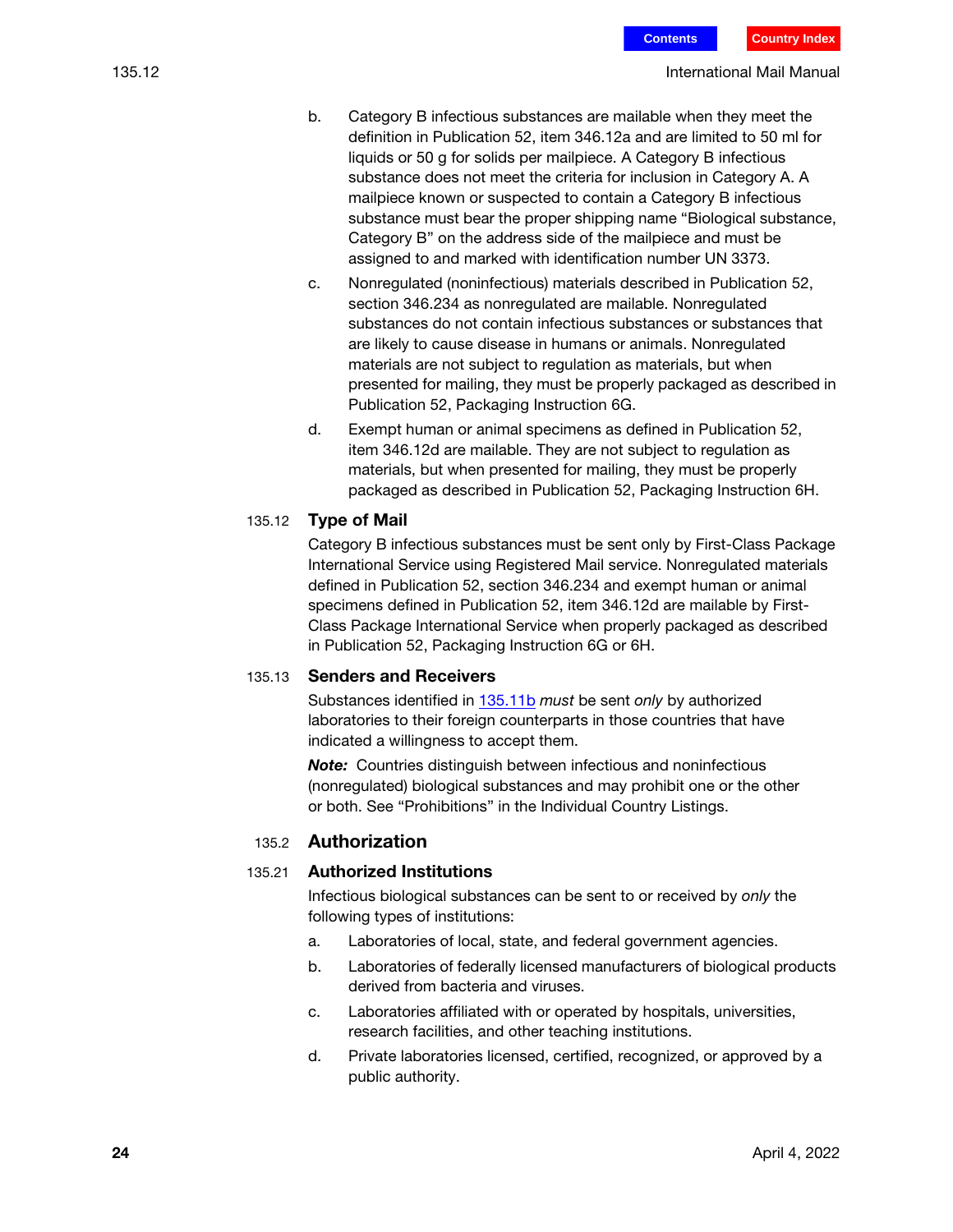#### 135.22 Request for Authorization

A qualifying institution wishing to mail packages containing biological substances must submit a written request on its organizational letterhead to the following address:

MANAGER OF PRODUCT CLASSIFICATION US POSTAL SERVICE 475 L'ENFANT PLZ SW RM 4446 WASHINGTON DC 20260-5015

In its letter of application, the institution must indicate the nature of its work, the identity and qualifications of the prospective recipient, and the number of packages to be mailed.

#### 135.3 Packaging, Marking, Labeling

#### 135.31 Category B Infectious Substances

A material that is classified as a Category B infectious substance and that meets the definition in Publication 52, item 346.12a, must be triple-packaged as described in Publication 52, Packaging Instruction 6C, must meet the packaging requirements in 49 CFR 173.199, and must be sent only by First-Class Package International Service using Registered Mail service. Each primary receptacle containing a liquid must be leakproof and surrounded by absorbent material sufficient to protect the primary receptacle and absorb the total amount of liquid should the primary receptacle leak or break. Each primary receptacle containing a solid must be sift proof. Secondary containers for liquids must be leak proof. Secondary containers for solids must be sift proof. The primary and secondary packaging must be enclosed in a rigid outer shipping container. A single primary receptacle must not contain more than 1 liter (34 ounces) of a liquid specimen or 4 kg (8.8 pounds) of a solid specimen. Multiple primary receptacles whose combined volume does not exceed 4 liters (1 gallon) for liquids or 4 kg (8.8 pounds) for solids may be enclosed in a single secondary container. In addition:

- a. The secondary container must be marked with the international biohazard symbol shown in Publication 52, Exhibit 346.321.
- b. A primary receptacle or secondary packaging containing liquid must be capable of withstanding, without leakage, an internal pressure producing a pressure differential of not less than 95 kPa (0.95 bar, 14 psi) in the range of -40 $^{\circ}$  C to 55 $^{\circ}$  C (-40 $^{\circ}$  F to 130 $^{\circ}$  F).
- c. All mailpieces sent under DMM 601.10.17.4 must be marked on the address side with the shipping name "Biological substance, Category B" and the "UN 3373" marking as outlined in 49 CFR 173.199 (a) (5).
- d. Orientation arrows are not required on these mailpieces but may be used.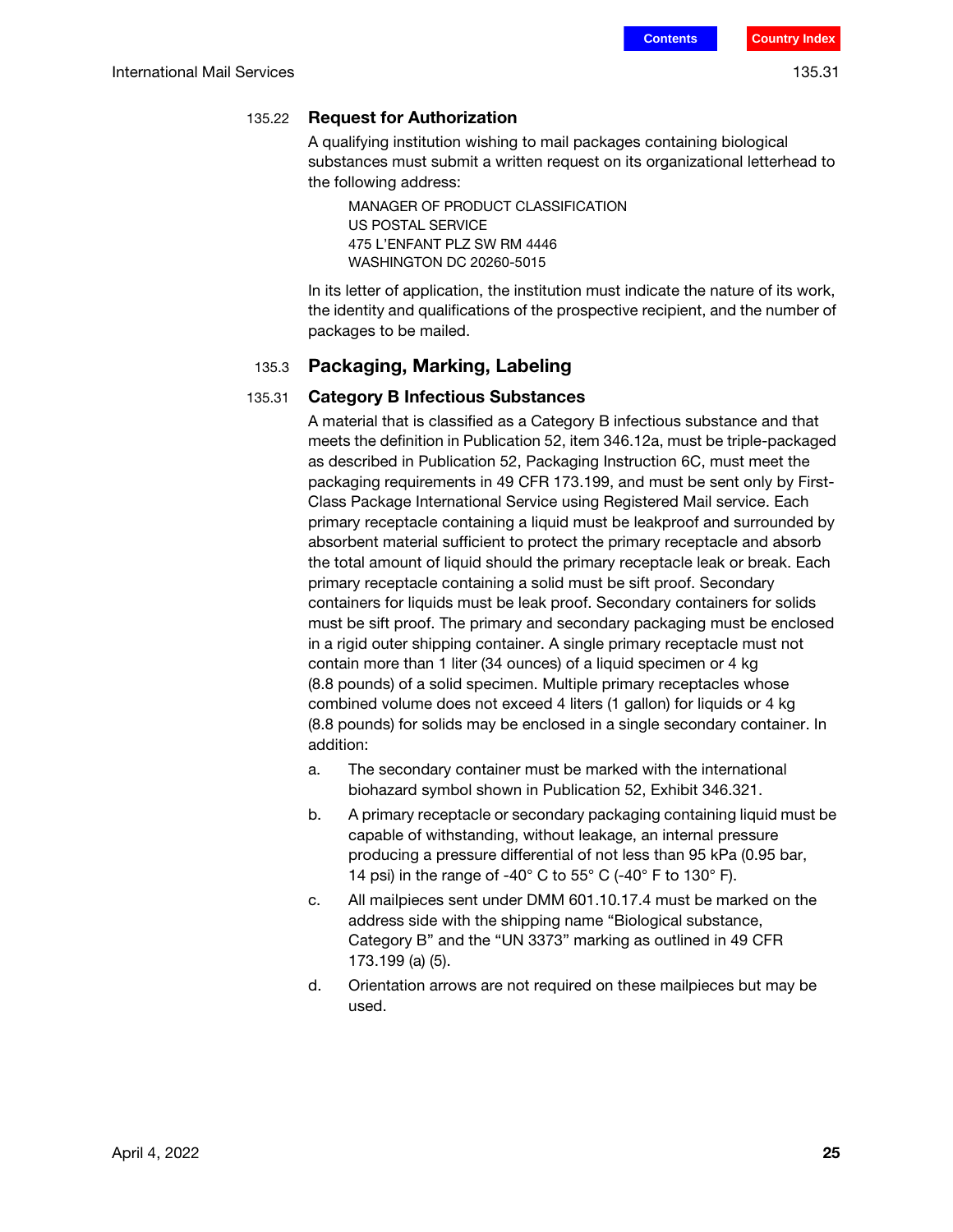e. The outer packaging must show the name and telephone number of a person who is knowledgeable about the material shipped and has comprehensive emergency response and incident mitigation information, or of someone who has immediate access to the person with such knowledge and information.

#### 135.32 Nonregulated Materials (Noninfectious Biological Substances)

Nonregulated materials are not subject to regulation as materials but when presented for mailing, they must be properly packaged, marked, and labeled as described in Publication 52, Packaging Instruction 6G.

#### 135.33 Exempt Human or Animal Specimens

Exempt human or animal specimens are not subject to regulation as materials but when presented for mailing, they must be properly packaged, marked, and labeled as described in Publication 52, Packaging Instruction 6H.

#### 135.4 Handling and Dispatch of Infectious Substances

#### 135.41 Biological Substances

Items that contain perishable biological substances must be given careful yet expeditious handling from receipt through dispatch.

#### 135.42 Infectious Substances

Shipments containing infectious substances must be segregated from other types of mail matter (i.e., placed in separate sacks). PS Tag 44, Sack Contents Warning, must be attached to the outside of sacks to identify the nature of the contents. PS Tag 44 is for internal use only, and must be removed from mail sacks, and the materials tendered to air carriers as outside pieces.

#### 135.5 Radioactive Materials

Shipments containing radioactive materials are acceptable in international mail subject to the provisions of Publication 52, part 347 and under the following conditions:

- a. Shipments may be sent only by First-Class Package International Service using Registered Mail service.
- b. Shipments may be sent only to those countries that have expressed a willingness to accept radioactive materials. See "Prohibitions and Restrictions" in the Individual Country Listings.
- c. Shipments must comply with the International Atomic Energy Agency rules and regulations.
- d. Senders and recipients of radioactive materials must receive prior authorization from the appropriate regulatory authorities within their countries.
- e. A white package label bearing the French words "Matieres Radioactives" (Radioactive Materials) must be applied to the address side of each package containing radioactive materials. Senders are responsible for supplying and affixing this label to the package.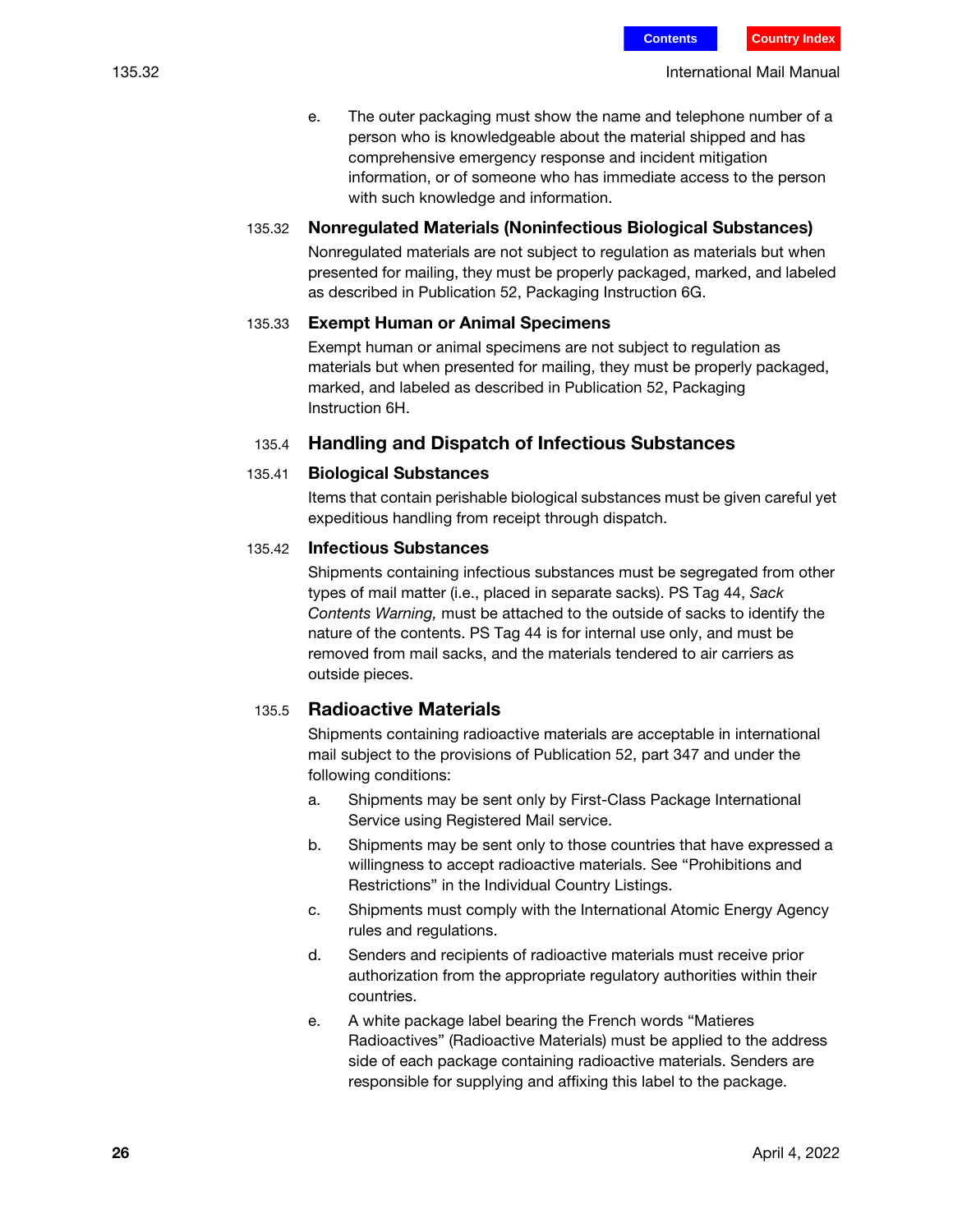- 
- f. The package must also bear the following endorsements in bold letters: "RETURN TO SENDER IN CASE OF NONDELIVERY" and "RADIOACTIVE MATERIALS, QUANTITIES PERMITTED FOR MOVEMENT BY POST."

### 135.6 Batteries

#### 135.61 Availability — Mail Classes

Shipments containing lithium cells or batteries, regardless of quantity or type — lithium metal or lithium alloy (non-rechargeable) or lithium-ion or lithium polymer (rechargeable) — are nonmailable in Global Express Guaranteed service. The standards under [135.62](#page-26-0) through [135.64](#page-27-1) apply to all other outbound international mail classes.

#### <span id="page-26-0"></span>135.62 General

Only lithium cells and batteries under [135.63](#page-26-1) and [135.64](#page-27-1) that are properly installed in the equipment they are intended to operate may be sent internationally or to APO, FPO, or DPO locations when not restricted or prohibited by the destination country or APO, FPO, or DPO location. For specific country restrictions, see the applicable Individual Country Listing. For specific APO, FPO, or DPO restrictions, see the information for the destination ZIP Code in the article titled "Overseas Military/Diplomatic Mail" published in each issue of the Postal Bulletin.

Lithium batteries packed with equipment and lithium batteries sent separate from equipment are prohibited. Damaged or recalled batteries are prohibited and may not be mailed internationally under any circumstances.

#### <span id="page-26-1"></span>135.63 Lithium Metal or Lithium Alloy (Non-Rechargeable) Cells and **Batteries**

Small consumer-type lithium metal or lithium alloy (non-rechargeable) cells and batteries like those used to power cameras and flashlights are mailable in a single shipment with the following restrictions:

- a. The batteries must be installed in the equipment they are intended to operate.
- b. Each shipment may contain a maximum of four lithium cells or two lithium batteries.
- c. The lithium content must not exceed 1 gram (g) per cell.
- d. The total aggregate lithium content must not exceed 2 g per battery.
- e. The batteries installed in the equipment must be protected from damage and short circuit.
- f. The equipment must be equipped with an effective means of preventing it from inadvertently being turned on or activated.
- g. The equipment must be contained in a strong, sealed package and cushioned to prevent movement or damage.
- h. Mailpieces must not bear markings or labels identifying the contents as lithium batteries.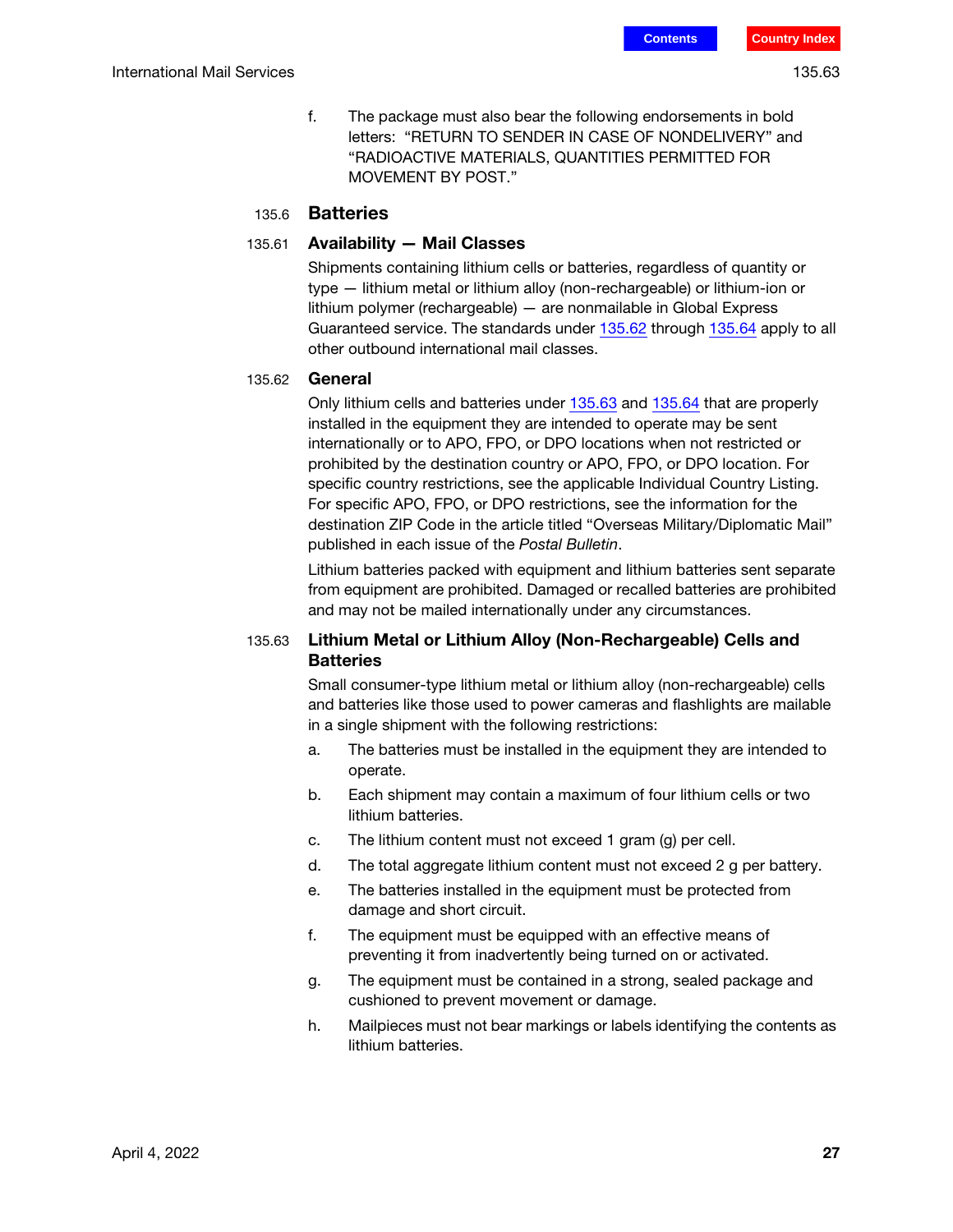#### <span id="page-27-1"></span>135.64 Lithium-ion or Lithium Polymer (Rechargeable) Cells and **Batteries**

Small consumer-type lithium-ion or lithium polymer (rechargeable) cells and batteries like those used to power cell phones and laptop computers are mailable in a single shipment with the following restrictions:

- a. The batteries must be installed in the equipment they are intended to operate.
- b. Each shipment may contain a maximum of four lithium cells or two lithium batteries.
- c. The total Watt-hour rating (Wh) for each cell must not exceed 20 Wh per cell.
- d. The total Wh for each battery must not exceed 100 Wh per battery.
- e. Each battery must bear the Wh marking on the battery to determine if it is within the limits defined in [135.64](#page-27-1)c and [135.64d](#page-27-1).
- f. The batteries installed in the equipment must be protected from damage and short circuit.
- g. The equipment must be equipped with an effective means of preventing it from inadvertently being turned on or activated.
- h. The equipment must be contained in a strong, sealed package and cushioned to prevent movement or damage.
- i. Mailpieces must not bear markings or labels identifying the contents as lithium batteries.

## <sup>136</sup> Nonmailable Goods

## <span id="page-27-0"></span>136.1 Dangerous Goods

Except as provided in IMM 135, "dangerous goods" as defined by the United Nations Recommendations on the Transport of Dangerous Goods, Model Regulations, are prohibited in outbound international mail, regardless of mail class. Some examples of dangerous goods include the following:

- a. Explosives or explosive devices.
- b. Flammable materials.
	- (1) Pyrophoric, flammable, or combustible liquids with a closed cup flash point below 200°F.
	- (2) Flammable solids, including matches.
- c. Oxidizers.
- d. Corrosives, liquid or solid.
- e. Compressed gases.
	- (1) Flammable.
	- (2) Nonflammable with an absolute pressure exceeding 40 psi at 70°F or 104 psi at 130°F.
- f. Poisons, irritants, controlled substances, and drug paraphernalia.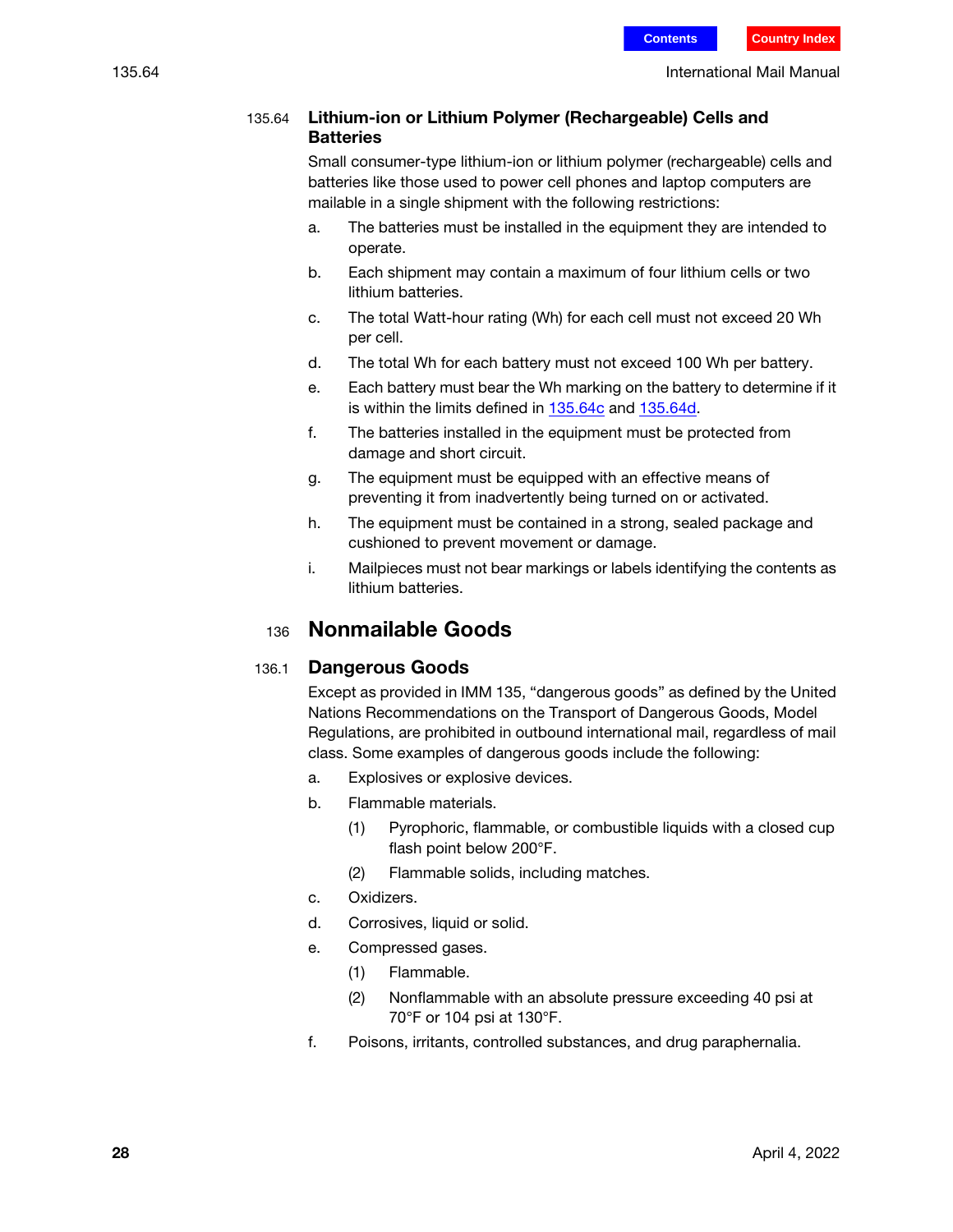- g. Magnetized material with a magnetic field strength of .002 gauss or more at a distance of 7 feet.
- h. Dry ice (carbon dioxide solid).

Additional information on dangerous goods is available at *[unece.org/trans/](http://www.unece.org/trans/danger/danger.html)* [danger/danger.html](http://www.unece.org/trans/danger/danger.html).

## 136.2 Inert and Replica Explosive Devices

The following types of inert or replica explosive devices are prohibited in outbound international mail:

- a. Military ordnance, ammunition, and shells.
- b. Grenades.
- c. Similar devices that were originally designed for military or combative use (including training).

This prohibition does not extend to items such as children's toys or articles that do not represent the above items in a realistic manner.

## 136.3 Counterfeit and Pirated Items

Any type of counterfeit or pirated article is prohibited in international mail.

## 136.4 Cigarettes and Smokeless Tobacco

Cigarettes (including roll-your-own tobacco) and smokeless tobacco products as defined in Publication 52, part 471 are nonmailable when sent in outbound or inbound international mail. The exceptions for mailing under Publication 52, section 472.2 are not available for shipments of such products in international mail. This standard prevails regardless of any information to the contrary in the Individual Country Listings.

## 137 Firearms, Knives, and Sharp Instruments

Some knives and sharp instruments (see Publication 52, subchapter 44 and part 633) may be mailed to certain countries under the conditions specified in the Individual Country Listings. See 540 for U.S. Department of State licensing requirements applicable to the international mailing of arms or implements of war, component parts, and related technical data.

## <sup>138</sup> Perishable Matter

## 138.1 Animals

All live or dead animals are nonmailable, except the following:

- a. Live bees, leeches, silkworms, and flies of the family Drosophilidae.
- b. Dead insects or reptiles, when thoroughly dried.
- c. Parasites and predators of injurious insects, if the following conditions are met:
	- (1) They are admissible in the domestic mail.
	- (2) They are useful in controlling harmful insects.
	- (3) They are exchanged by officially recognized scientific or health agencies.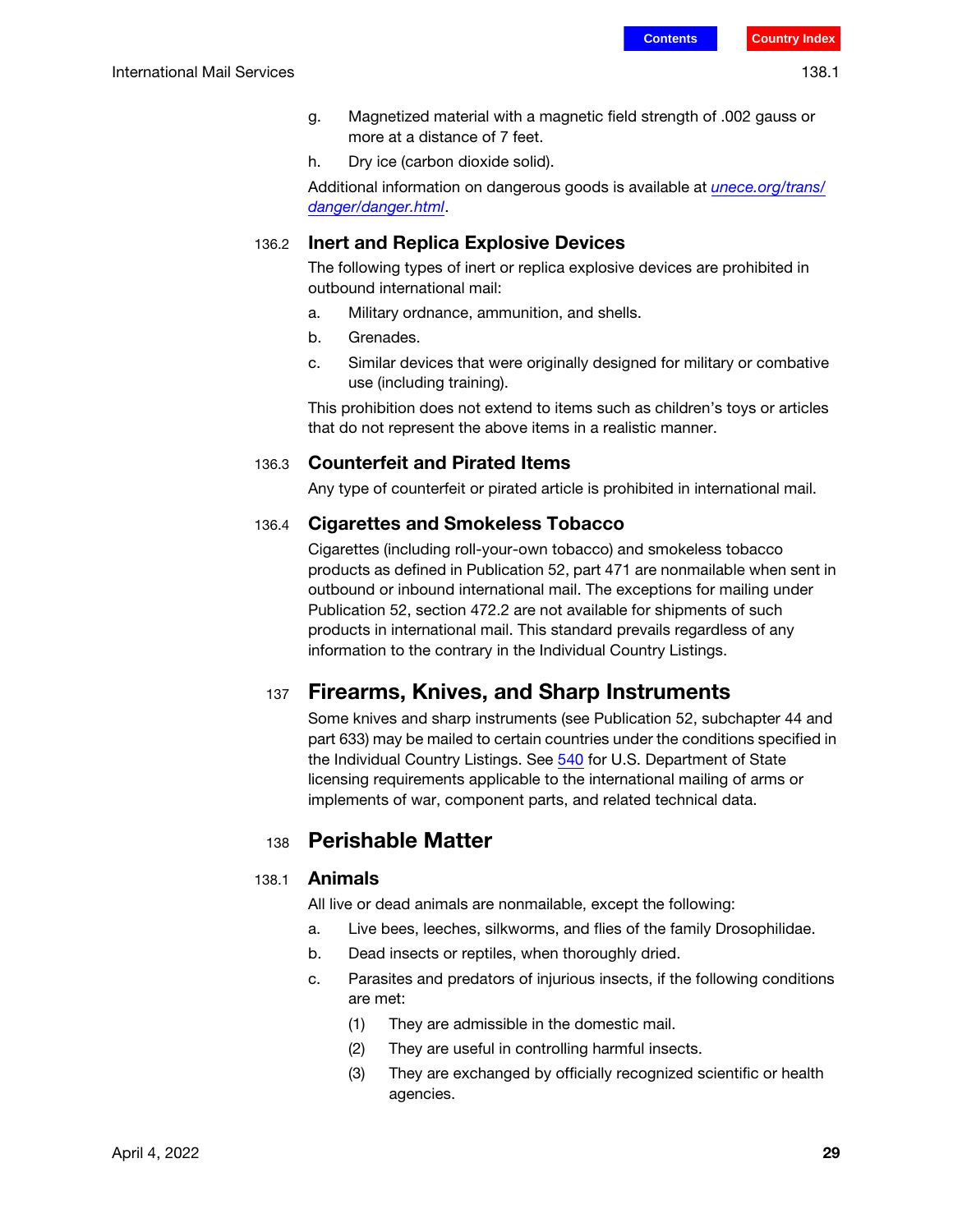- (4) They are sent by First-Class Mail International service, First-Class Package International Service, or Priority Mail International Flat Rate Envelopes or Small Flat Rate Priced Boxes.
- (5) Mailable animals must be in containers conforming to the requirements in the DMM.

#### 138.2 Plants

Plants, seeds, and plant materials, including fruits and vegetables, are subject to the provisions of Publication 52, chapter 5; Publication 14, Prohibitions and Restrictions on Mailing Animals, Plants, and Related Products; and the quarantine regulations of the country of destination. Customers can obtain information from the U.S. Department of Agriculture (USDA) Animal and Plant Health Inspection Service (APHIS) Plant Protection and Quarantine (PPQ) Programs at:

USDA APHIS PPQ 4700 RIVER RD RIVERDALE MD 20737-1228

#### 138.3 Eggs

#### 138.31 Restrictions

Eggs may be sent only by Priority Mail International. See 550 for nonpostal regulations on dried whole eggs.

#### <span id="page-29-0"></span>138.32 Packaging

Eggs must be packaged in the following manner:

- a. Eggs mailed to any country except Canada must be placed in a metal egg container. Each egg must be packed in cushioning material. The metal egg container must be enclosed in an outer container of wood with cushioning packed between the two containers.
- b. Eggs mailed to Canada may be packed either as prescribed in [138.32](#page-29-0)a or in a box of rigid material with a tight-fitting lid. Each egg must be wrapped in protective material and placed on end. Vacant spaces in the box must be filled with packing material to prevent the eggs from striking each other or the box.

#### 138.4 Food and Other Perishable Articles

Fruits, vegetables, fresh meats, and other articles that easily decompose or that cannot reasonably be expected to reach their destination without spoiling are nonmailable.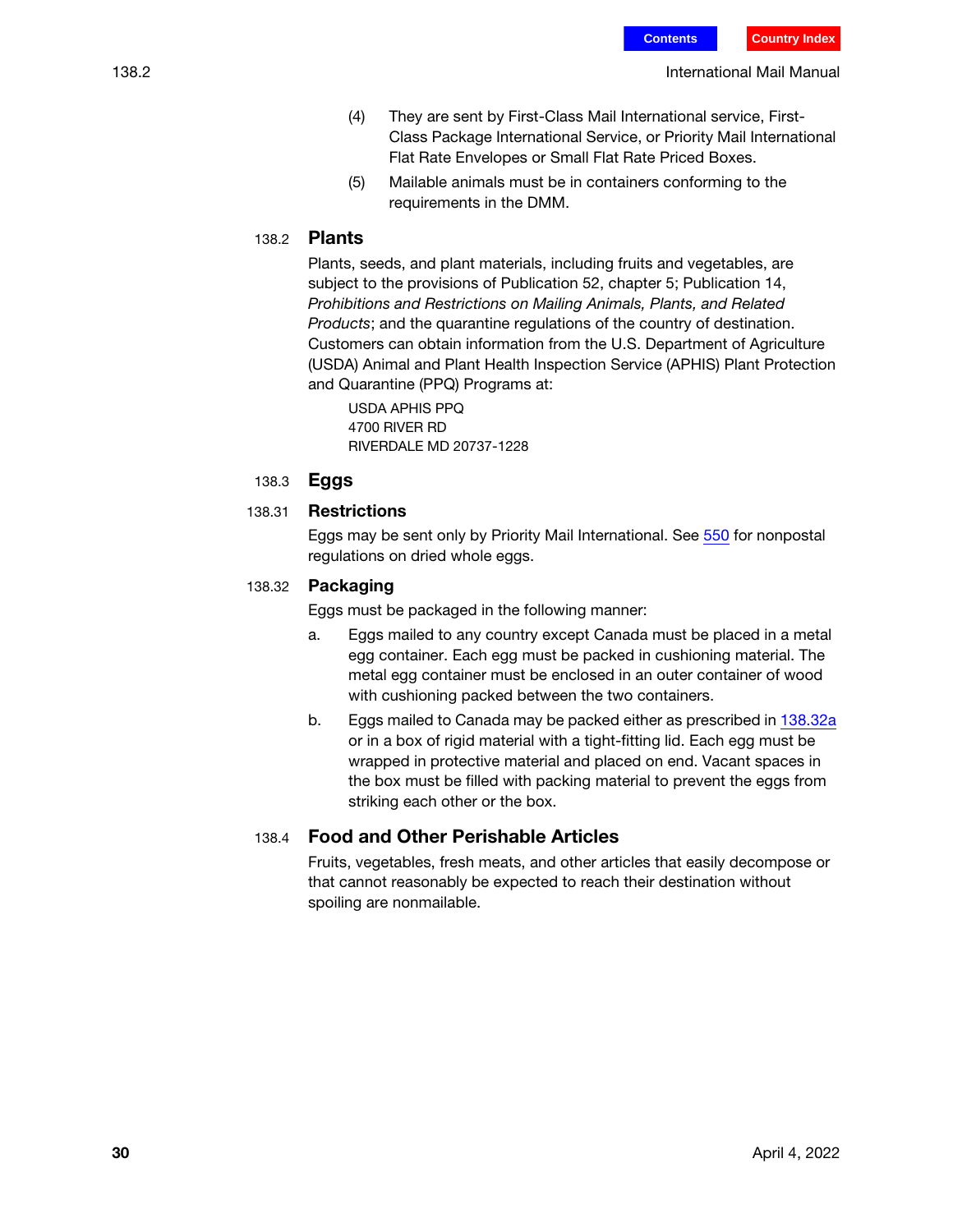## <sup>139</sup> Cremated Remains

### 139.1 Eligibility

Cremated remains (human and animal ashes) are permitted to be mailed internationally under the following conditions:

- a. The cremated remains are not otherwise prohibited by the destination country (see the Individual Country Listing).
- b. The package is sent only by Priority Mail Express International service. (See the Individual Country Listings for availability.)

## 139.2 Packaging

The mailer must package cremated remains (human or animal ashes) in a sealed and siftproof funeral urn. The mailer must place the urn into a strong and durable outer container, and must pack the outer container with sufficient cushioning material to prevent shifting during transit. The outer container must be siftproof to prevent powders from escaping and thereby soiling, damaging, or destroying another mailpiece or any postal equipment, or from causing discomfort to a person. Also see Publication 52, Packaging Instruction 10C.

## 139.3 Markings

The mailer must indicate the identity of the contents on the required applicable customs declaration form (see [123.61](#page-10-1)).

## 140 International Mail Categories

## <sup>141</sup> Definitions

## 141.1 General

There are five principal categories of international mail that are primarily differentiated from one another by speed of service. They are Global Express Guaranteed (GXG) service, Priority Mail Express International service, Priority Mail International service, First-Class Mail International service, and First-Class Package International Service.

## 141.2 Global Express Guaranteed

Global Express Guaranteed is the U.S. Postal Service's premium international mail service. Global Express Guaranteed is an expedited delivery service that is the product of a business alliance between the U.S. Postal Service and FedEx Corporation. It provides reliable, high-speed, time-definite service from designated U.S. ZIP Code areas to locations in most destination countries. Global Express Guaranteed is assured to meet destination-specific delivery standards or the postage will be refunded. If a shipment is lost or damaged, liability for loss or damaged merchandise or for document reconstruction is limited to a maximum of \$100 or the amount of additional optional insurance purchased. The maximum weight limit for Global Express Guaranteed service is 70 pounds, but lower country-specific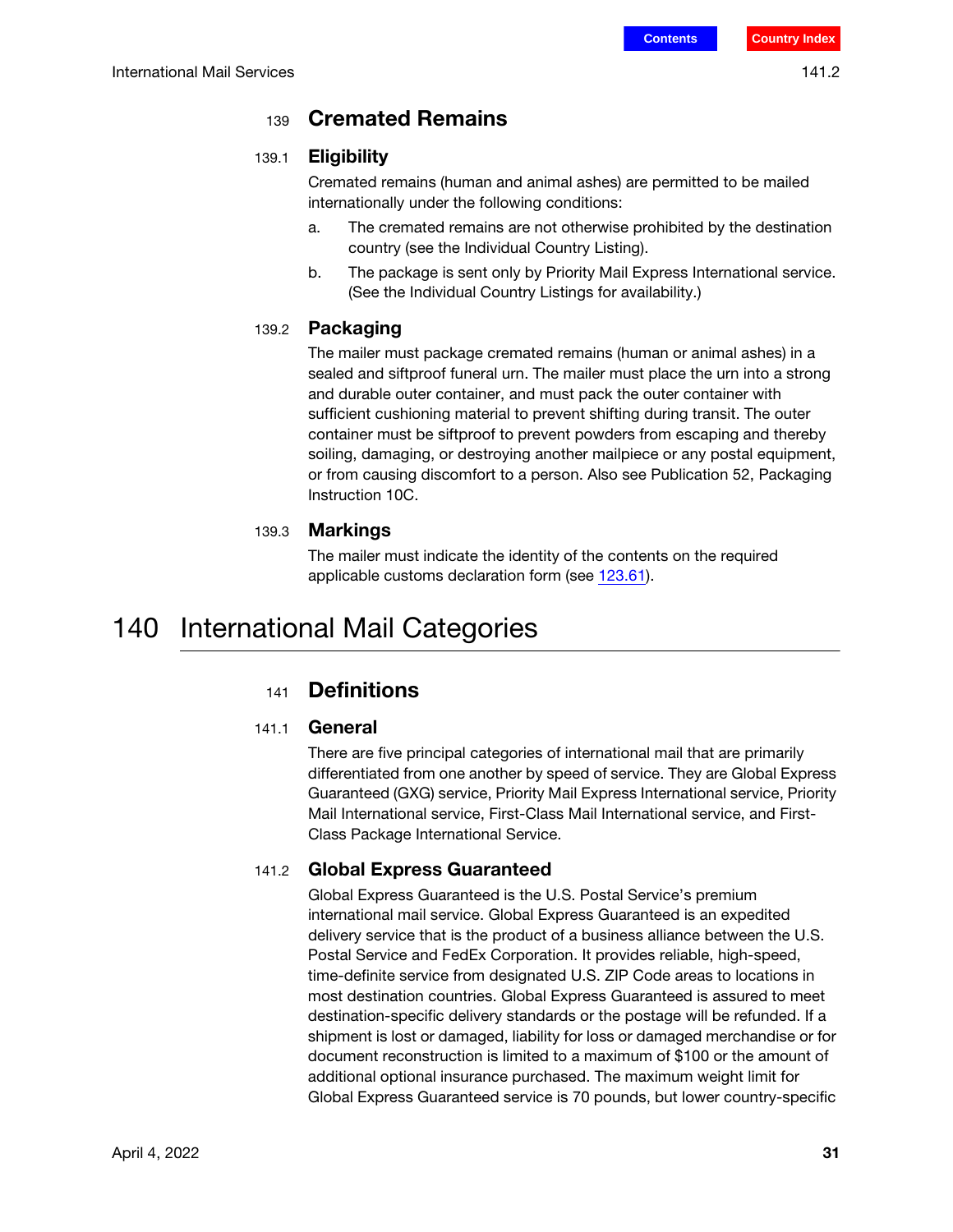weight limits might apply. To determine the maximum weight limit for each country, see the Individual Country Listings or Publication 141, Global Express Guaranteed Service Guide.

#### 141.3 Priority Mail Express International

The next level of service, in terms of speed and value-added features, is Priority Mail Express International. Priority Mail Express International is an expedited mail service that can be used to send documents and merchandise to most of the country locations that are individually listed in this publication. Priority Mail Express International insurance coverage against loss, damage, or missing contents, up to a maximum of \$200, is provided at no additional charge. Additional merchandise insurance coverage up to \$5,000 may be purchased at the sender's option to many countries. Document reconstruction insurance coverage is limited to a maximum of \$100 per shipment. Country-specific maximum weight limits range from 22 pounds to 70 pounds. See the Individual Country Listings. Priority Mail Express International shipments offer a date-certain, postagerefund guarantee to select destinations: see 221.2 and the Individual Country Listings to determine the availability of such service. For all other destinations, Priority Mail Express International shipments are not subject to a postage refund guarantee if a delivery delay occurs.

#### 141.4 Priority Mail International

Priority Mail International is subject to the provisions of the Universal Postal Union Parcel Convention. This classification is primarily designed to accommodate larger and heavier shipments whose size and/or weight exceeds the limits for First-Class Mail International service or First-Class Package International Service. For countries that offer parcel service, maximum weight limits range from 22 pounds to 70 pounds. To determine the maximum weight limit for each country, see the Individual Country Listings. At the sender's option, extra services, such as additional merchandise insurance coverage and return receipt service, may be added on a country-specific basis.

Priority Mail International Flat Rate Envelopes and Small Flat Rate Priced Boxes provide customers with an economical means of sending correspondence, documents, printed matter, and lightweight merchandise items to foreign destinations. The maximum weight limit is 4 pounds. Registered Mail service is not available for Priority Mail International Flat Rate Envelopes and Small Flat Rate Priced Boxes. At the sender's option, extra services, such as additional merchandise insurance coverage and return receipt service, may be added to Priority Mail International Flat Rate Envelopes and Small Flat Rate Priced Boxes on a country-specific basis.

#### 141.5 First-Class Mail International

First-Class Mail International is a generic term for mailpieces that are postcard-size, letter-size, or flat-size and weigh less than 16 ounces (the actual weight limit is 15.994 ounces, to accommodate Postal Service systems that round to three decimal places and thus round items that weigh 15.995–15.999 ounces up to 16 ounces). First-Class Mail International items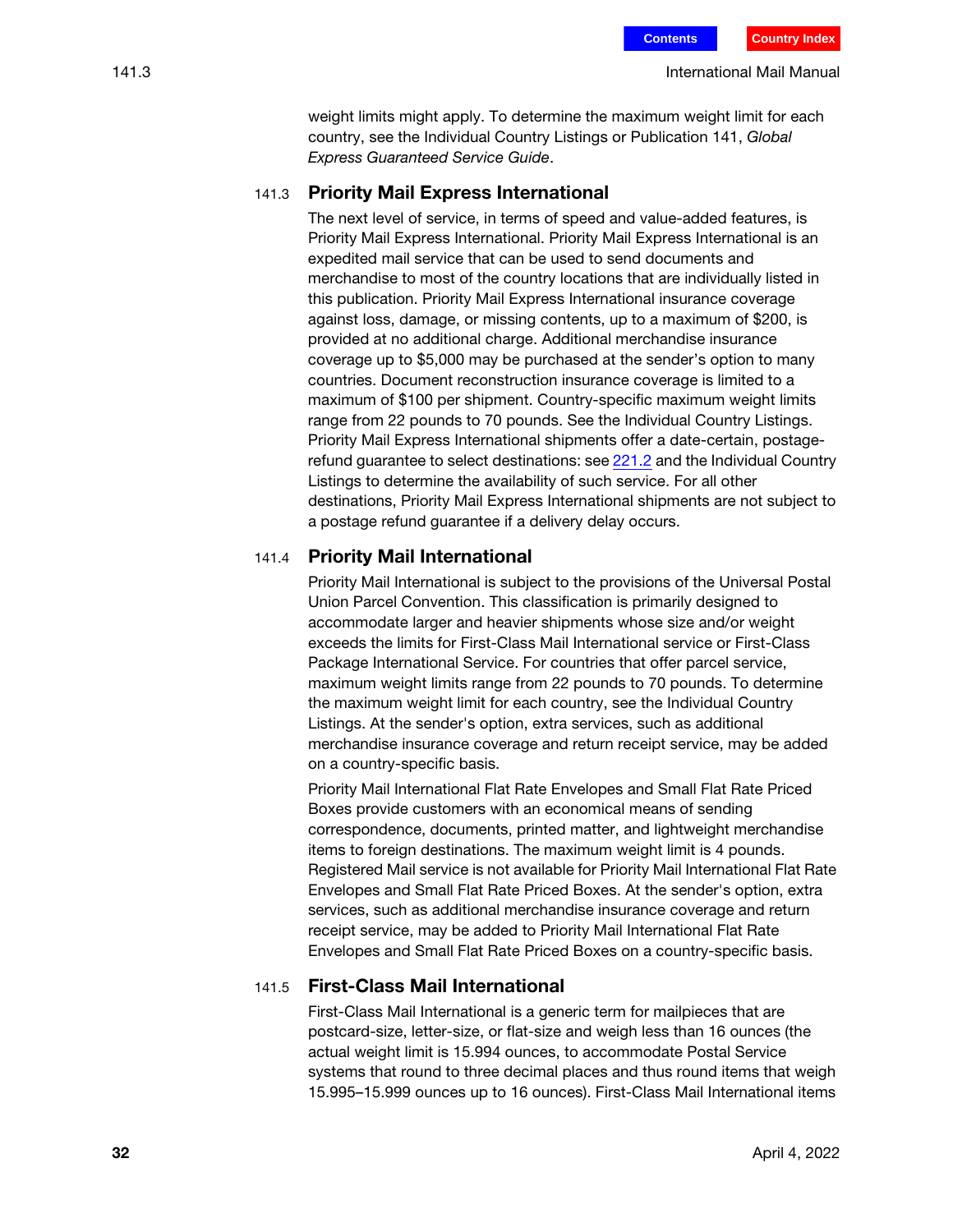may contain any letter-size or flat-size mailable correspondence or nondutiable documents that are not prohibited by the destination country. Aerogrammes are no longer available for purchase. Previously purchased aerogrammes are mailable at the applicable First-Class Mail International letter-size price. At the sender's option, extra services, such as Registered Mail and return receipt, may be added on a country-specific basis.

#### 141.6 First-Class Package International Service

First-Class Package International Service is a generic term for mailpieces that are package-size (small packets), that weigh 4 pounds or less, and that have a value of \$400 or less. First-Class Package International Service items may contain any package-size item (small packet) that is not prohibited by the destination country. At the sender's option, extra services, such as Registered Mail and return receipt, may be added on a country-specific basis.

## <sup>142</sup> Official Mail

#### 142.1 Mailings by Federal Agencies

Official mail (sent by federal agencies and departments listed in Postal Service Handbook DM-103, Official Mail) that bears the indicia prescribed in DMM 703 may be sent to foreign destinations. Such items are subject to the postage payment requirements, weight and size limits, customs form requirements, and general conditions for mailing that otherwise apply to the class and category of the international mail being sent.

#### 142.2 Postal Service Mailings

International mailpieces that are sent by or on behalf of the U.S. Postal Service must bear the prescribed G-10 permit indicia. Postal Service official mail is subject to all restrictions (e.g., maximum size and weight limits) as defined in the Individual Country Listings for the destination country of mailing.

#### 142.3 Mail of a Former President and Surviving Spouse of a Former President

All nonpolitical mail of former United States Presidents, and of the surviving spouse of a former President, must be accepted without prepayment of postage if it bears the written signature of the sender, or a facsimile signature and the words "POSTAGE AND FEES PAID" in the upper-right corner of the address side.

## <span id="page-32-0"></span>142.4 General Secretariat of the Organization of American States (OAS)

The following standards apply when mail is sent as OAS General Secretariat official mail:

a. Only unregistered or registered First-Class Mail International and First-Class Package International Service items bearing the return address of the OAS General Secretariat and weighing not more than 4 pounds are accepted without postage when addressed to the OAS member countries listed in [142.4](#page-32-0)b. Items in all other mail classes must be prepaid by the mailer.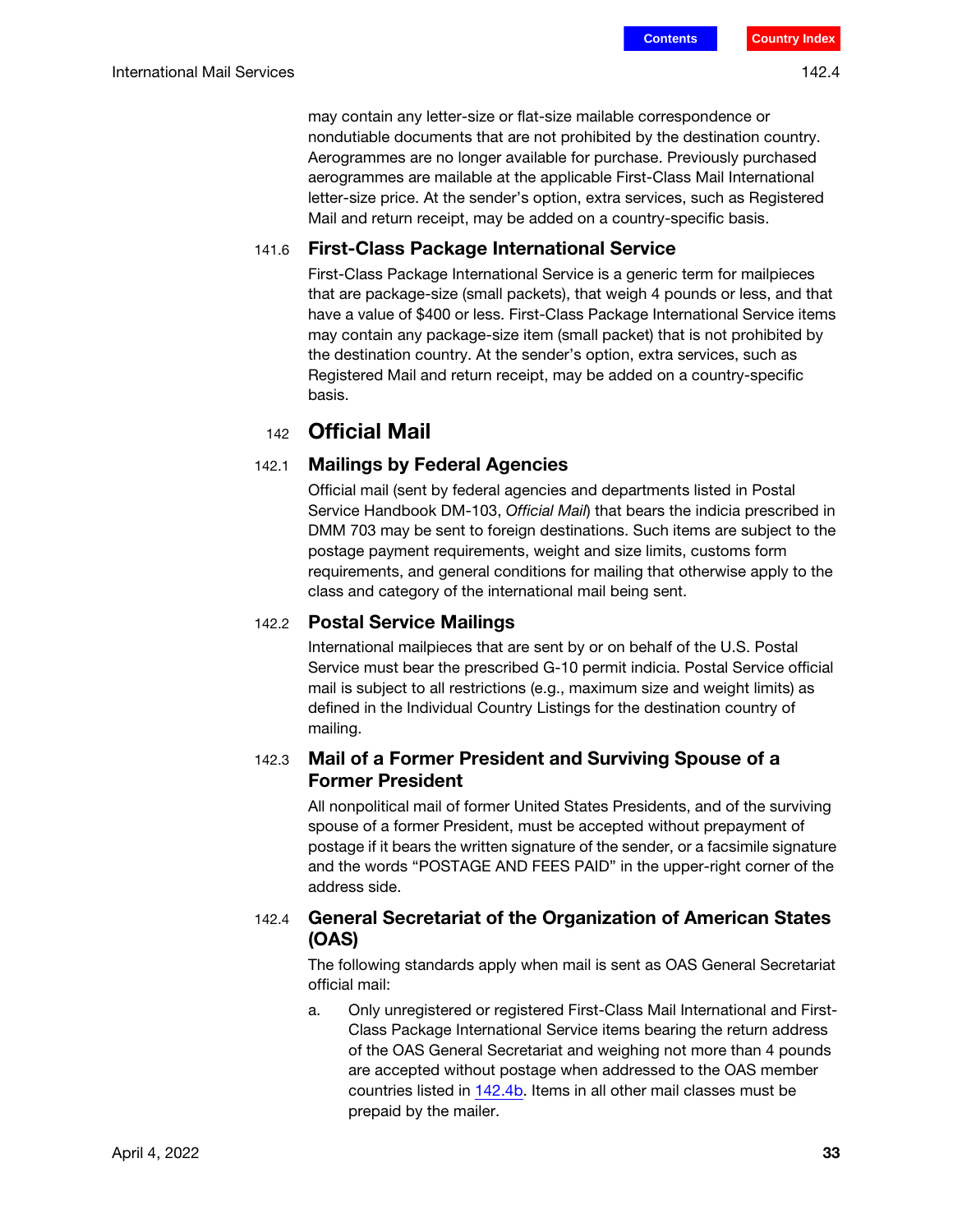b. The following countries are members of the Organization of American States (OAS):

| Antigua and Barbuda | Dominican Republic | Paraguay              |
|---------------------|--------------------|-----------------------|
| Argentina           | Fcuador            | Peru                  |
| <b>Bahamas</b>      | El Salvador        | Saint Kitts and Nevis |
| <b>Barbados</b>     | Grenada            | Saint Lucia           |
| <b>Bolivia</b>      | Guatemala          | Saint Vincent and the |
| <b>Brazil</b>       | Haiti              | Grenadines            |
| Canada              | Honduras           | Suriname              |
| Chile               | Jamaica            | Trinidad and Tobago   |
| Colombia            | Mexico             | <b>United States</b>  |
| Costa Rica          | Nicaragua          | Uruguay               |
| Dominica            | Panama             | Venezuela             |

## 142.5 Pan American Sanitary Bureau Mail

Only unregistered First-Class Mail International and First-Class Package International Service items bearing the return address of the Pan American Sanitary Bureau and weighing not more than 4 pounds are accepted without postage affixed when addressed to an OAS member country listed in [142.4b](#page-32-0) or to Cuba. Registered First-Class Mail International and First-Class Package International Service items, as well as items in all other mail classes, must be prepaid by the mailer.

## 150 Postage

#### <sup>151</sup> Postage Prices

See Individual Country Listings.

## <sup>152</sup> Payment Methods

#### 152.1 Prepayment

Each item must be fully prepaid to ensure prompt dispatch and to avoid assessment of charges against the addressee. For the treatment of shortpaid and unpaid mail, see 420.

#### 152.2 Computing Postage

#### 152.21 Determining Single-Piece Weight

To determine single-piece weight in any mailing at single-piece prices, or in a bulk price mailing of nonidentical-weight pieces, weigh each piece individually. To determine single-piece weight in any other bulk or presort price mailing of identical-weight pieces (e.g., IPA or ISAL), weigh a sample group of at least 10 randomly selected pieces and divide the total sample weight by the number of pieces in the sample. Express all single-piece weights in decimal pounds rounded off to four decimal places.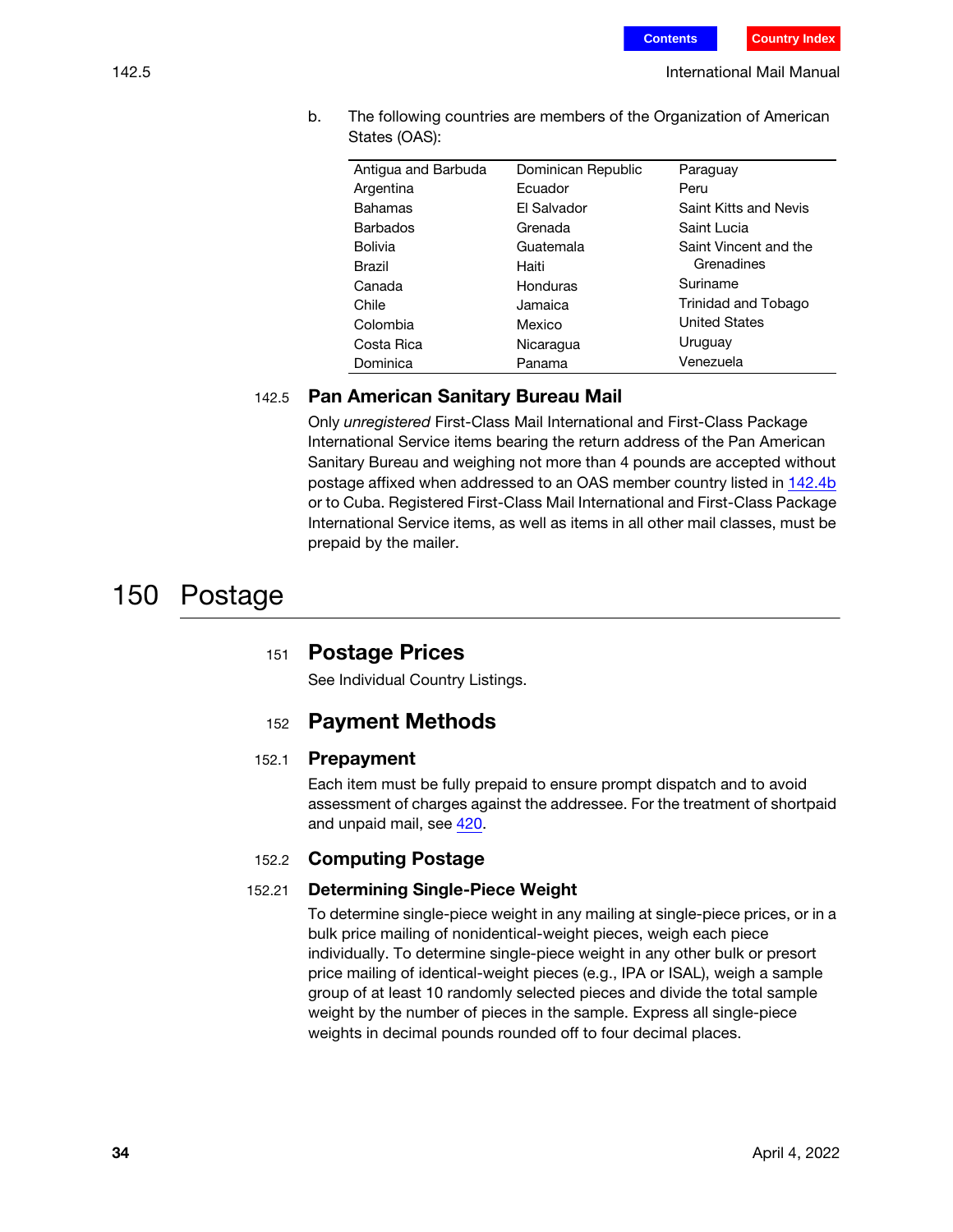#### 152.22 Rounding Numerical Values

For these standards:

- a. Round off requires increasing by 1 the last digit to be kept if the digit to its right, which is not to be kept, is 5 or greater. If that digit is 4 or less, the last digit kept is unchanged (e.g., 3.3761 rounded off to two decimal places is 3.38, whereas 3.3741 is 3.37).
- b. Round up requires increasing by 1 the last digit to be kept if there are any digits to its right, regardless of value (e.g., rounding up either 3.3701 or 3.3791 to two decimal places yields 3.38).

#### 152.3 Stamps

#### <span id="page-34-0"></span>152.31 Types of Stamps

The following types of stamps may be used to pay for postage and fees for extra services listed under chapter 3 for all single-piece international mail transactions:

- a. Denominated postage stamps: A denominated postage stamp's value is based on the dollar amount that is printed on the stamp. Any denominated postage stamp issued by the United States, unless listed in DMM 604.1.3, is valid for postage.
- <span id="page-34-1"></span>b. Nondenominated postage stamps (excludes precanceled stamps under [152.33](#page-35-0)): A nondenominated postage stamp's value is linked to its domestic postage issue price (e.g., the Antique Toys stamp, issued on June 7, 2002, has a postage value of 37 cents). A complete listing of nondenominated postage stamps is available in Quick Service Guide (QSG) 604a found online at *pe.usps.com/cpim/ftp/manuals/qsg300/* [q604a.pdf](https://pe.usps.com/cpim/ftp/manuals/qsg300/q604a.pdf).
- <span id="page-34-2"></span>c. Nondenominated semi-postal stamps: Nondenominated semi-postal stamps (e.g., Stop Family Violence or Breast Cancer Research) are sold at a price that exceeds the postage value of the stamp, with the amount exceeding postage going to the stated cause. Only their value (at the time of purchase) may be used to pay postage. A complete listing of these semi-postal stamps and their issue prices are available in QSG 604a found online at [pe.usps.com/cpim/ftp/manuals/qsg300/](https://pe.usps.com/cpim/ftp/manuals/qsg300/q604a.pdf) [q604a.pdf](https://pe.usps.com/cpim/ftp/manuals/qsg300/q604a.pdf).
- d. Forever Stamps (domestic): A domestic Forever stamp's value is linked to the domestic First-Class Mail single-piece 1-ounce machinable letter price that is in effect on the day of use (mailing) regardless of when the stamp is purchased and regardless of how prices may change in the future.
- e. Global Forever Stamps: A Global Forever stamp's value is linked to the First-Class Mail International single-piece 1-ounce machinable letter price that is in effect on the day of use (mailing) regardless of when the stamp is purchased and regardless of how prices may change in the future. Global Forever stamps can be used to mail a postcard or 1-ounce machinable letter-size mailpiece anywhere in the world. In addition, mailers may use a Global Forever stamp as postage for any type of single-piece international or domestic mailpiece. Global Forever stamps are round and always bear the words "Global Forever."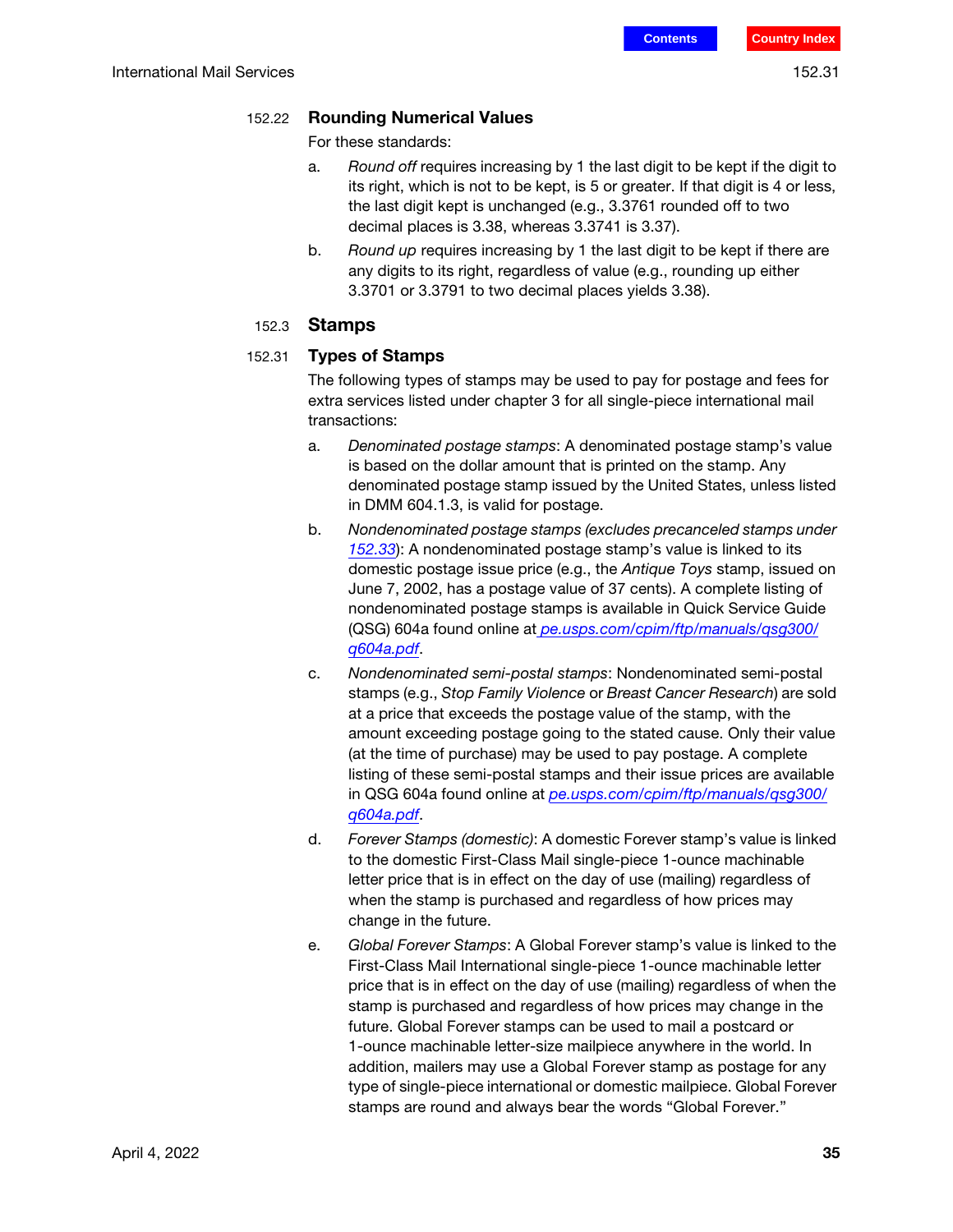#### 152.32 Additional Postage for Nondenominated Postage Stamps, Forever Stamps, or Forever Print-on-Demand Indicias

Because international postage prices are always higher than the comparable domestic postage prices, mailers who affix a single nondenominated postage stamp (see [152.31](#page-34-0)[b](#page-34-1)), a single nondenominated semi-postal stamp (see [152.31](#page-34-0)[c](#page-34-2)), a single domestic Forever stamp (see [152.31](#page-34-0)d), or a single Forever Print-on-Demand Indicia label (see [152.4](#page-35-1)) to their outbound mailpieces must add additional postage to comply with the international price schedule.

#### <span id="page-35-0"></span>152.33 Precanceled Stamps

Except for the "Nonprofit Org." variant, mailers may use precanceled stamps for only IPA mailings (see 293.333) and ISAL mailings (see 293.333). The same conditions that are applicable to domestic mail under DMM 604 apply.

## <span id="page-35-1"></span>152.4 Postage Meters, Postage Validation Imprints (PVI), Forever Print-on-Demand Indicia, and PC Postage

Postage meter imprints, postage validation imprint (PVI) labels, Forever Printon-Demand Indicia labels, and PC Postage imprints are collectively identified as "postage evidencing systems." A postage evidencing system is a device or system of components that a customer uses to print evidence that postage required for mailing has been paid. Postage evidencing systems print indicia, such as meter imprints or information-based indicia (IBI), to indicate postage payment. Mailers may print these indicia directly on a mailpiece or on a label that is affixed to a mailpiece to pay postage and fees for extra services (see chapter 3) for all single-piece mail transactions. In addition, postage meters may also be used to pay for the "per piece price" portion of IPA (see 292) and ISAL (see 293) mailings. For additional information, including a listing of authorized postage meter and PC Postage providers, see DMM 604.4.

## 152.5 Additional Standards for Forever Print-on-Demand Indicia Labels

Mailers may use the USPS-produced Forever Print-on-Demand Indicia labels, which bear an information-based indicia (IBI) and the word "Forever," in the same way as the Forever stamp described in [152.31d](#page-34-0).

## 152.6 Permit Imprint

#### 152.61 Conditions of Use

Postage may be paid by permit imprint, subject to the standards in DMM 124, 604, and 705. When a customer pays a permit imprint application fee, the Postal Service accepts that fee for international outbound and/or domestic mailings. Postage charges are computed on PS Form 3700. This postage payment method may be used for postage and extra service fees for the following services:

- a. Global Express Guaranteed service prepared under 213.8.
- b. Priority Mail Express International service prepared under 223.221.
- c. Priority Mail International service.
- d. First-Class Mail International service.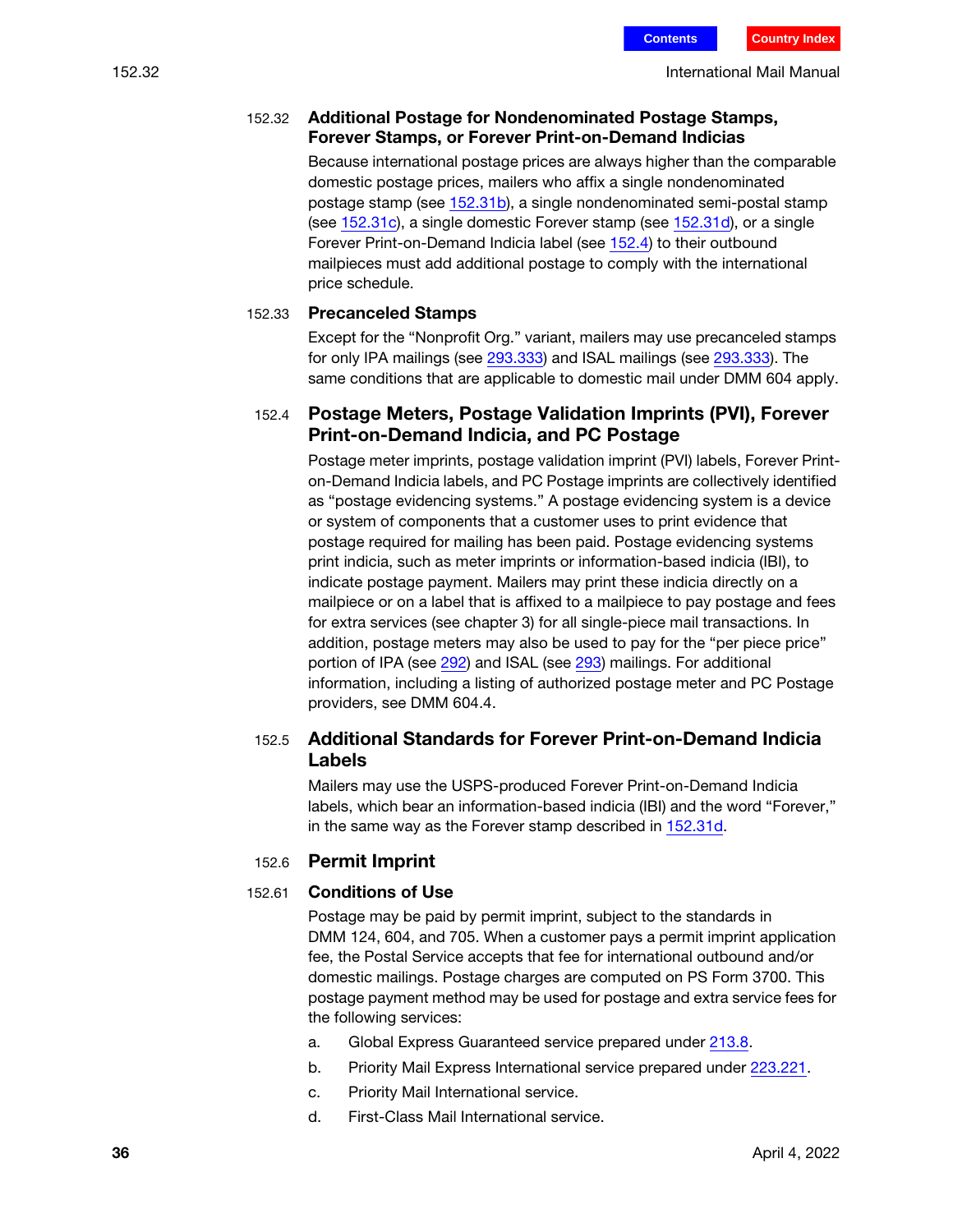- e. First-Class Package International Service.
- f. International Priority Airmail (IPA) service.
- g. International Surface Air Lift (ISAL) service.

#### 152.62 Place of Mailing

Mail must be deposited and accepted at the Post Office that issued the permit, at a time and place designated by the postmaster, except as otherwise provided for drop shipments.

#### 152.63 Usage Criteria

#### <span id="page-36-0"></span>152.631 Global Express Guaranteed, Priority Mail Express International, Priority Mail International, and First-Class Package International Service

For Global Express Guaranteed, Priority Mail Express International, Priority Mail International, and First-Class Package International Service items, a mailer may use a permit imprint for international items addressed to recipients in foreign countries as follows:

<span id="page-36-3"></span>a. The minimum for items from one mail class is 200 pieces or 50 pounds. The mailer must submit the appropriate postage statement for the mail class.

**Note:** The mailer may submit mailings for more than just one mail class, but the mailing for each mail class must meet the minimum of 200 pieces or 50 pounds, and the mailer must submit a postage statement for each mail class. If a mailing for a mail class does not meet the minimum requirements, the mailer may qualify to use a permit imprint for international items under items [152.631](#page-36-0)[b](#page-36-1) or [152.631](#page-36-0)[c.](#page-36-2)

- <span id="page-36-1"></span>b. If the mailer fails to meet the minimum requirement for one mail class (see [152.631](#page-36-0)[a](#page-36-3)), the mailer may submit items from multiple mail classes totaling at least 200 pieces or 50 pounds combined from the various mail classes. The mailer must physically separate the items by mail class and submit a separate postage statement for each mail class.
- <span id="page-36-2"></span>c. If the mailer fails to meet the minimum requirement for either one mail class (see [152.631](#page-36-0)[a\)](#page-36-3) or multiple mail classes (see [152.631](#page-36-0)[b\)](#page-36-1), the mailer may submit international permit imprint mailing items with any qualifying domestic permit imprint mailing under DMM 604 or 705, or with any qualifying international permit imprint mailing under [152.632](#page-36-4) or [152.633](#page-37-0) with no minimum quantity requirement. The mailer must physically separate the items by mail class, must submit a separate postage statement for each mail class, and must present both the international permit imprint mailing and the qualifying domestic permit imprint mailing at the same time.

#### <span id="page-36-4"></span>152.632 First-Class Mail International

For First-Class Mail International items, a mailer may use a permit imprint for international items addressed to recipients in foreign countries only when a mailing contains a minimum of 200 pieces or 50 pounds of First-Class Mail International service items. In contrast to [152.631](#page-36-0)[b](#page-36-1), the mailer may not combine First-Class Mail International service items with items from other international mail classes, and in contrast to [152.631](#page-36-0)[c](#page-36-2), the mailer may not combine First-Class Mail International service items with domestic mail classes to reach the minimum quantity requirement.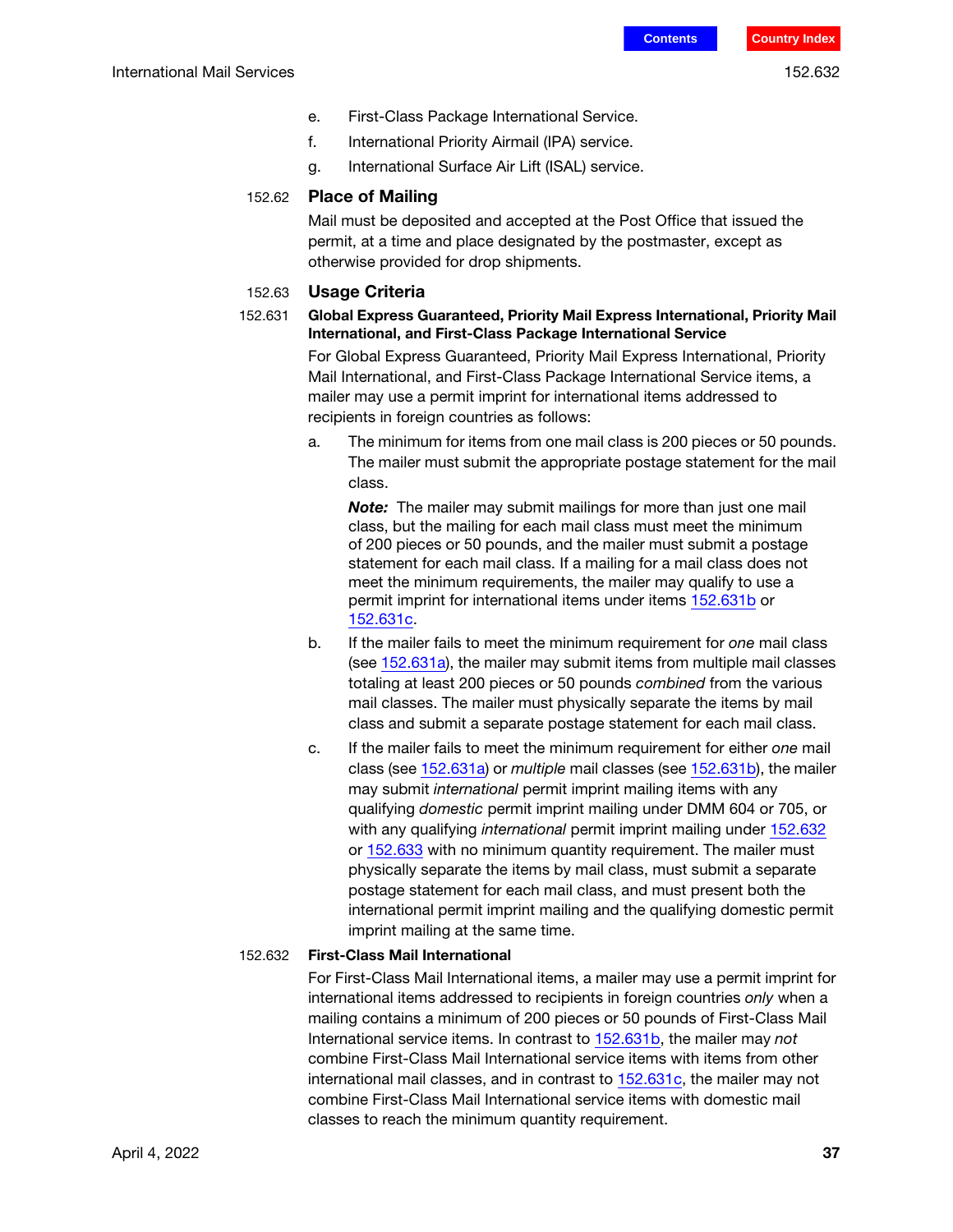152.633 International Mail Manual

Note: As discussed in [152.631](#page-36-0)[c,](#page-36-2) a mailer who meets the minimum requirements for First-Class Mail International service items may combine with that mailing other permit imprint mailings for Global Express Guaranteed, Priority Mail Express International, Priority Mail International, or First-Class Package International Service items. The mailer must physically separate the items by mail class and submit a separate postage statement for each mail class.

#### <span id="page-37-0"></span>152.633 IPA and ISAL

See 292.23 and 293.23 for the minimum quantity requirements that govern the entry of International Priority Airmail (IPA) items and International Surface Air Lift (ISAL) items, respectively.

Note: As discussed in [152.631](#page-36-0)[c,](#page-36-2) a mailer who meets the minimum requirements for IPA or ISAL items may combine with that mailing other permit imprint mailings for Global Express Guaranteed, Priority Mail Express International, Priority Mail International, or First-Class Package International Service items. The mailer must physically separate the items by mail class and submit a separate postage statement for each mail class.

#### 152.634 M-bags

For M-bag mailings (see 260), no minimum quantity requirement applies.

#### 152.64 Required Format

Each mailpiece sent under this payment method must bear a permit imprint indicia showing that postage is paid. Permit imprint indicia must be prepared in one of the formats shown in [Exhibit 152.64.](#page-38-0) No variations or additions  $$ such as Bulk Rate, Media Mail, Presorted Standard, Enhanced Carrier Route Sort, Automation Rate, Nonprofit Organization, or Bound Printed Matter are allowed. Mailpieces may bear a company permit imprint, in which the exact name of the company or individual holding the permit is shown in the indicium in place of the city, state, and permit number. The mailer may substitute the abbreviation "INTL" in place of "INTERNATIONAL" in any of the indicia formats in [Exhibit 152.64.](#page-38-0) Mailings prepared with a company permit imprint must comply with the standards in DMM 604.5.3.9.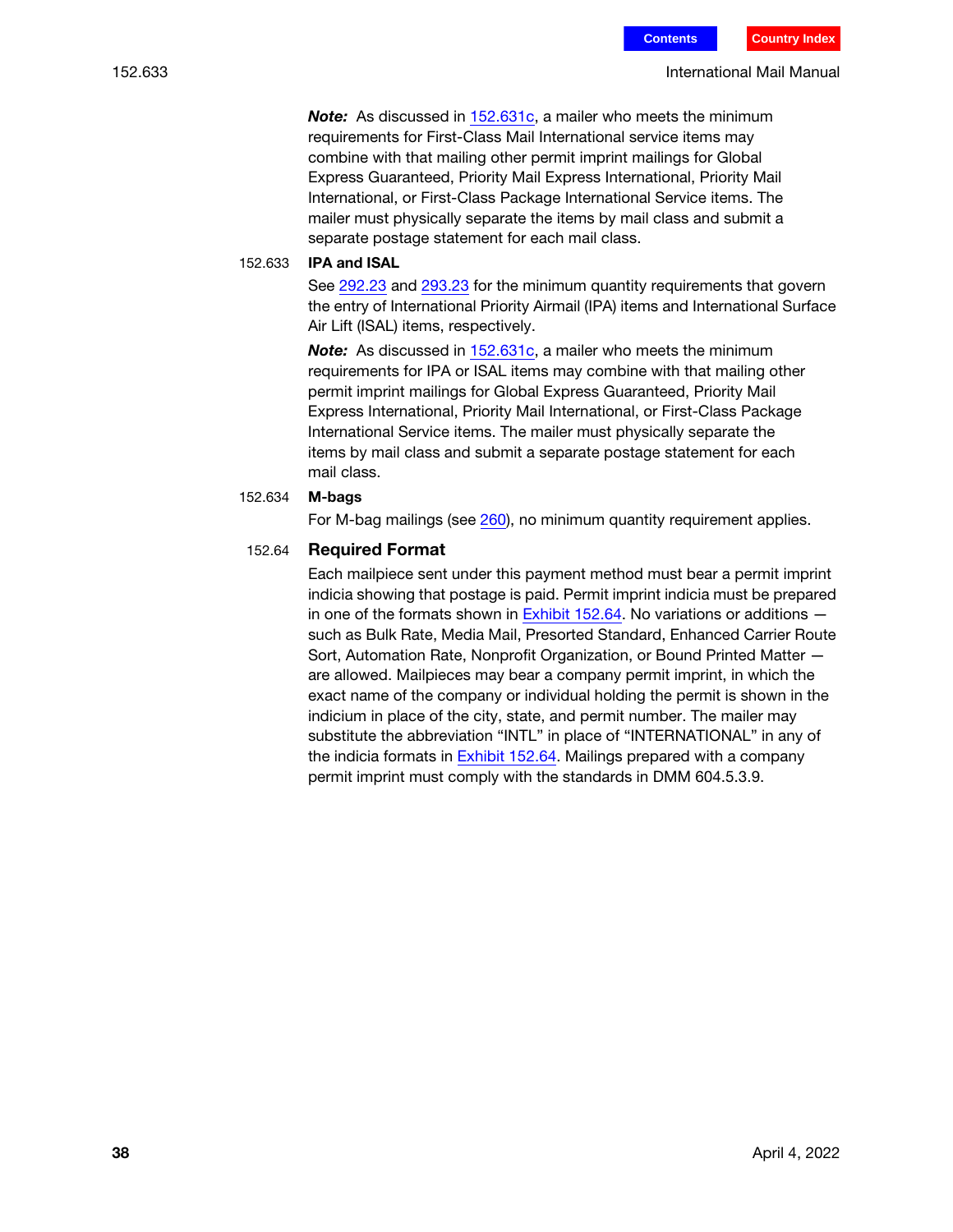#### <span id="page-38-0"></span>Exhibit 152.64 (p. 1) Indicia Formats

#### GLOBAL EXPRESS GUARANTEED **GLOBAL EXPRESS GUARANTEED GLOBAL EXPRESS GUARANTEED U.S. POSTAGE PAID** U.S. POSTAGE PAID NEW YORK, NY JOHN DOE COMPANY PERMIT NO. 1 PRIORITY MAIL EXPRESS INTERNATIONAL PRIORITY MAIL EXPRESS INTERNATIONAL PRIORITY MAIL EXPRESS INTERNATIONAL U.S. POSTAGE PAID U.S. POSTAGE PAID NEW YORK, NY JOHN DOE COMPANY PERMIT NO. 1 **EXPRESS MAIL INTERNATIONAL** EXPRESS MAIL INTERNATIONAL U.S. POSTAGE PAID U.S. POSTAGE PAID NEW YORK, NY JOHN DOE COMPANY PERMIT NO. 1 Note: Indicia indicating the mail class "EXPRESS MAIL INTERNATIONAL" are authorized only through January 26, 2014. PRIORITY MAIL INTERNATIONAL PRIORITY MAIL INTERNATIONAL PRIORITY MAIL INTERNATIONAL U.S. POSTAGE PAID U.S. POSTAGE PAID NEW YORK, NY JOHN DOE COMPANY PERMIT NO. 1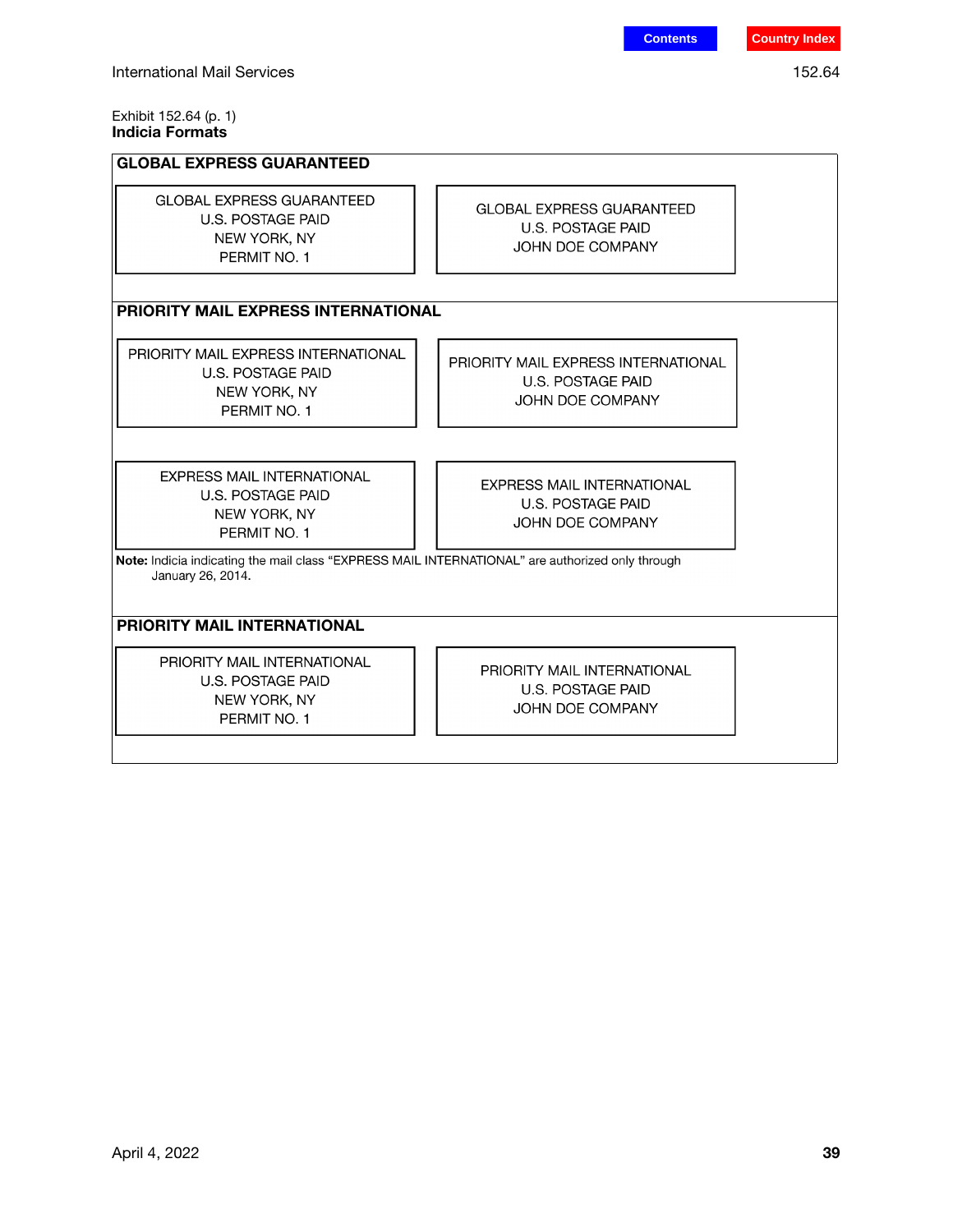#### Exhibit 152.64 (p. 2) Indicia Formats

| <b>FIRST-CLASS MAIL INTERNATIONAL</b>                                                                                                             |                                                                                                                                      |  |  |  |
|---------------------------------------------------------------------------------------------------------------------------------------------------|--------------------------------------------------------------------------------------------------------------------------------------|--|--|--|
| GHAM,<br>FIRST-CLASS MAIL INTERNATIONAL<br><b>EIRMA</b><br><b>U.S. POSTAGE PAID</b><br>506<br>1 <sub>OZ</sub><br>PERMIT NO. 1                     | <b>FIRST-CLASS MAIL INTERNATIONAL</b><br><b>U.S. POSTAGE PAID</b><br>MAILED FROM ZIP CODE 60607<br>PERMIT NO. 1                      |  |  |  |
| N ZIP<br>FIRST-CLASS MAIL INTERNATIONAL<br><b>JUN 24</b><br><b>U.S. POSTAGE PAID</b><br>35406<br>2012<br>PERMIT NO. 1                             | FIRST-CLASS MAIL INTERNATIONAL<br><b>U.S. POSTAGE PAID</b><br>JOHN DOE COMPANY                                                       |  |  |  |
| U.S. POSTAGE PAID<br><b>FIRST-CLASS MAIL</b><br>NEW YORK, NY<br><b>INTERNATIONAL</b><br>PERMIT NO. 1                                              | <b>FIRST-CLASS MAIL INTERNATIONAL</b><br>U.S. POSTAGE PAID<br>NEW YORK, NY<br>PERMIT NO. 1                                           |  |  |  |
| FIRST-CLASS MAIL<br>U.S. POSTAGE PAID<br>FIRST-CLASS MAIL<br>NEW YORK, NY<br><b>INTERNATIONAL</b><br>PERMIT NO. 1                                 |                                                                                                                                      |  |  |  |
| <b>FIRST-CLASS PACKAGE INTERNATIONAL SERVICE</b>                                                                                                  |                                                                                                                                      |  |  |  |
| <b>FIRST-CLASS PACKAGE</b><br>GHAMA<br><b>RIFINA</b><br><b>INTERNATIONAL SERVICE</b><br>U.S. POSTAGE PAID<br>1 OZ<br>PERMIT NO. 1                 | <b>FIRST-CLASS PACKAGE</b><br><b>INTERNATIONAL SERVICE</b><br><b>U.S. POSTAGE PAID</b><br>MAILED FROM ZIP CODE 60607<br>PERMIT NO. 1 |  |  |  |
| $\sqrt{2}$ $\sqrt{2}$<br>FIRST-CLASS PACKAGE<br><b>INTERNATIONAL SERVICE</b><br><b>JUN 24</b><br>354<br>2012<br>U.S. POSTAGE PAID<br>PERMIT NO. 1 | <b>FIRST-CLASS PACKAGE</b><br><b>INTERNATIONAL SERVICE</b><br><b>U.S. POSTAGE PAID</b><br>JOHN DOE COMPANY                           |  |  |  |
| U.S. POSTAGE PAID<br><b>FIRST-CLASS PACKAGE</b><br>NEW YORK, NY<br><b>INTERNATIONAL SERVICE</b><br>PERMIT NO. 1                                   | <b>FIRST-CLASS PACKAGE</b><br>INTERNATIONAL SERVICE<br><b>U.S. POSTAGE PAID</b><br>NEW YORK, NY<br>PERMIT NO. 1                      |  |  |  |
| FIRST-CLASS MAIL<br>U.S. POSTAGE PAID<br><b>FIRST-CLASS PACKAGE</b><br>NEW YORK, NY<br><b>INTERNATIONAL SERVICE</b><br>PERMIT NO. 1               |                                                                                                                                      |  |  |  |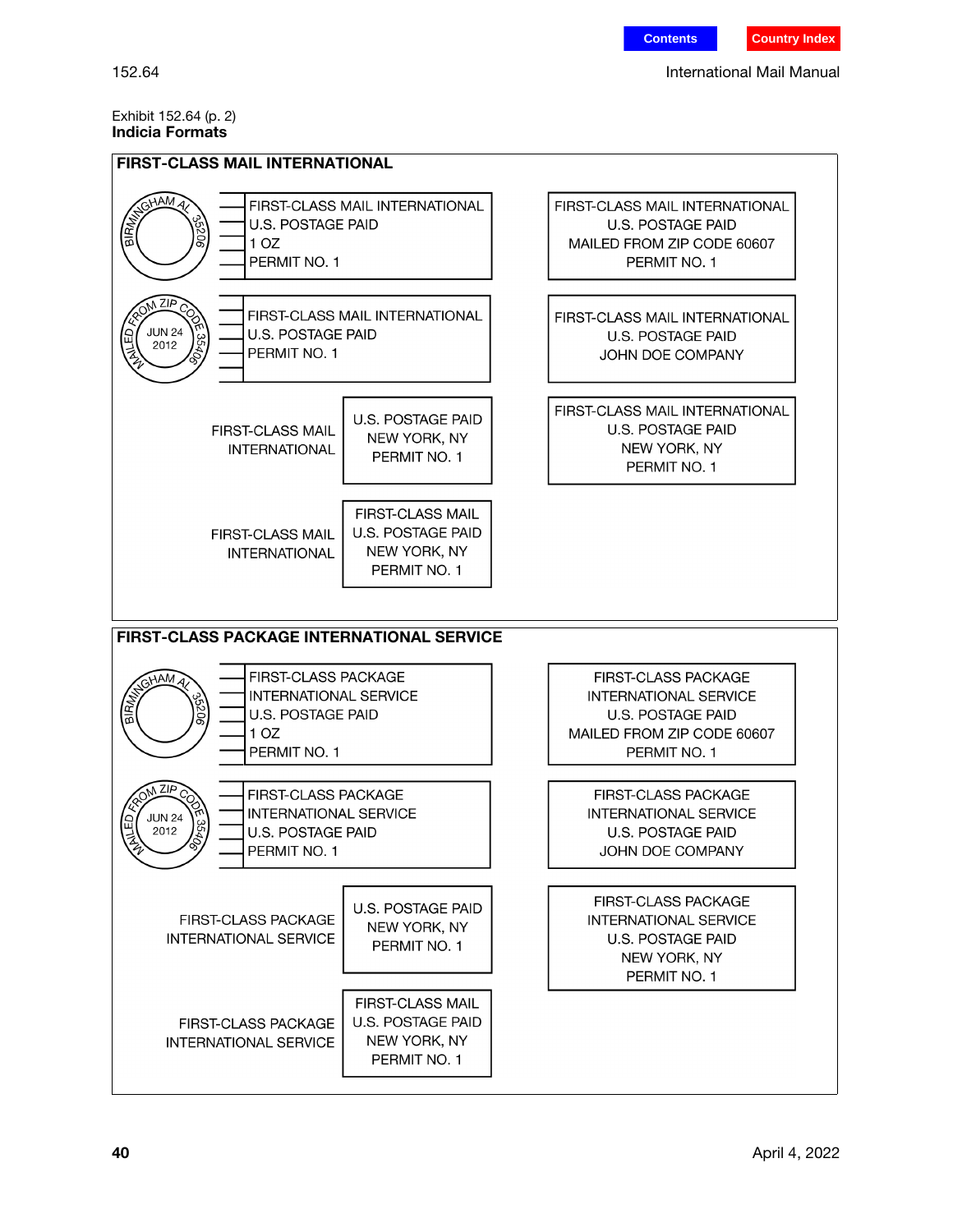#### Exhibit 152.64 (p. 3) Indicia Formats